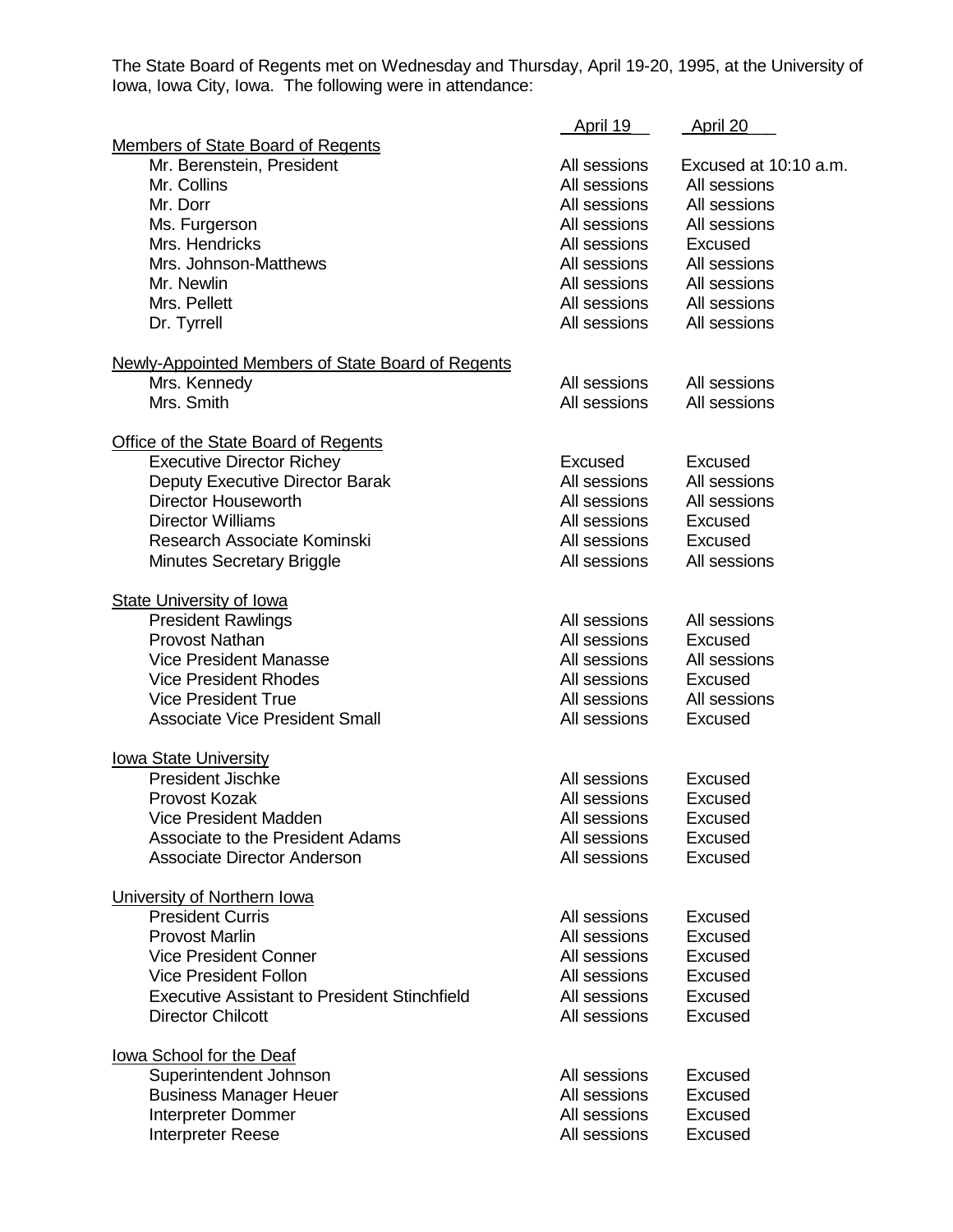|                                                                                     |              | April 19                | April 20 |
|-------------------------------------------------------------------------------------|--------------|-------------------------|----------|
| Iowa Braille and Sight Saving School<br>Superintendent Thurman<br>Director Woodward | All sessions | All sessions<br>Excused | Excused  |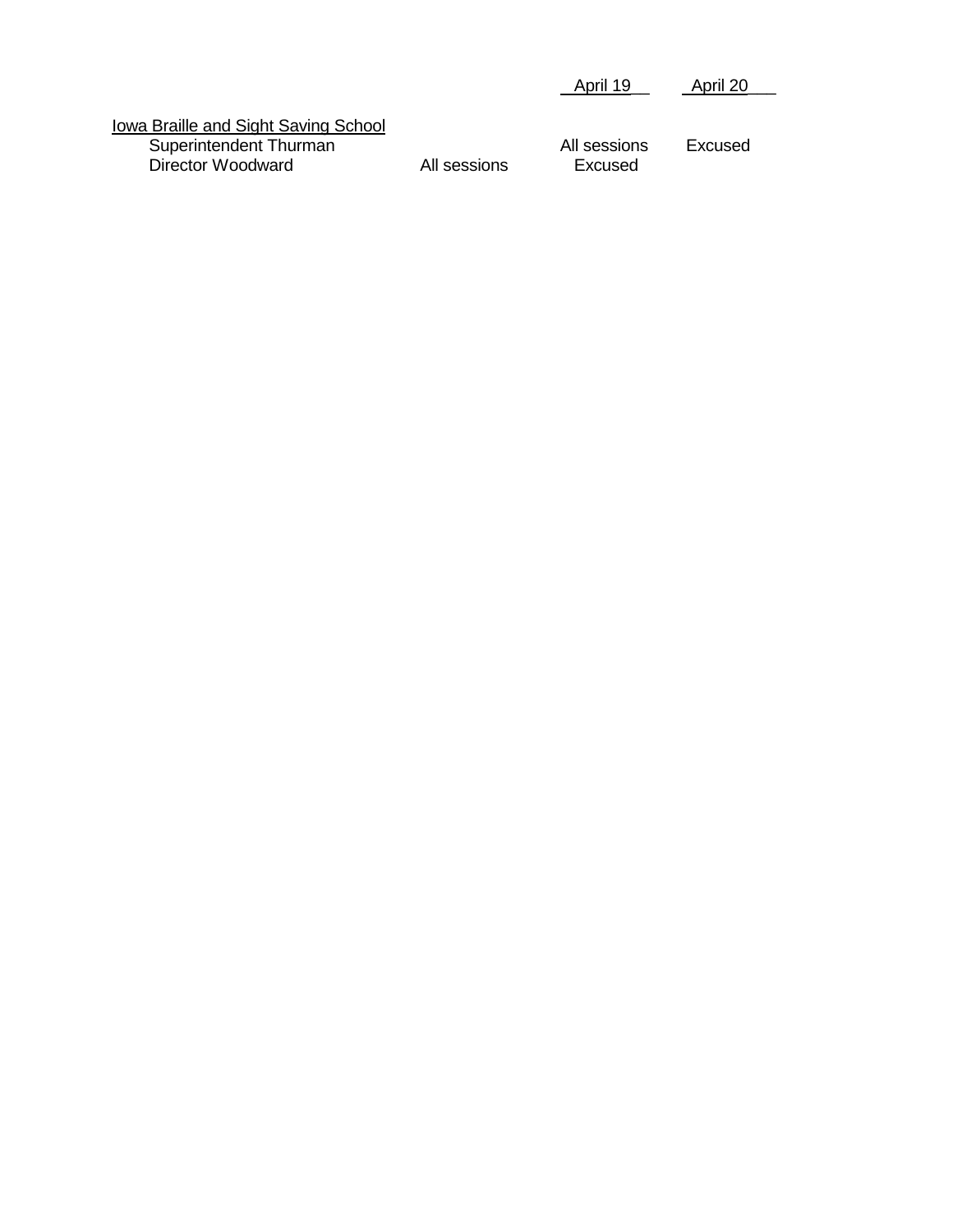#### GENERAL

The following business pertaining to general or miscellaneous business was transacted on Wednesday, April 19 and Thursday, April 20, 1995.

President Berenstein welcomed everyone to the last Regents meeting for Regents Berenstein, Furgerson and Hendricks. He said it was a distinct pleasure to welcome Ellengray Kennedy and Beverly Smith, the two newly-confirmed Regents. He asked, for the benefit of the new Regents, that those individuals with the media stand and introduce themselves, which they did.

President Berenstein asked for a moment of silence in recognition of the passing of George Droll, University of Iowa Residence System Director.

President Berenstein reported on the progress of recovery from surgery of Executive Director Richey.

#### **APPROVAL OF MINUTES OF BOARD MEETINGS, FEBRUARY 15 AND MARCH 15, 1995**.

The Board Office recommended the Board approve the Minutes, as written.

President Berenstein asked for corrections, if any, to the Minutes.

ACTION:President Berenstein the Minutes of the February 15 and March 15, 1995, meetings were approved, as written, by general consent.

**CONSENT ITEMS**. The Board Office recommended the Board approve the consent docket, as follows:

Receive the status report on the Board Office budget for FY 1995;

Approve the Board Meetings Schedule;

Approve the proposed 1995-96 school year calendar and calendar of holidays for 1995- 96 at the Iowa School for the Deaf; and

Receive the Register of Capital Improvement Business Transactions for the Iowa Braille and Sight Saving School.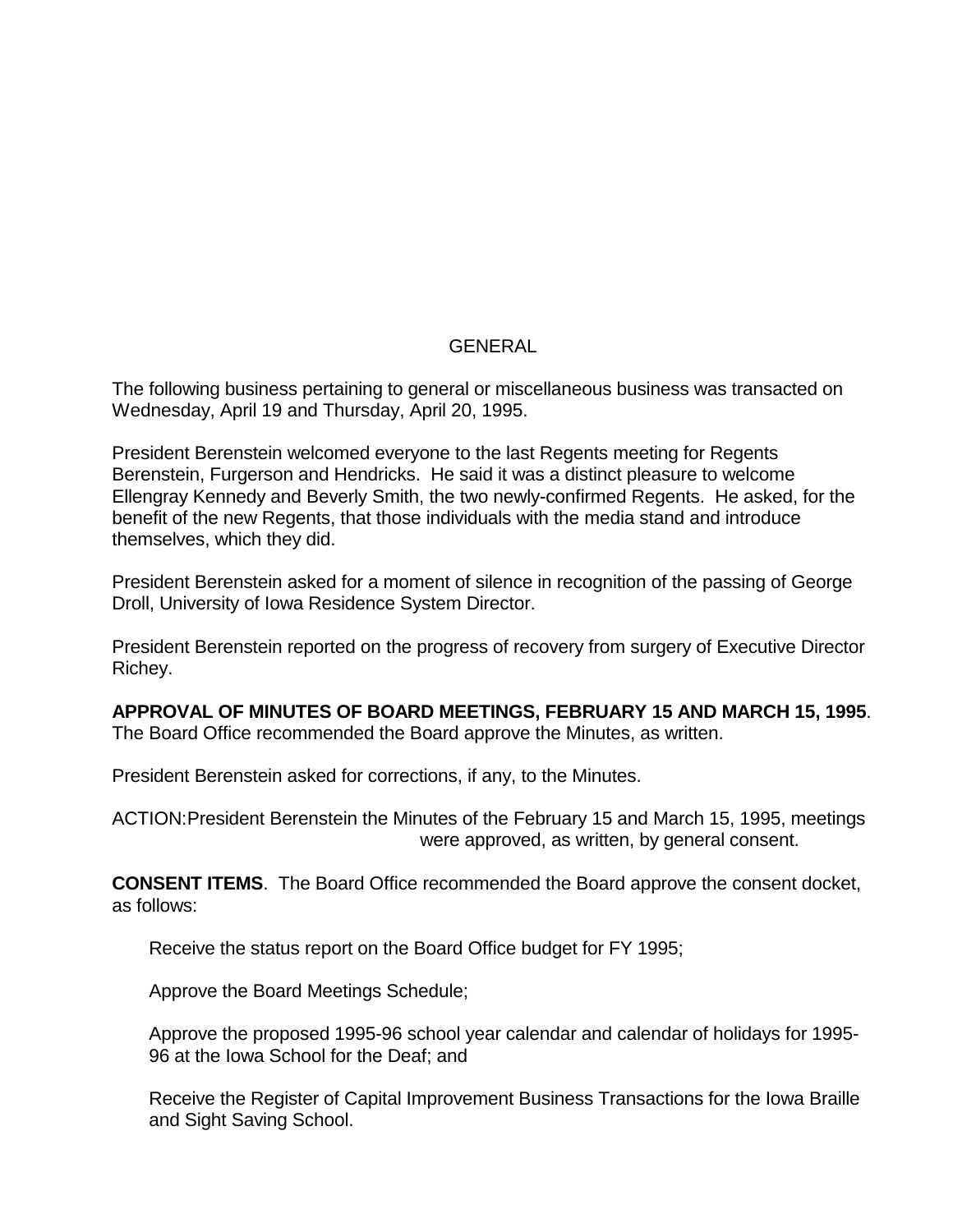MOTION: Regent Dorr moved to approve the consent docket, as presented. Regent Collins seconded the motion. MOTION CARRIED UNANIMOUSLY.

**INTERINSTITUTIONAL COMMITTEE ON EDUCATIONAL COORDINATION**. The Board Office reported there was no report this month from the Interinstitutional Committee on Educational Coordination.

**REPORT ON THE IOWA COORDINATING COUNCIL MEETING**. The Board Office recommended the Board receive the oral report on the April meeting of the Iowa Coordinating Council.

Regent Furgerson stated that the new officers were elected for the next year. David Buettner from North Iowa Area Community College will be president. She said President Jischke accepted the vice presidency and will succeed the president next year. The Coordinating Council changed its program review criteria to be consistent with that used for the community colleges. She said the council approved all but one of the new programs brought forward. The one that was not approved appeared to be the same program, with a different title, as the Master's in Business Administration that Drake University and Iowa State University offer in Des Moines and that the University of Northern Iowa offers in Waterloo. In doing the planning for the proposed new program there was no timely discussion with the universities currently offering the program. Since one of the goals of the Coordinating Council is to prevent duplication, the request led into some discussion about the role of the Coordinating Council and the fact that it is a volunteer organization. There is no penalty to an institution if its proposed program is not approved although there might be some impact on whether or not a program that had not received approval by the Coordinating Council would be accredited.

Regent Tyrrell stated that the Coordinating Council members discussed some of the more global issues including non-traditional methods of delivery and the challenges for the future. He noted that an upcoming docket item would cover some of the deliberations of the Educational Telecommunications Council. The members discussed legislative matters including the disposition of the Iowa Communications Network.

ACTION: President Berenstein stated the Board received the oral report on the April meeting of the Iowa Coordinating Council, by general consent.

**UNI COLLECTIVE BARGAINING AGREEMENT**. The Board Office recommended the Board (1) receive the report and (2) approve the executed United Faculty - UNI/Board of Regents Master Agreement.

The Board was asked to ratify the agreement for collective bargaining reached earlier. The United Faculty ratified the agreement on February 23, 1995. The details of the agreement were previously reported to the Board.

The terms and conditions of the agreement were in line with the negotiated and/or arbitrated agreements made by the State with the American Federation of State, County and Municipal Employees (AFSCME), Iowa United Professionals (IUP) and the State Police Officers Council (SPOC).

Deputy Executive Director Barak noted that the appropriate individuals at the institution had ratified the agreement.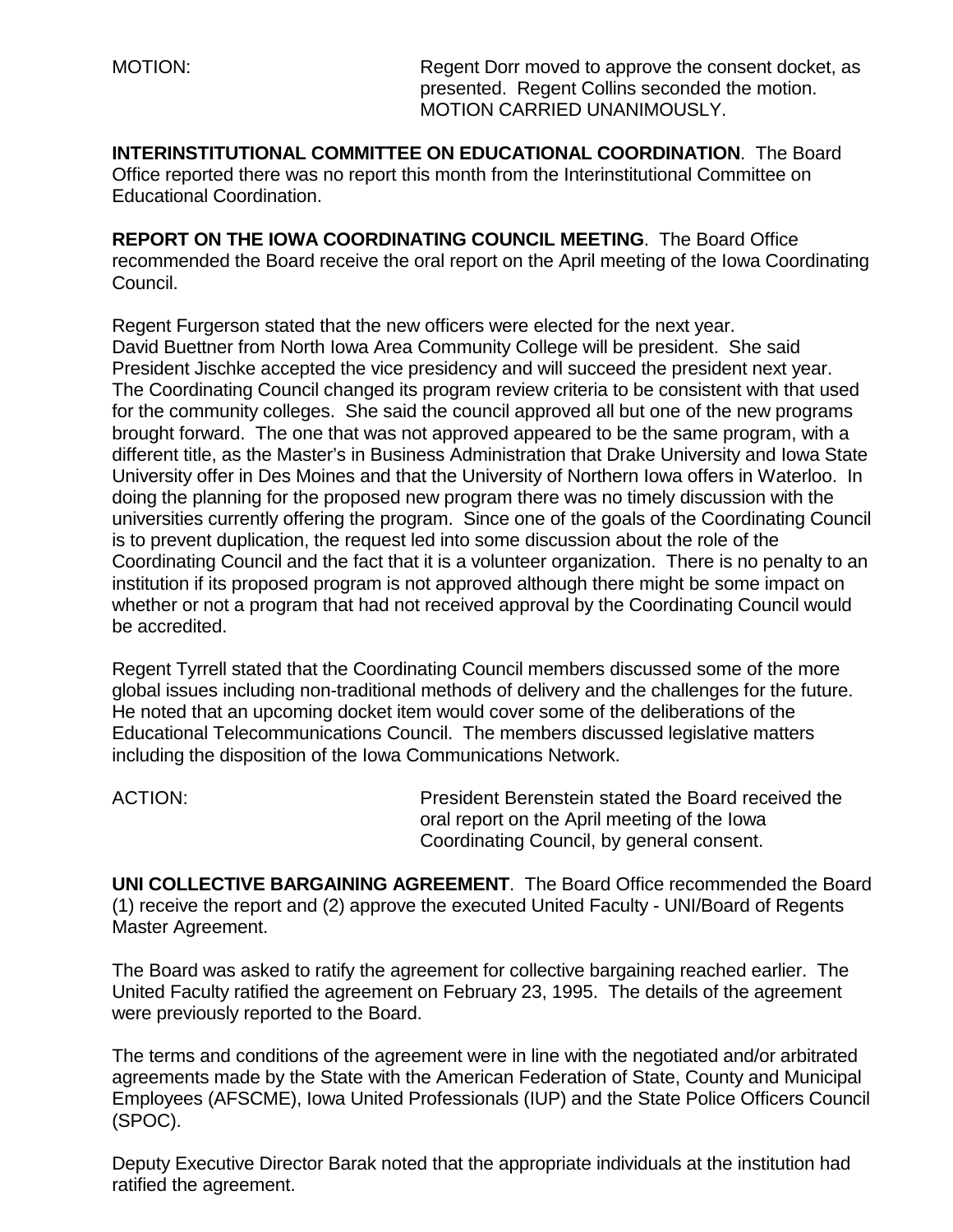MOTION: Regent Furgerson moved to (1) receive the report and (2) approve the executed United Faculty - UNI/Board of Regents Master Agreement. Regent Dorr seconded the motion. MOTION CARRIED UNANIMOUSLY.

**REPORT OF THE BANKING COMMITTEE**. The Board Office recommended the Board accept the report of the Banking Committee including recommended approval of the following:

- (1) Resolution for the sale of up to \$15,335,000 Center for University Advancement Revenue Bonds, Series S.U.I. 1995;
- (2) Reimbursement Resolution for SUI Telecommunication Bonds;
- (3) Selection of endowment fund manager; and
- (4) Approval of brokerage firm.

Regent Hendricks stated that the Banking Committee had been busy during the last month. She asked Barry Fick, Springsted, Inc., to present the bids received for the sale of up to \$15,335,000 Center for University Advancement Revenue Bonds, Series S.U.I. 1995.

Mr. Fick stated that two bids were received that morning. The winning bid was from a syndicate led by Piper Jaffray, with a true interest rate of 5.2312 percent. He said it was a very favorable rate and was 25 basis points below the other bid received. Mr. Fick thanked University of Iowa staff and University of Iowa Foundation staff for their work in putting together the information submitted to the rating agency which helped to achieve the bond rating of A-1. He noted that the Regent bonds sold in January were sold at an interest rate which was 28 basis points below the bond buyer index; the interest rate for this sale was 78 basis points below the bond buyer index.

| <b>MOTION:</b> | Regent Hendricks moved to adopt the Resolution for<br>the sale of up to \$15,335,000 Center for University<br>Advancement Revenue Bonds, Series S.U.I. 1995.<br>Regent Tyrrell seconded the motion, and upon the roll |
|----------------|-----------------------------------------------------------------------------------------------------------------------------------------------------------------------------------------------------------------------|
|                | being called, the following voted:                                                                                                                                                                                    |
|                | AYE: Berenstein, Collins, Dorr, Furgerson, Hendricks,                                                                                                                                                                 |
|                | Johnson-Matthews, Pellett, Tyrrell.                                                                                                                                                                                   |
|                | NAY: None.                                                                                                                                                                                                            |
|                | <b>ABSENT: None.</b>                                                                                                                                                                                                  |
|                | <b>ABSTAIN: Newlin.</b>                                                                                                                                                                                               |

#### MOTION CARRIED.

Regent Hendricks stated that the Banking Committee was making plans for the Board to sell telecommunication bonds for the University of Iowa this fall. She said some preliminary work needed to be done prior to the bond sale.

MOTION: Regent Hendricks moved to adopt a Resolution declaring an official intent to issue debt to reimburse the University of Iowa for certain original expenditures paid in connection with the construction and equipping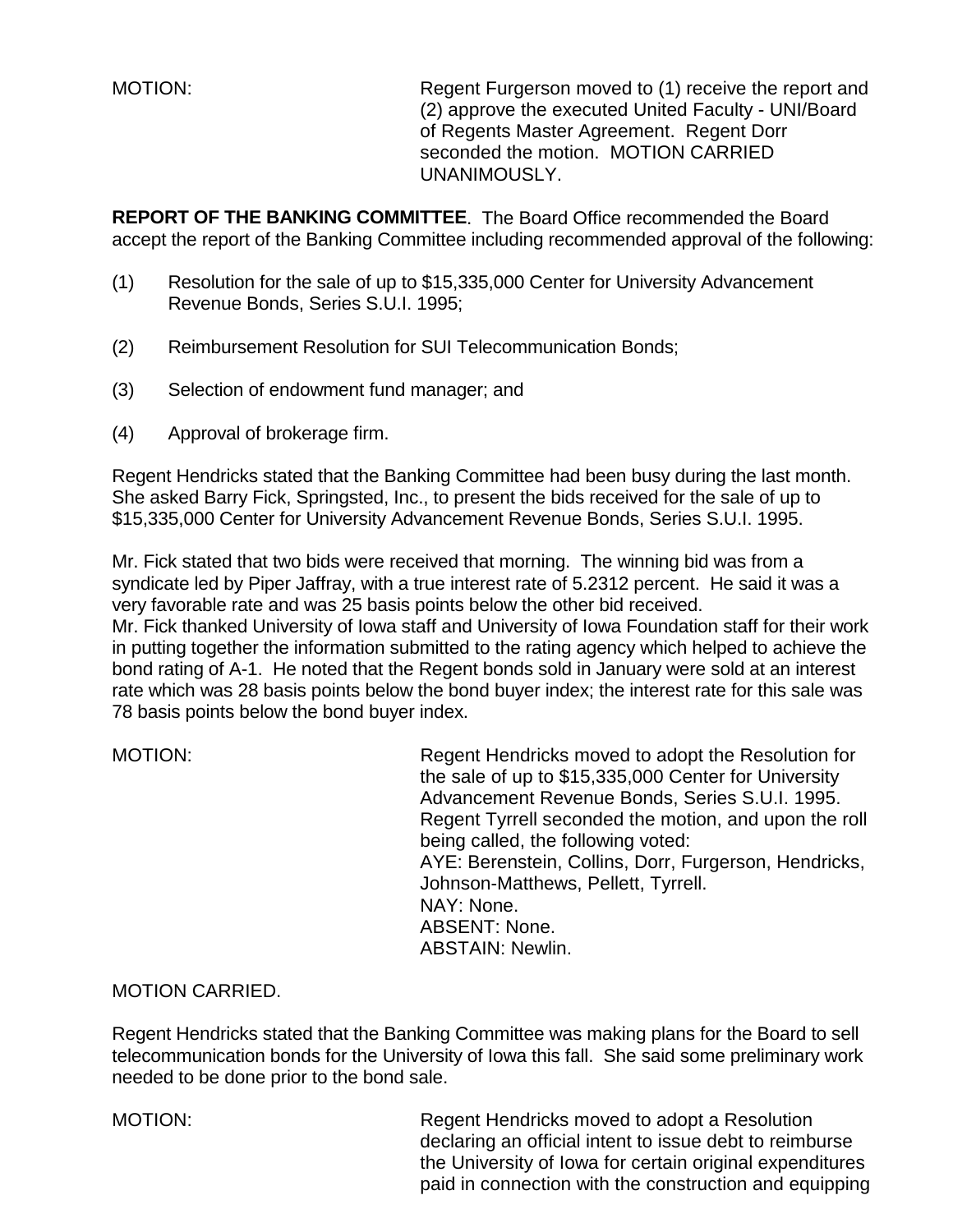of improvements to the telecommunications utility of the university. Regent Collins seconded the motion, and upon the roll being called, the following voted: AYE: Berenstein, Collins, Dorr, Furgerson, Hendricks, Johnson-Matthews, Newlin, Pellett, Tyrrell. NAY: None. ABSENT: None.

#### MOTION CARRIED UNANIMOUSLY.

Regent Hendricks discussed the process used to select and monitor the performance of endowment fund managers. Every year the Banking Committee monitors closely the performance of the firms that administer Regent endowment funds. Five years represents a complete business cycle for evaluation of the performance of the parties. She said the Banking Committee decided at its March meeting to seek a new endowment fund manager to concentrate on upper small-cap and mid-cap issues to hopefully achieve higher performance than had been achieved through the use of Warburg Pincus. The process started with a universe of 15 firms. Regents Dorr and Newlin met with university finance representatives and narrowed the field to four finalists. Those four firms were interviewed yesterday by the Banking Committee and the Banking Committee chose one firm for approval by the Board of Regents.

| MOTION: | Regent Hendricks moved that GMG Seneca be<br>contacted to enter into negotiations to become the lowa<br>Board of Regents' new endowment fund manager for<br>upper small-cap and mid-cap issues. Regent Dorr<br>seconded the motion. MOTION CARRIED<br>UNANIMOUSLY. |
|---------|--------------------------------------------------------------------------------------------------------------------------------------------------------------------------------------------------------------------------------------------------------------------|
| ACTION: | President Berenstein stated the Board received the<br>report of the Banking Committee, by general consent.                                                                                                                                                         |

**REPORT ON 1995 LEGISLATIVE SESSION**. The Board Office recommended the Board receive the report on the 1995 legislative session.

The Senate confirmed the appointments of Ellengray Kennedy and Beverly Smith to the Board of Regents on April 10 and 11, 1995, respectively. The Senate was expected to vote on the confirmation of David Fisher either April 12 or 13, 1995. (NOTE: the Senate did not confirm Mr. Fisher's appointment to the Board of Regents.)

The Senate Education Appropriations Bill (SF 266) as passed by the Senate included funding of \$557.4 million for the Regents for FY 1996; the recommended Regent operating appropriations were \$2,434,000 over the Governor's recommendations, including increased funding of \$964,000 for the University of Iowa, \$960,000 for Iowa State University, and \$510,000 for the University of Northern Iowa.

House amendment H. 3498 to SF 266 included funding of \$553.7 million for the Regents for FY 1996; the recommended operating appropriations were \$1,244,710 below the Governor's recommendations.

Tuition replacement was recommended at the latest estimate of \$27.4 million by both the Senate and House.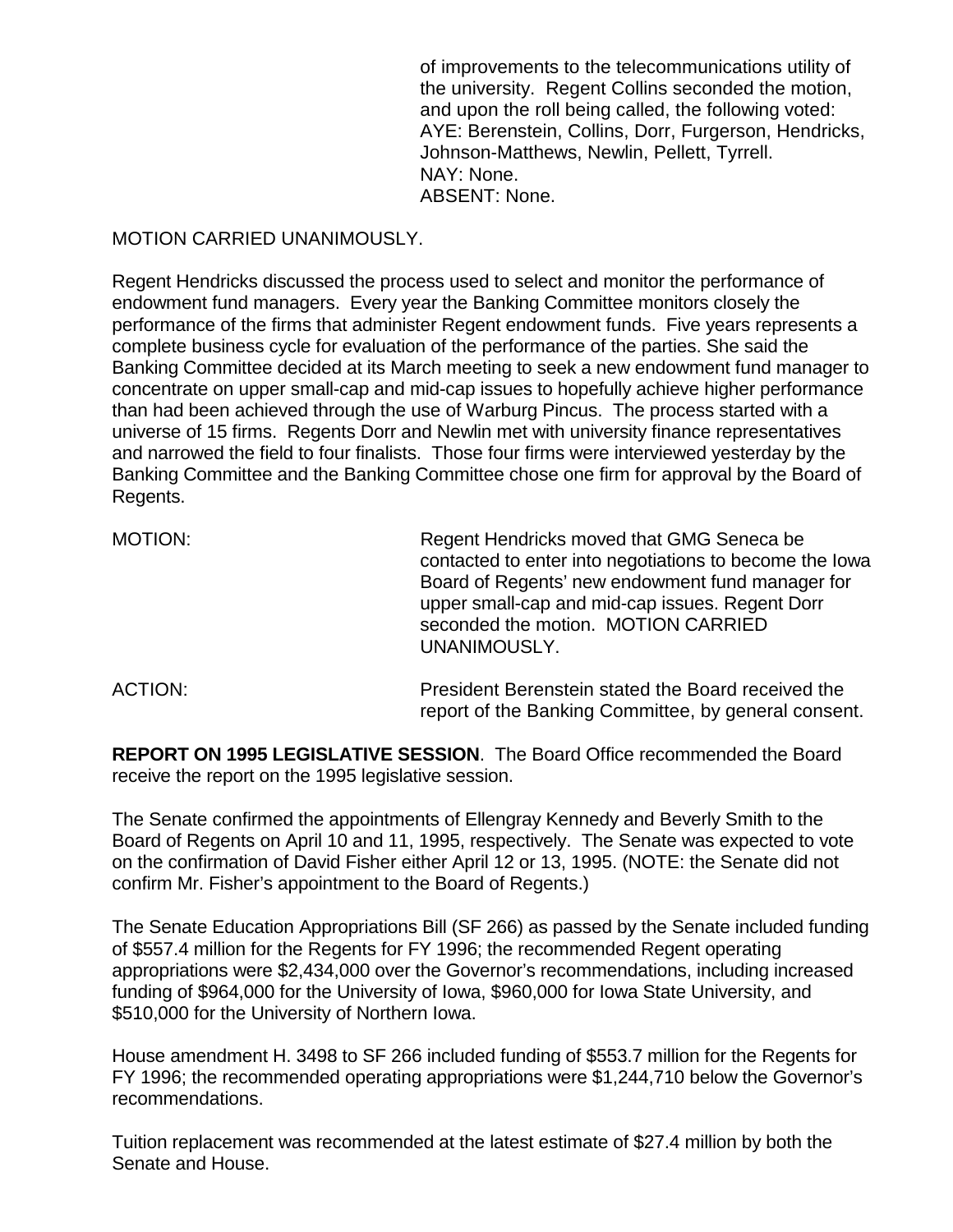Neither SF 266 or H. 3498 included funding for salary increases, which will be in a separate appropriations bill.

The Senate recommendations for the community colleges and Iowa Tuition Grant Program were above and the House recommendations were below the Governor's recommendations.

The Senate Economic Development Bill (SF 463) included Regent appropriations of \$5,637,000, which were \$153,331 over the Governor's recommendations for Advanced Drug Development (SUI), the Institute for Physical Research and Technology (ISU) and the Small Business Development Center (ISU). The House Economic Development Bill (HF 512) included Regent appropriations of \$5,494,000, which were \$10,331 over the Governor's recommendations for these three programs.

Both the Senate and House versions of the Agriculture Appropriations Bill, SF 467 and HF 553 respectively, included an appropriation of \$100,000 for the Livestock Producers Assistance Program (ISU) which was the same as the Governor's recommendation.

Director Houseworth stated that some changes had taken place concerning legislative action since the docket was prepared last week. With regard to the two education appropriations bills, she said the Senate recommendation for operating funds was \$2.4 million above the Governor's recommendation, and the House amendment included funding that was \$1.2 million below the Governor's recommendation. She said it would most likely be next week before action is taken on the two bills or a compromise is reached. She noted that a separate bill would be introduced for salary funding increases. Yesterday the capital appropriations bill passed and included \$10.3 million in projects for the Regents, which was \$6 million above the Governor's recommendation. The additional funding included an extra \$2 million for each of the three universities plus \$45,000 for a telephone system for Iowa Braille and Sight Saving School.

Director Houseworth stated that many of the bills the Board of Regents was opposed to previously were no longer under consideration, except HF 387 which reduces the term of the student representative to the Board of Regents. She said the House and Senate passed different versions of the bill. The Senate version included Senate confirmation of the Board of Regents Executive Director. The House version had gone back to the Senate for consideration.

Regent Johnson-Matthews expressed alarm about what was happening in the legislature concerning the student's role on the Board of Regents. Right now a student is considered equal to the rest of the Regents. If the legislature reduces the length of the term for students appointed to the Board of Regents, it will appear as if the student is a token Regent, even if the term is for four years. She expressed concern for the voice of the students. She said the Regents needed to address the legislation and the legislature needed to take a step back and look at the spirit of why a student is actually serving on the Board of Regents.

Regent Pellett asked Regent Johnson-Matthews if she felt she would be less effective as a student representative after receiving her graduate degree in May. Regent Johnson-Matthews responded that it would be her obligation, just like it is now, to stay abreast of the issues on the campuses. She noted that she was not at Iowa State University and University of Iowa as much as she was at the University of Northern Iowa and therefore would continue to make the effort to address those students' concerns. If a quality person is appointed as a student representative on the Board of Regents, the individual will do what it takes to stay abreast of the issues of concern to students.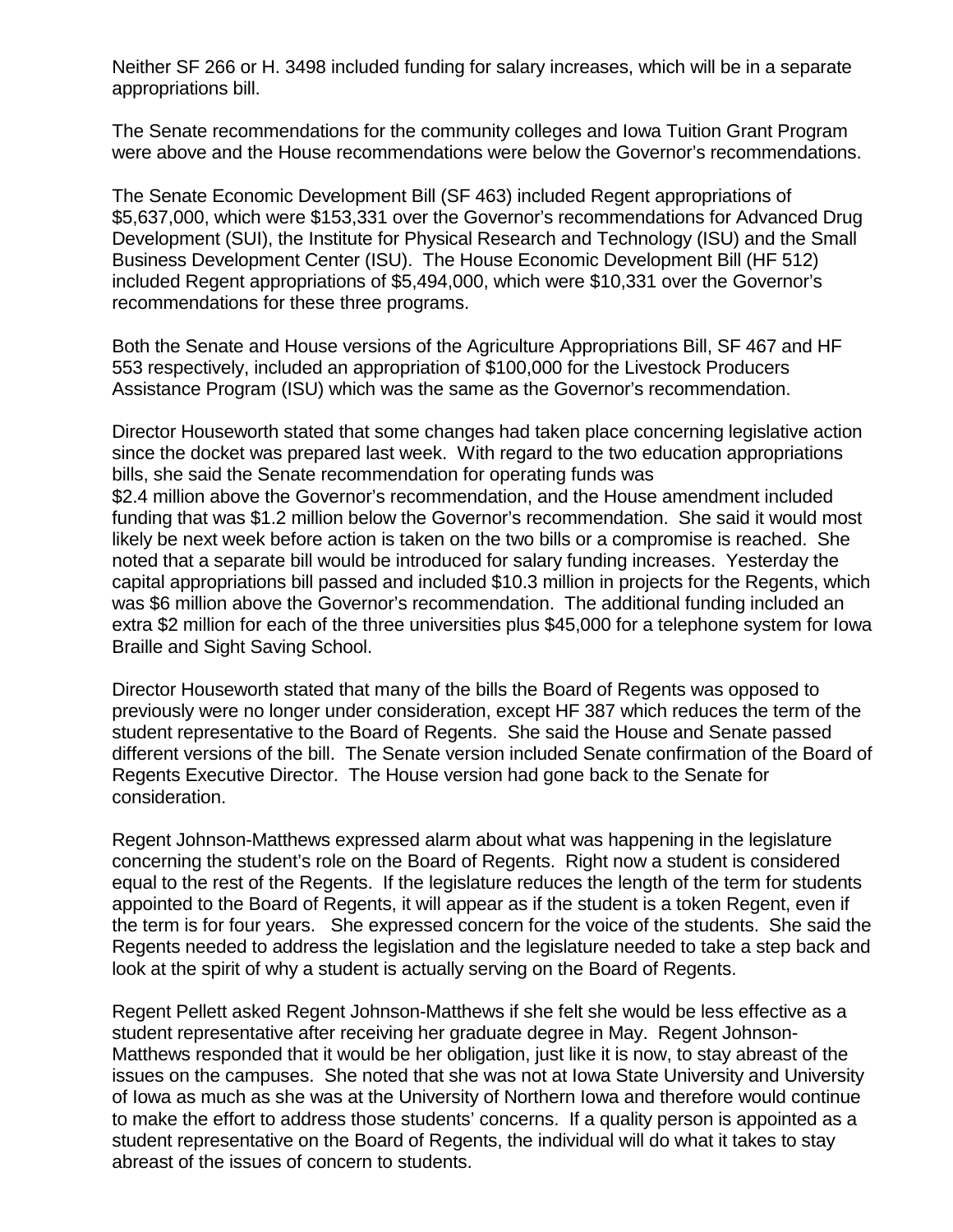Regent Tyrrell said he supported Ms. Matthews' comments. Reflecting on his first two years on the Board of Regents, he said an individual does not become effective and understand the breadth of the issues during their first couple of years on the Board. He said that a student who is appointed for less than a full six-year term is not going to be considered a full-fledged Regent. Respect for the student representative is important in the student's effectiveness on the Board.

Regent Furgerson stated that the student who is appointed for a full six-year term on the Board of Regents is still a part of the student generation. It is easier for that individual to maintain the necessary contact with students on campus.

Regent Collins stated that Regent Johnson-Matthews will have the same attitudes, thought processes and experiences behind her whether she is in school or out of school. He felt it was valuable for the student Regents to be making the transition from school to work; to have the student Regent be partly in school and partly out of school and have that age group represented.

President Berenstein said there was a deeper issue that exacerbates the problem. There is a lack of communication between the Regents and the legislative body. In the last two years he has attempted, on many occasions, to facilitate the communication process. He thanked Lyle Muller from the Cedar Rapids Gazette for the entire-page feature on this issue with Senator Boswell and himself. He said the Regents should continue to take steps to open the doors of communication so legislators understand what the Regents do. He felt that if the legislators understood the full role of the student member of the Board of Regents, this legislation never would have been introduced. It was incumbent upon every one of the Regents to speak with their own legislators to make sure they understand the importance of the role of the student Regent.

President Berenstein stated that the issue of communication between the Regents and the legislature applied to many different issues. For example, the legislators would be more inclined to provide funding for deferred maintenance if they had experienced water dripping on their heads from the leaky roof on Schaeffer Hall. He stressed that it was not so much what legislators are told by the Regents. Legislators have to visit the campuses so they can be better able to make decisions concerning Regent needs.

Regent Furgerson said they all have a responsibility as Regents to take a long-range view instead of a short-range elbow jerk approach to issues. She expressed relief that to some extent the Regents are removed from the kind of political stresses that can lead to some short-range actions. She said the Regents are the only people outside of presidents of the universities or university faculty and staff who can provide that long-range perspective.

ACTION: President Berenstein stated the Board received the report on the 1995 legislative session, by general consent.

**APPROVAL OF RESIDENCE SYSTEM RATES**. The Board Office recommended the Board (1) approve rates for residence halls and dining contracts for the 1995-1996 academic year at the three Regent universities, as follows: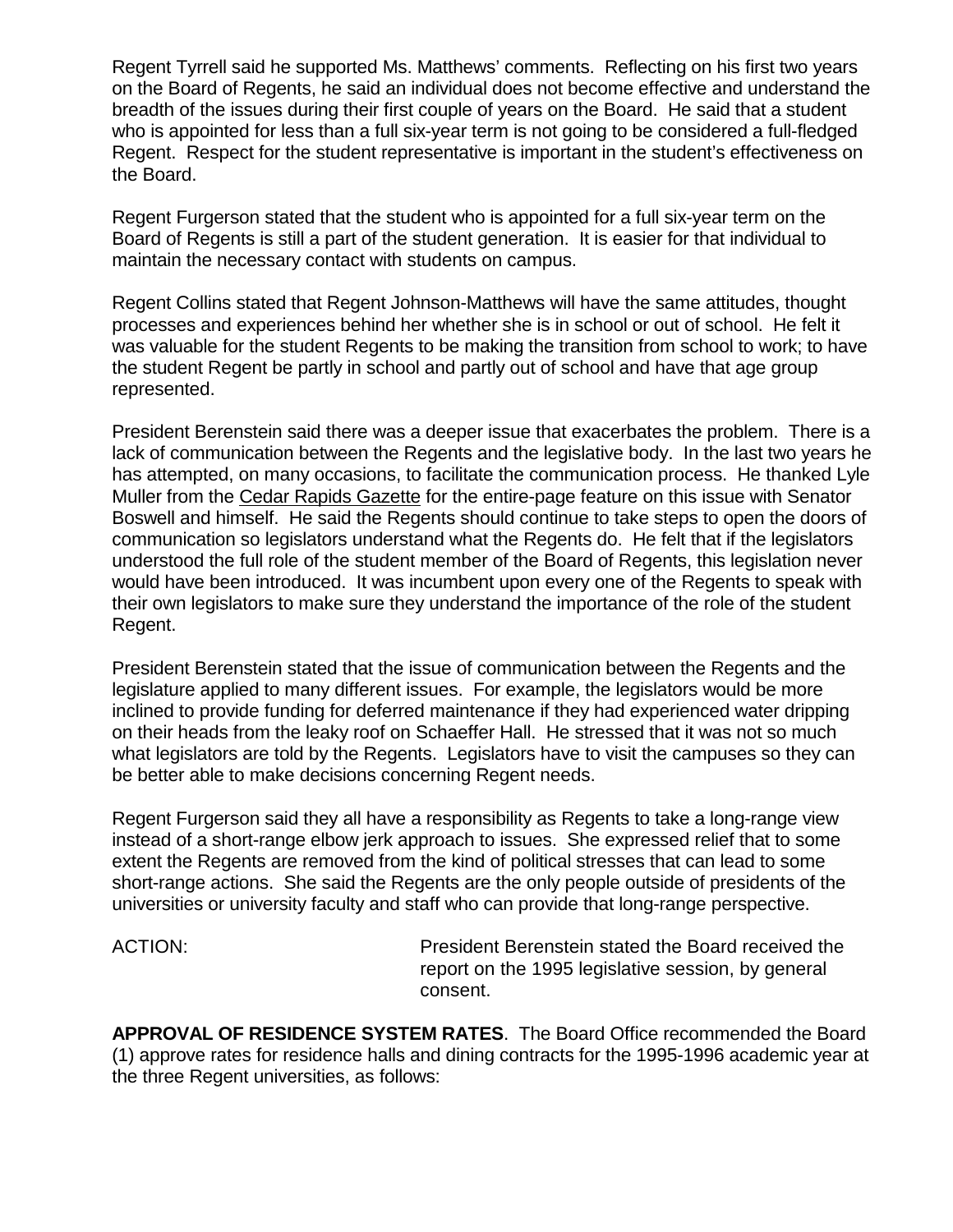#### Double Occupancy Rooms with 20 Meals per Week

|            | 1994-95   | Proposed     |          | ℅        |
|------------|-----------|--------------|----------|----------|
| University | Rate      | 1995-96 Rate | Increase | Increase |
| SUI        | \$3,423   | \$3,550      | \$127    | 3.7%     |
| ISU        | \$3,224   | \$3,382      | \$158    | 4.9%     |
| UNI        | $$2,971*$ | $$3,112*$    | \$141    | 4.75%    |

\* Includes \$41 cable fee which was implemented for 1994-95; the fee has been incorporated into the rates.

(2) Approve apartment rate increases averaging:

|            | %        |
|------------|----------|
| University | Increase |
| SUI        | 4.4%     |
| ISU        | 6.3%     |
| UNI        | 4.74%    |

At its March 1995 meeting the Board gave preliminary consideration to the proposed rate increases for residence halls, apartments and board contracts for the 1995 - 1996 academic year. The proposed rate increases were unchanged from those presented at the March Board meeting.

The proposed rates for double occupancy rooms with 20 meals-per-week board contracts were as follows:

Double Occupancy Rooms with 20 Meals per Week

|            | 1994-95   | Proposed     |          | %        |
|------------|-----------|--------------|----------|----------|
| University | Rate      | 1995-96 Rate | Increase | Increase |
| SUI        | \$3,423   | \$3,550      | \$127    | $3.7\%$  |
| ISU        | \$3,224   | \$3,382      | \$158    | 4.9%     |
| UNI        | $$2,971*$ | $$3,112*$    | \$141    | 4.75%    |

\* Includes \$41 cable fee which was implemented for 1994-95; the fee has been incorporated into the rates.

The proposed average apartment rate increases were as follows: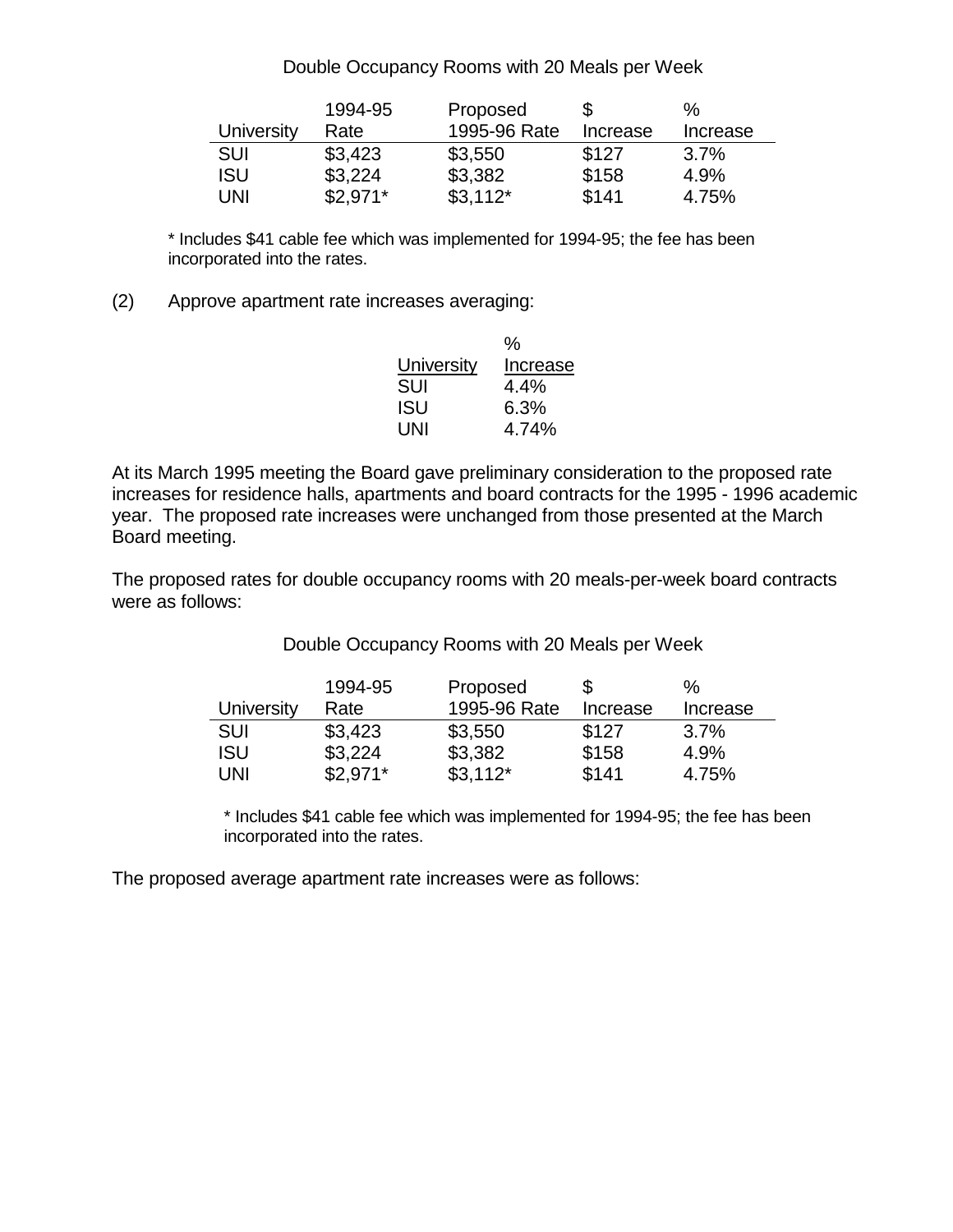|                   | %        |
|-------------------|----------|
| <b>University</b> | Increase |
| SUI               | 4.4%     |
| ISU               | 6.3%     |
| UNI               | 4.74%    |

Information on the proposed rates was shared with the Associated Residence Halls (ARH) Financial Board and its House of Representatives and apartment tenants at the University of Iowa, the Inter-Residence Hall Association and the University Student Apartment Community Council at Iowa State University, and the Residence Hall Presidents Council and Northern Iowa Student Government at the University of Northern Iowa.

The proposed rates would be effective:

|            | SUI                                | <b>ISU</b>   | UNI                |
|------------|------------------------------------|--------------|--------------------|
|            | Residence Halls Fall Semester 1995 | May 14, 1995 | Fall Semester 1995 |
| Apartments | June 1, 1995                       | July 1, 1995 | July 1, 1995       |

MOTION: Regent Furgerson moved to (1) approve rates for residence halls and dining contracts for the 1995-1996 academic year at the three Regent universities, as presented, and (2) approve apartment rate increases, as presented. Regent Hendricks seconded the motion.

Regent Collins stated that he reviewed the history of residence system rate increases compared to the increase in the consumer price index (CPI). From 1977 to 1995 the CPI increased 153.5 percent. During that same time period the University of Iowa dormitory rates increased at a level of 156 percent; Iowa State University's rates increased 185 percent, and the University of Northern Iowa's increased 166 percent. During the last 10-year period the CPI increased 41.5 percent while rates at the University of Iowa increased 67 percent, Iowa State University by 76 percent, and the University of Northern Iowa increased 64 percent. In the least year, 1994-95, the cost of living increased 2.9 percent according to the CPI. Requested increases in residence system rates at the University of Iowa was 3.7 percent, Iowa State University was

4.9 percent, and the University of Northern Iowa was 4.7 percent. Regent Collins said the increases in residence system rates did not seem in line with cost-of-living increases 10 years ago or even last year. He asked that someone from each of the universities speak to the issue.

Vice President True stated that the CPI does not measure correctly those costs the universities have to consider including salary policy of State government, water and sewer costs, purchased electricity costs, etc. If the increases in those costs were considered, there would be a profoundly different picture in the short range. With regard to 1977 forward for the University of Iowa, he said there has recently been intense interest in modernizing the facilities. In the last few years the university has been in a catch-up mode with regard to the physical facilities.

Provost Nathan stated that as with tuition, the University of Iowa's residence system rates are well below the average of its Big 10 peers while the quality of the room and board facilities are fully comparable.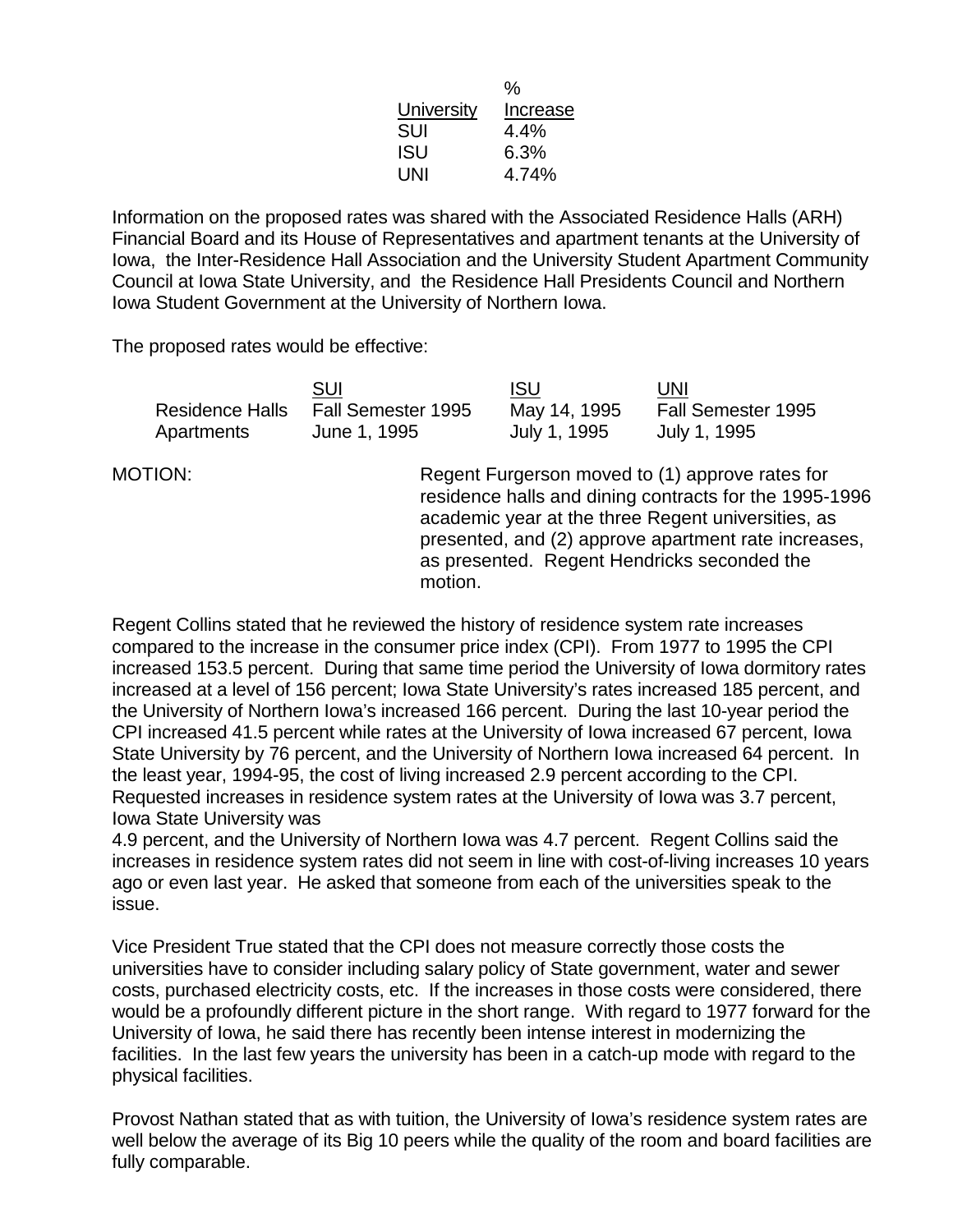Vice President Madden stated that the comments Vice President True made regarding the University of Iowa were generally true for Iowa State University. There have been some programmatic changes going back roughly a decade. Occupancy rates were running at about 110 percent of design capacity because of the enrollment pressures and demand for space. The effect of that kept costs somewhat lower. As enrollment and demographic patterns have changed, the occupancy rates are now down below 100 percent. There is a major commitment to building modernization, and life safety and fire code compliance. Funds have been budgeted for that purpose. Several years ago Iowa State University officials were directed by the Board to increase reserve requirements in the residence system.

Vice President Madden stated that as a result of the above-mentioned actions, Iowa State University had to increase residence system rates at the level described by Regent Collins. Additionally, there is increased flexibility to students in the residence hall complex. For example, a decade ago students were offered a single meal plan; students are now given a variety of choices. Some of those choices increase costs. He noted that the cost increases quoted by Regent Collins were based on the traditional double room twenty meals-per-week occupancy plan. Some students now elect to purchase less meals a week so they are buying a different kind of package for their particular lifestyle.

Vice President Madden emphasized that some of the cost increases are driven by the external factors Vice President True commented upon. Salaries next year will go up 4 percent in accordance with the State collective bargaining contract. Iowa State University is obligated to finance those additional costs for its employees. University officials are looking at ways to try to hold costs down. For example, they are looking for better ways to organize all of the food services on the campus. In the next few years they are going to need to do much more of that to be competitive in the student housing area.

Regent Collins referred to the private housing available in the campus communities and asked if the universities were competitive for comparable kinds of space.

Vice President Madden stated there was not a lot of comparable housing available in the Ames area.

President Curris stated, for the benefit of the two new Regents, that Regent universities' housing and dining systems are an auxiliary function and must be self-supporting. The universities receive no State funds for residence systems. Whatever is generated in sales of food and room rent must cover the costs of providing those services. He stated that the reasons why some of the costs had gone up higher than the CPI had been explained well by his colleagues. When the State collective bargaining comes in at a level of salary increase higher than the increase in the CPI, the universities' charges have to reflect those increased mandatory costs. Fire and environmental safety costs are also reflected in rate increases.

President Curris noted that residence system costs in Iowa tend to be below the national average for room and board. Residence rates at the University of Northern Iowa are 20 percent less than those at Clemson, the university which he will soon be joining. In a recent ranking by the University of Oklahoma, the University of Northern Iowa ranks 30th of 31 Midwest institutions in residence rates.

President Curris stated that for the last two years the Board staff has raised questions as to whether the University of Northern Iowa's residence system rates are high enough.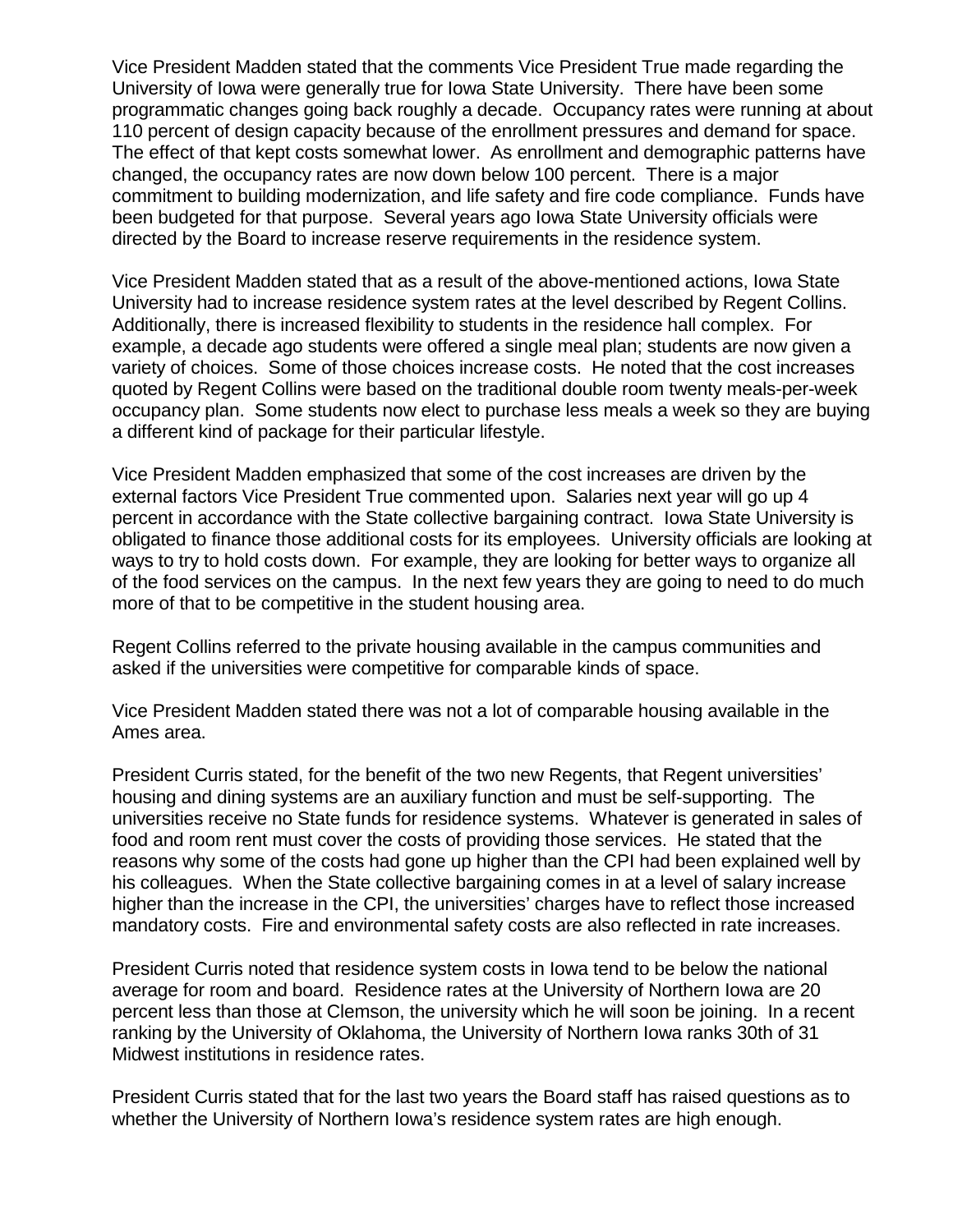Regent Tyrrell noted that a recent article in the Daily Iowan compared the costs of university housing and community housing. He found it amazing how much less expensive it is to live in university housing.

VOTE ON THE MOTION: The motion carried unanimously.

President Berenstein said it was interesting that the students had nothing to say on this subject.

**PROCEDURAL GUIDE REVISION, FAMILY AND MEDICAL LEAVE ACT**. The Board Office recommended the Board (1) approve the following revision to the Board of Regents Procedural Guide:

# **4.41 FAMILY MEDICAL LEAVE**

A. It is the policy of the Board of Regents that employees of Regent institutions be given family medical leave in accordance with the federal Family Medical Leave Act (FMLA).

B. The FMLA allows eligible employees to take job-protected, unpaid leave or to substitute accrued paid leave for up to a total of 12 workweeks in any 12-month period for:

- 1. Birth of a child and to care for the newborn child.
- 2. Placement of a child with the employee through adoption or for foster care.
- 3. Because the employee is needed to care for a family member (child, spouse, parent) with a serious health condition.
- 4. Because the employee's own serious health condition makes the employee unable to perform the functions of his or her job.

C. An employee on FMLA leave is also entitled to have health benefits maintained while on leave as if the employee had continued to work instead of taking the leave. If the employee was contributing toward the cost of the health benefits, the employee would continue paying the same amount.

- D. The employee generally has a right to return to the same or an equivalent position with equivalent pay, benefits and working conditions.
- E. The employer has a right to 30 days advance notice from the employee where practicable prior to taking FMLA leave. The employer may require an employee to submit certification from a health care provider to substantiate that the leave is due to the serious health condition of the employee or the employee's immediate family member. The employer may also require that an employee present a certification of fitness to return to work when the absence was required by the employee's serious health condition.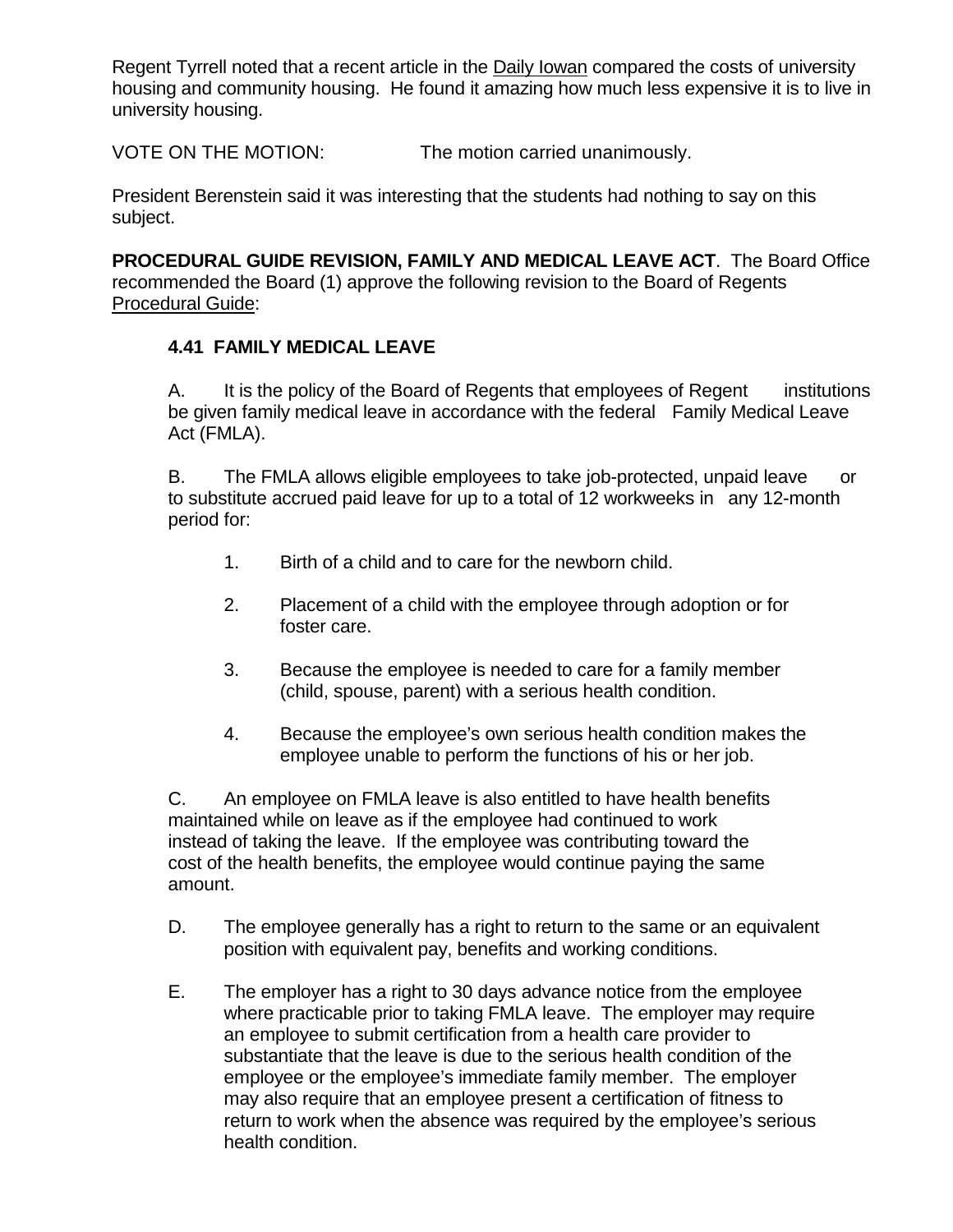(2) That the institutions should review their institutional policies and procedures developed in accordance with the interim final regulations and determine if they comply with the final regulations. Final institutional policies should be forwarded to the Board Office no later than June 1, 1995.

The Regent institutions have been granting leave in accordance with the Federal Family Medical Leave Act since August 5, 1993. The Federal law was implemented based upon interim final regulations as published in the June 4, 1993, Federal Register. In accordance with the interim final regulations, employees covered by collective bargaining agreements were eligible for the leave on February 5, 1994.

Final regulations were published in the January 6, 1995, Federal Register.

Eligible employees are entitled to 12 workweeks per year of leave for:

Childbirth and care of a newborn child

Adoption of a child or placement of a foster child

Care of a seriously ill spouse, child or parent

The employee's own serious illness

Institutions should determine if the policies and procedures used to comply with the FMLA interim final regulations are in accordance with the final regulations.

Institutional policies should be forwarded to the Board Office no later than June 1, 1995.

MOTION: Regent Hendricks moved (1) to approve the revision to the Board of Regents Procedural Guide, as presented, and (2) that the institutions should review their institutional policies and procedures developed in accordance with the interim final regulations and determine if they comply with the final regulations. Final institutional policies should be forwarded to the Board Office no later than June 1, 1995. Regent Furgerson seconded the motion. MOTION CARRIED UNANIMOUSLY.

**REVISIONS TO REGENTS MERIT SYSTEM CLASSIFICATION PLAN**. The Board Office recommended the Board approve the revisions to the Regents Merit System Classification Plan as outlined below:

#### New Classes

Parking and Transportation Field Service Officer, pay grade 307 (\$18,366-\$24,272) Parking Facilities Mechanic, pay grade 205 (\$16,869-\$21,341) Parking and Transportation Attendant, pay grade 505 (\$15,974-\$21,923) Parking and Transportation Supervisor, pay grade 111 (\$22,214-\$30,264)

#### Classes to be deleted

Parking Cashier Attendant, pay grade 503 (\$13,998-\$19,094)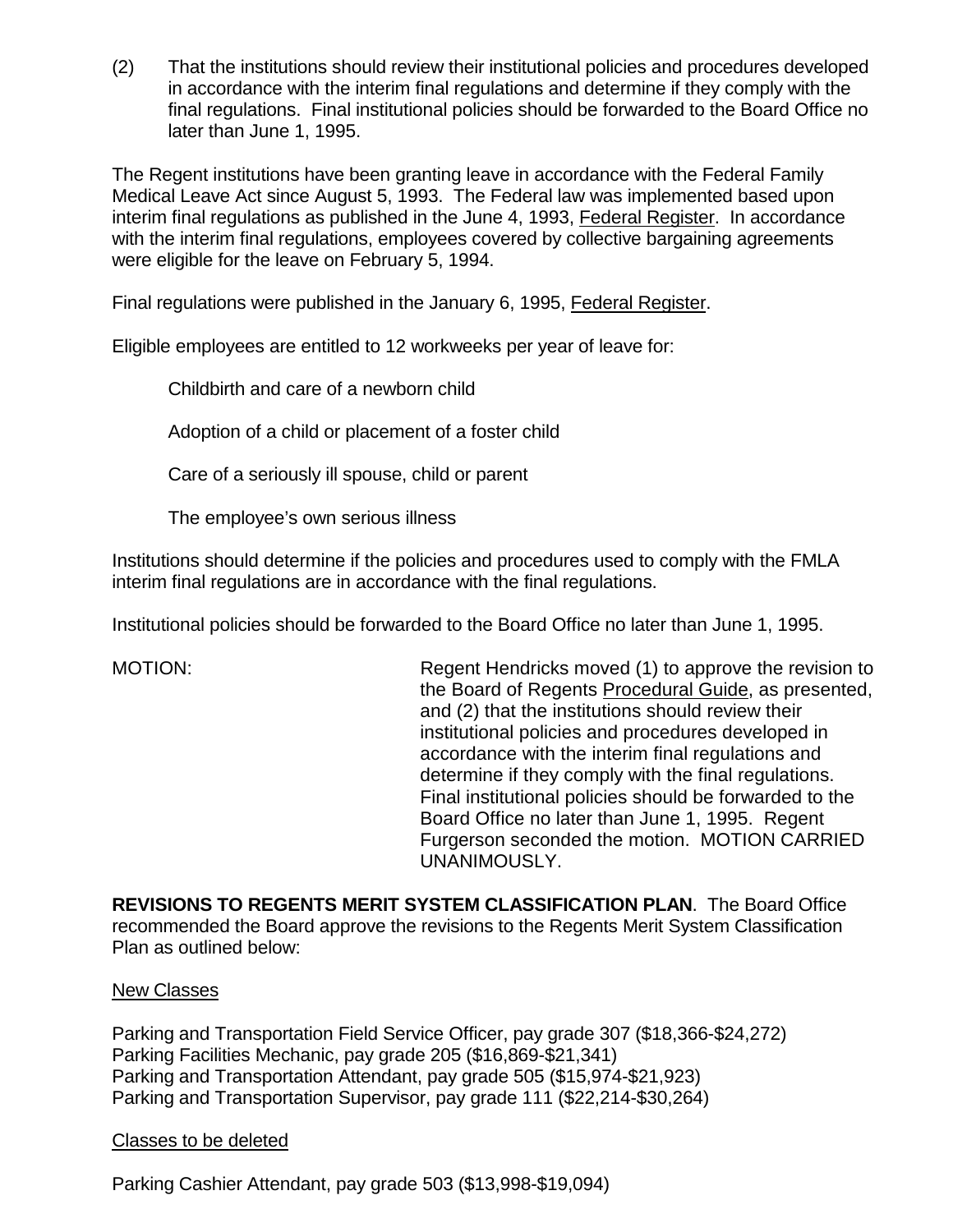Action on these changes was tabled at the March Board meeting, and the Board requested additional information supporting the proposed changes.

Substantive changes have occurred in the parking and transportation areas at the Regent universities especially at the University of Iowa which has a separate parking and transportation department. The University of Iowa would have 23 employees affected by these changes, and Iowa State University would have three.

The proposed classifications would cover only about one-quarter of the employees in the Parking and Transportation Department of the University of Iowa.

Currently the University of Northern Iowa does not use any of these classifications. Also, the classifications are not used at the special schools.

The present classifications did not adequately describe the duties, responsibilities, and expectations. The following new classifications were developed:

Parking and Transportation Field Service Officer, pay grade 307 Parking Facilities Mechanic, pay grade 205 Parking and Transportation Attendant, pay grade 505 Parking and Transportation Supervisor, pay grade 111

The classes to be deleted are Parking Cashier Attendant, Parking Enforcement Officer, Parking Cashier Supervisor, and Supervisor, Parking Control.

The funding sources for these increases at both the University of Iowa and Iowa State University is from nonappropriated funds -- parking revenues. Pay grades were assigned to the new classifications through application of the Job Classification Evaluation System. The evaluation system put into place as a result of the State's comparable worth law passed in 1983 evaluates each classification on the basis of 36 factors in four separate categories - minimum qualifications, job scope, personal interaction, supervision exercised, working conditions, and impact. Comparing salaries in State government to those in the private sector is not a part of the evaluation method.

Code of Iowa, Chapter 70A.18 -- Compensation based on comparable worth states the following:

It is the policy of this state that a state department, board, commission, or agency shall not discriminate in compensation for work of comparable worth between jobs held predominately by women and jobs held predominately by men. "Comparable worth" means the value of work as measured by the composite of the skill, effort, responsibility, and working conditions normally required in the performance of work.

To address the Board's concerns about the pay grades for these classifications, the City of Iowa City which has a parking operation similar to that of the University of Iowa was contacted. It was found that in each classification, the City of Iowa City salaries were higher for comparable work than those proposed for the Regents Merit System classifications.

The new classes in the parking and transportation area will be effective July 1, 1995.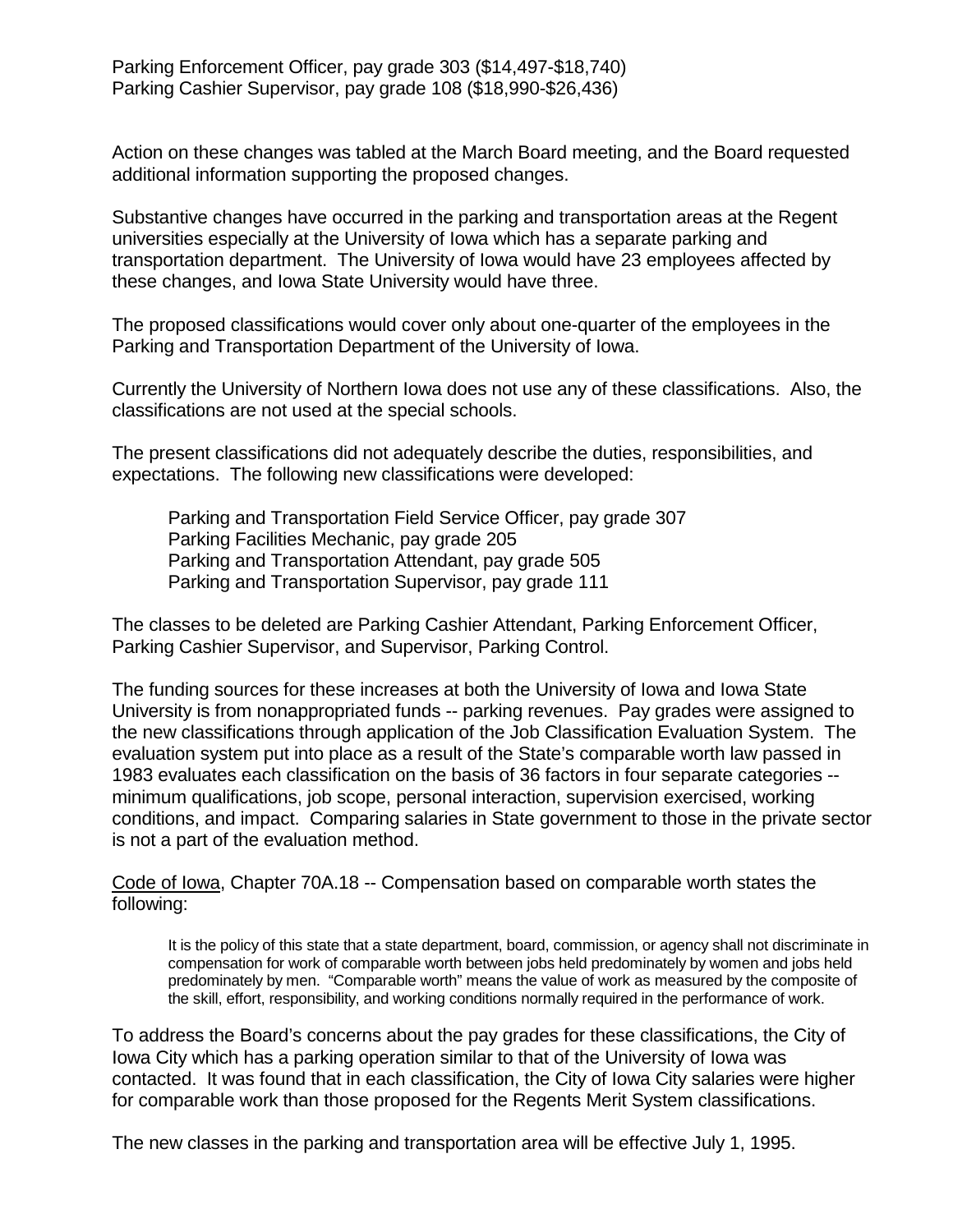Director Williams stated that staff took a good look at the needs of the institutions and did comparisons with which the Regents were provided for review.

MOTION: Regent Furgerson moved to approve the revisions to the Regents Merit System Classification Plan, as outlined. Regent Johnson-Matthews seconded the motion.

Regent Hendricks stated that the parking function was an area that could be looked into in terms of privatization. She knew of cities that use temporary Manpower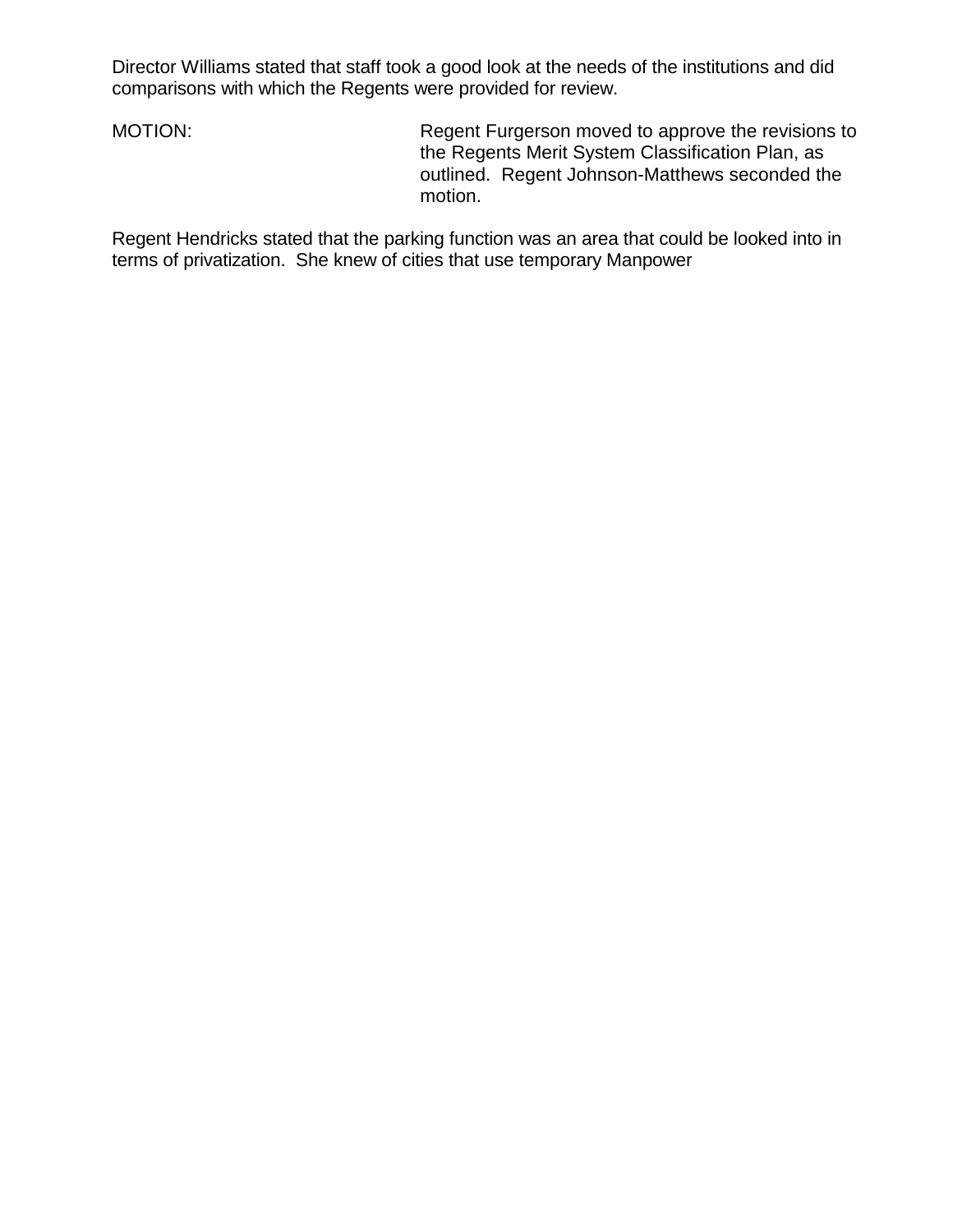employees for those types of jobs. She felt that an annual salary of \$18,000 to \$24,000 for someone to transport parking receipts and issue parking tickets was high.

VOTE ON THE MOTION: Motion carried with Regent Hendricks voting "no".

**BOARD OFFICE PERSONNEL TRANSACTIONS**. The Board Office reported no personnel transactions this month. However, the following discussion took place regarding institutional personnel matters:

Provost Marlin pointed out the inclusion of promotion and tenure actions in the universities' personnel registers. She stressed that promotion and tenure decisions were critical and significant academic issues for the universities. Every fall when the universities bring forward their tenure reports questions are raised about the amount of increase in the number of women and minorities tenured. There is evidence of progress in hiring, promotion and tenure decisions. She was particularly pleased with the progress that had been made at the University of Northern Iowa. For what may be the first time in the history of the institution, more women than men faculty received tenure. Also, three minority faculty received tenure - two were African American and one was Hispanic.

Regent Hendricks asked if University of Iowa officials had records of how many males applied for promotion and tenure versus how many were chosen, and the same for females.

Provost Nathan asked Associate Provost Elizabeth Altmaier to respond to the question.

Associate Provost Altmaier said she did not have exact numbers but that this year there had been a very good representation of women who were successful in tenure and promotion. She offered to get the exact numbers for the Regents by later that day.

Provost Nathan stated that both with promotions and tenure the percentage of women who qualified were higher than their numbers among the faculty.

Regent Hendricks asked to receive the information from all three universities.

Provost Kozak stated that for Iowa State University 25 women were promoted. An additional 56 women were brought forward but were not promoted; therefore, the number was roughly 1 in 5 for both promotion and tenure awards. In terms of minorities, one of the women was a minority and 10 men were minority, so 11 of the 73 faculty who were promoted and who received tenure were minority.

Provost Marlin stated that she would supply to the Board Office the information requested for the University of Northern Iowa.

Regent Pellett noted that two of the three Regent universities were very research oriented. How heavily was teaching excellence regarded in tenure decisions at those two universities?

Provost Nathan stated that in the letter of instruction to deans and department executive officers, tenure sits on three-legged "stool" -- research, teaching and service. Excellent teaching is the first hurtle. Unless teaching is good to excellent the process does not continue.

Regent Johnson-Matthews asked how teaching excellence is monitored and measured. Provost Nathan responded that students are given forms with which to evaluate faculty and write comments. Often the written narratives are very useful. Also, colleagues from the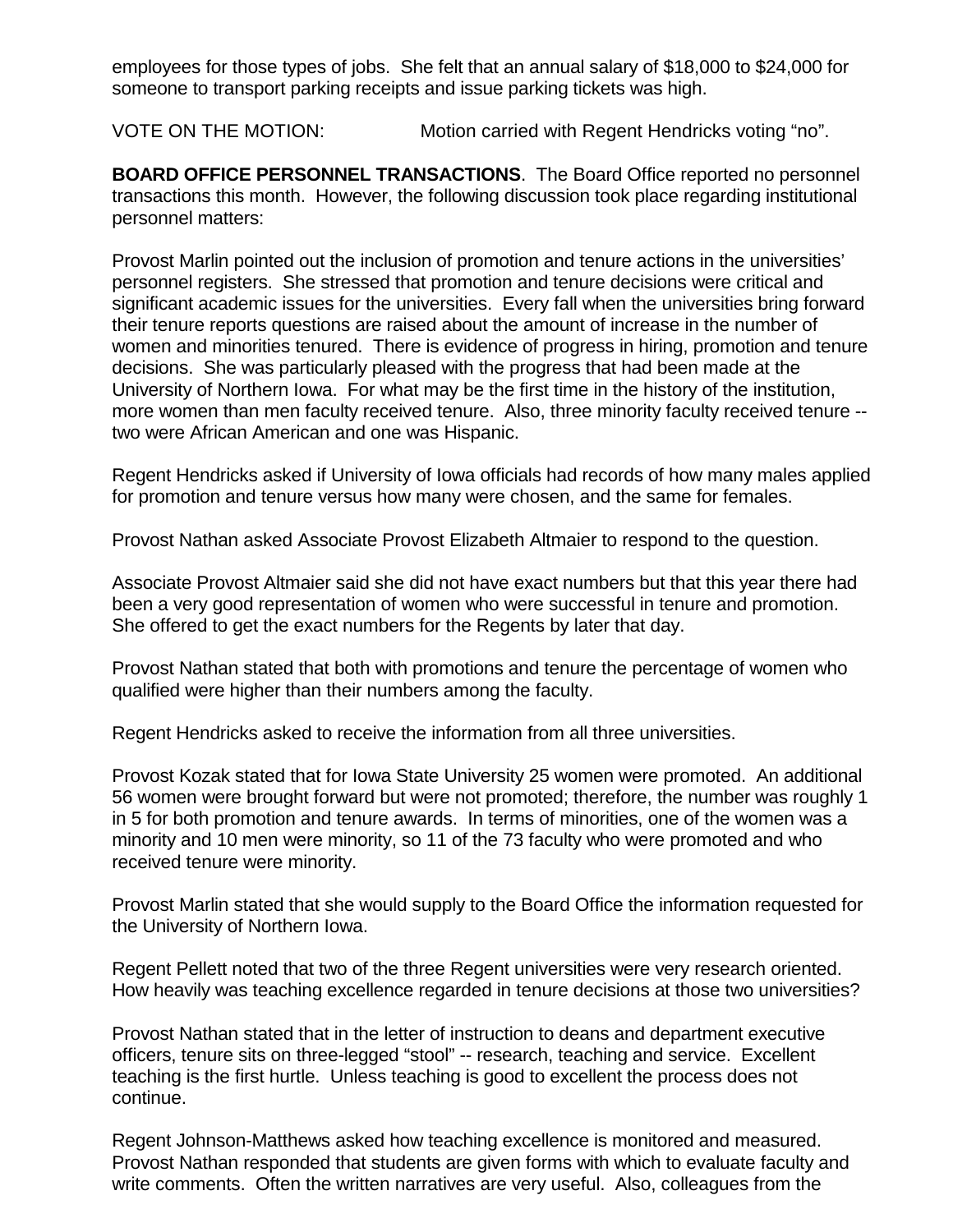department will sit in on classroom teaching. Syllabi are carefully reviewed. He stressed that a very rigorous effort is used to evaluate the quality of teaching.

Provost Kozak stated that at Iowa State University faculty are required to identify an area of excellence and to show competence in other areas. A faculty member who decides teaching is his/her area of excellence must be competent in the other two areas of research and service. Not only is the emphasis on teaching but also on effectiveness in the classroom. This year 11 percent of the faculty who came forward and were promoted had declared teaching as their area of excellence; 71 percent declared research as their area of excellence; and 14 percent declared extension or professional practice as their area of excellence. Faculty had to demonstrate competence and effectiveness in the other two areas.

Regent Pellett stated that the emphasis on teaching was important to know since the Regents have declared undergraduate education to be their number one priority.

Provost Marlin stated that teaching is the major function of faculty at the University of Northern Iowa. Until quality teaching is demonstrated, university officials will not consider faculty's research and service for tenure and promotion decisions. Students evaluate faculty and there is much peer evaluation that takes place including a portfolio approach, syllabus, exams and philosophy of teaching.

Regent Dorr asked if there was a definitive process by which some procedural method of evaluating faculty is exacted, or is it determined department by department?

President Jischke responded that at Iowa State University the process is elaborate and written. The process is followed by everyone with standardized forms for documentation. The requests are reviewed by departments and formal votes are taken. The deans convene separate committees and then separate recommendations are made by the deans. Those recommendations are then forwarded to the provost's office for review. The recommendations of the provost are forward to the university president who reads every dossier and makes his recommendations.

Provost Nathan stated that there was a similarly elaborate procedure for granting tenure at the University of Iowa. The tenure recommendations represent thousands of hours of scrutiny. He said the procedure is very well documented in the university regulations and occupies an enormous amount of time and effort.

Regent Dorr asked, if that was the case, why is there continually backlash about the quality of teaching that students receive? President Rawlings responded that occasionally, although almost never now, he will receive such a letter. All of the surveys completed by exiting seniors exhibit an extraordinary satisfaction with the education received. There has been a much heavier emphasis on teaching as a criteria than there was before.

Regent Dorr said that was a good point that needed to be more clearly enunciated.

President Jischke said he agreed with President Rawlings that overwhelmingly the students at Iowa State University are pleased with the education they have received. University officials do not get many letters complaining about the quality of teaching.

President Curris stated that the University of Northern Iowa has instituted and refined excellent procedures to ensure a high-level quality of teaching and scholarship on campus. Mistakes are still made, mostly in the initial hiring. Today, except in an emergency, the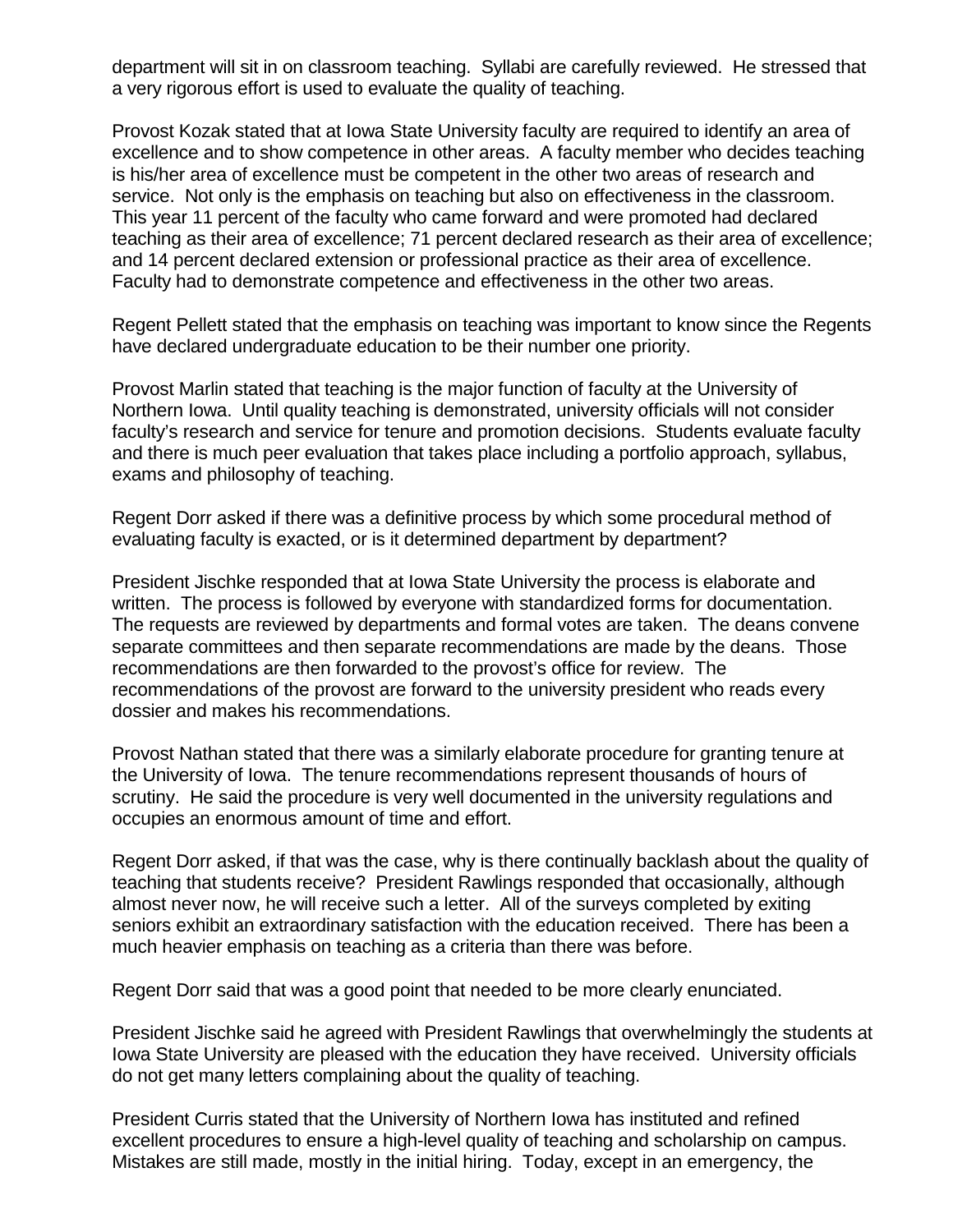university does not hire any faculty without the individual being interviewed on campus and making a class presentation.

Regent Pellett said this goes back to educating the public.

President Berenstein reminded the Regents of their first meeting of the Board. He said the citizens of Iowa do not have a complete picture of what the Regents and institutions do. There seems to be a lot of talk about the politicization of this Board when people do not know what it really does. He suggested they figure out a way to make the universities' "good stuff" better accepted. Everyone seems to hear about the bad stuff a lot more than the good stuff. He suggested that could be a mission for the universities' communications directors.

Regent Newlin stated that in the past the Regents have been presented with information about programs instituted by university officials to encourage senior, distinguished professors, many of whom are outstanding in their fields, to teach beginning classes. The Regents were told that many distinguished teachers were doing so.

Provost Nathan stated that the University of Iowa's efforts to enhance undergraduate education included restoring senior faculty to undergraduate classrooms. He said that is happening more now than it was 5 years ago. Additionally, some of the most exciting faculty and other well-regarded senior faculty have agreed to participate in the honors programs, particularly in students' first 2 years. More of the senior faculty have increased the amount of time they are spending teaching undergraduates which, he said, reflects the view on the part of many faculty that this is a very important part of what they do for the state of Iowa.

Provost Kozak stated that for over 3 years Iowa State University officials have tried to place an emphasis on the point that Regent Newlin brought forward. He noted that they define nonskills acquisition courses as being the gateway courses to a discipline. They do not encourage distinguished senior faculty to deliver remedial-type classes. Where the "rubber" hits the "road" is in Liberal Arts and Sciences because that is the college that will, for the most part, provide the core courses for almost all of the disciplines whether students are majoring in a discipline in the College of Agriculture or Veterinary Medicine or Education. Typically, students coming to the university will take their course load in the College of Liberal Arts and Sciences for their first year or two.

With that background in mind, Provost Kozak stated that for the non-skills acquisition courses, the gateway courses for the discipline, last year 70 percent of those courses were taught either by associate or full professors. He cautioned that the difference, the 30 percent, was a little misleading because included in there were graduate students who are monitoring laboratory sections. He said the university is making progress in its efforts to expose new students to the university's most distinguished faculty.

Regent Newlin asked what those numbers would have been 5 years ago. Provost Kozak said the numbers were different. As an addendum to Regent Dorr's question concerning tenure decisions, he said university officials place a lot of emphasis on external letters of recommendations from peer faculty from other institutions. It is not just an in-house decision.

President Jischke noted that Iowa State University officials pay attention to quality of teaching at times other than when they make tenure decisions. He said there are many programs on campus that are built around the idea of improving quality of teaching, such as the Center for Teaching Excellence for which the Regents recently received a presentation.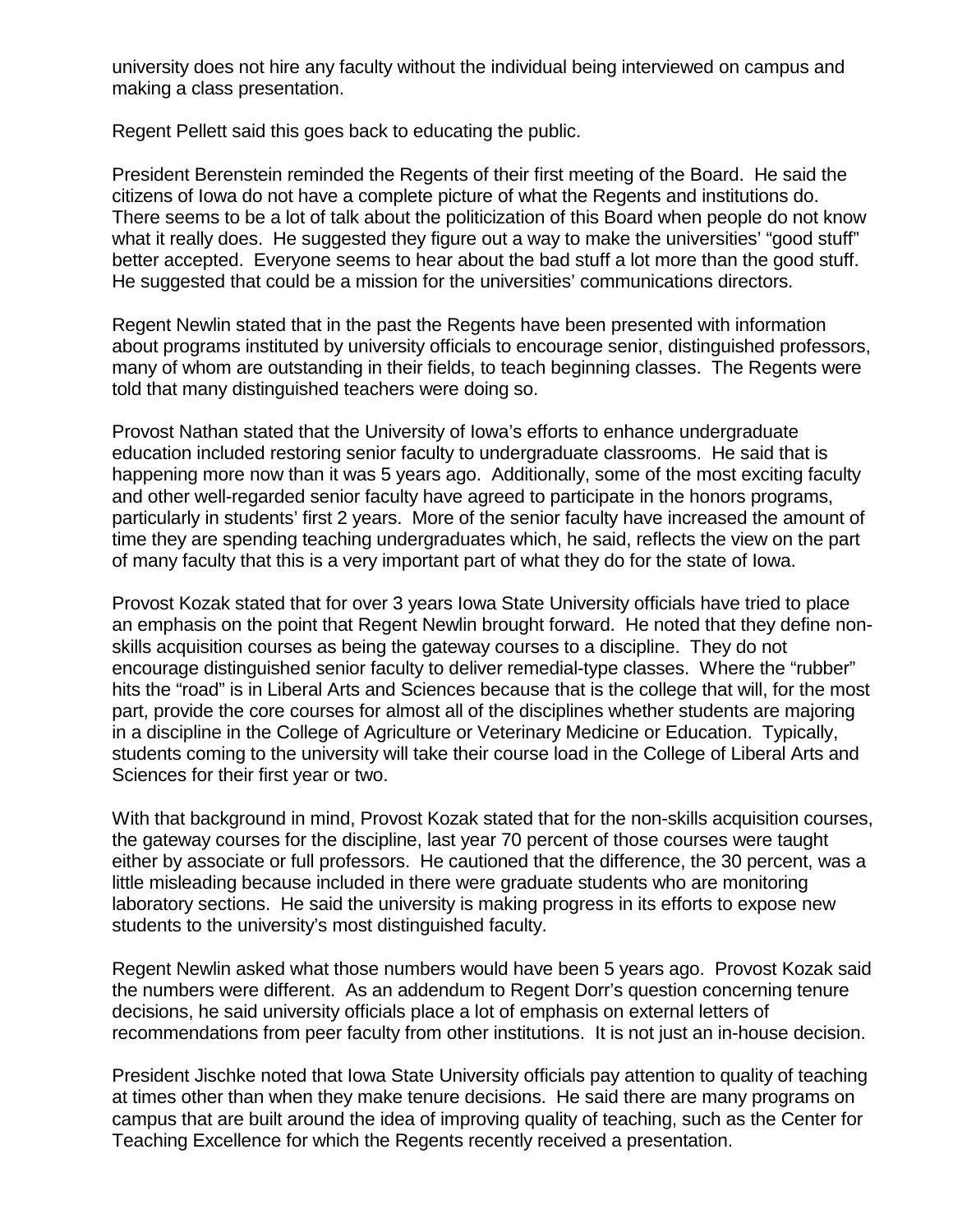Regent Tyrrell noted that this fall the Regents would be receiving the second annual report on the emphasis on undergraduate education. He said university officials had done an excellent job and he hoped it was a continuing effort.

**REPORT ON EDUCATIONAL TELECOMMUNICATIONS COUNCIL**. The Board Office recommended the Board receive the report on the February 28 meeting of the Educational Telecommunications Council.

The February meeting of the Educational Telecommunications Council took place on February 28 at the Iowa Public Television studios. A large portion of the meeting was devoted to a discussion with Robert Baur, Chair of the Iowa Telecommunications and Technology Commission, the group that the ETC advises on educational matters related to the ICN.

The ETC heard a report from its communications committee in which an effort will be made to develop "talking points" for describing the development of Part III of the ICN to members of the educational community in an effort to clear up some misunderstandings regarding the equipment needed for Part III.

The ETC heard an update on the legislative actions with respect to the development of Part III of the ICN.

The ETC approved a motion in support of the development of the capability of the National Guard to develop its fiber optics capability. The ETC approved a motion making the AEAs the highest priority for hook-up to the ICN since only a few are now a part of the system. The ETC adopted a motion that requests support for the training of users on the ICN to help improve the quality of educational programming.

Regent Dorr said he was not convinced that the Educational Telecommunications Council has a full understanding of where the Iowa Communications Network will end up. He also did not believe that the area education agencies should be the highest priority for additional funds.

Regent Hendricks said she shared the same concern about the area education agencies.

ACTION: President Berenstein stated the Board received the report on the February 28 meeting of the Educational Telecommunications Council, by general consent.

**STATUS REPORT ON THE BOARD OFFICE BUDGET FOR FY 1995**. The Board Office recommended the Board receive the report.

No unanticipated changes in the projected revenues and expenditures had occurred in the Board Office budget since the last monthly report.

ACTION:  $\blacksquare$  This report was received by consent.

**APPOINTMENT TO ADVISORY COMMITTEE FOR IOWA SCHOOL FOR THE DEAF**. The Board Office recommended the Board approve the appointment of Dr. Norman L. Boyles to the Advisory Committee of the Iowa School for the Deaf.

President Jischke nominated Dr. Norman L. Boyles, Professor of Professional Studies in Education at Iowa State University, to fill the vacancy on the Advisory Committee for the Iowa School for the Deaf created by the retirement of Dr. Dale Baum. Dr. Boyles has a long and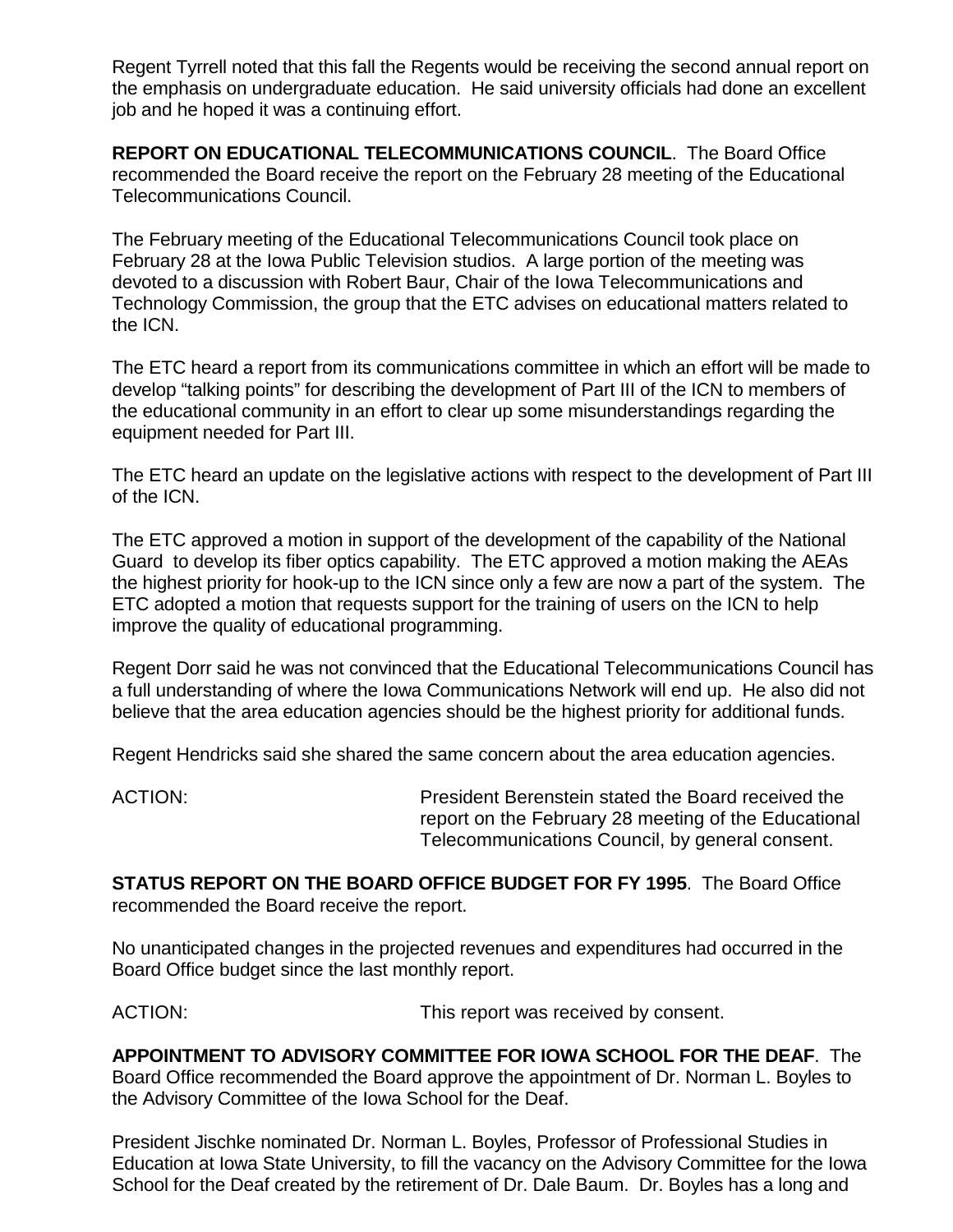distinguished record in the field of education and will be a valued addition to the Advisory Committee.

Iowa School for the Deaf officials and the Board of Regents extended their thanks to Dr. Dale Baum for his service on the Advisory Committee.

MOTION: Regent Hendricks moved to approve the appointment of Dr. Norman L. Boyles to the Advisory Committee of the Iowa School for the Deaf. Regent Collins seconded the motion. MOTION CARRIED UNANIMOUSLY.

**VENDOR WITH POTENTIAL CONFLICT OF INTEREST**. The Board Office recommended the Board approve the request of Iowa State University to add Pirro Research to the list of approved vendors with a potential conflict of interest.

Pirro Research will provide market research in language and communications to the university. Ellen B. Pirro is employed as a temporary associate professor in the Department of Political Science and is the owner of Pirro Research.

Ms. Pirro stated that since she teaches political science courses which cover subjects and areas which are completely separate and different from the marketing research done by her company, there is no connection between the two occupations.

MOTION: MOTION: Regent Dorr moved to approve the request of Iowa State University to add Pirro Research to the list of approved vendors with a potential conflict of interest. Regent Furgerson seconded the motion, and upon the roll being called, the following voted: AYE: Berenstein, Collins, Dorr, Furgerson, Hendricks, Johnson-Matthews, Newlin, Pellett, Tyrrell. NAY: None. ABSENT: None.

MOTION CARRIED UNANIMOUSLY.

**BOARD MEETINGS SCHEDULE**. The Board Office recommended the Board approve the Board Meetings Schedule.

| May 17-18, 1995    | lowa School for the Deaf             | <b>Council Bluffs</b> |
|--------------------|--------------------------------------|-----------------------|
| June 21-22         | University of Northern Iowa          | <b>Cedar Falls</b>    |
| <b>July 19-20</b>  | <b>Iowa State University</b>         | Ames                  |
| September 20-21    | University of Iowa                   | <b>Iowa City</b>      |
| October 18-19      | University of Northern Iowa          | <b>Cedar Falls</b>    |
| November 15-16     | <b>Iowa State University</b>         | Ames                  |
| December 13-14     | <b>Hotel Fort Des Moines</b>         | Des Moines            |
| January 17, 1996   | Telephonic                           |                       |
| February 21-22     | University of Iowa                   | lowa city             |
| <b>March 20-21</b> | University of Northern Iowa          | <b>Cedar Falls</b>    |
| April 17-18        | <b>Iowa State University</b>         | Ames                  |
| May 15-16          | Iowa Braille and Sight Saving School | Vinton                |
| June 19-20         | University of Northern Iowa          | <b>Cedar Falls</b>    |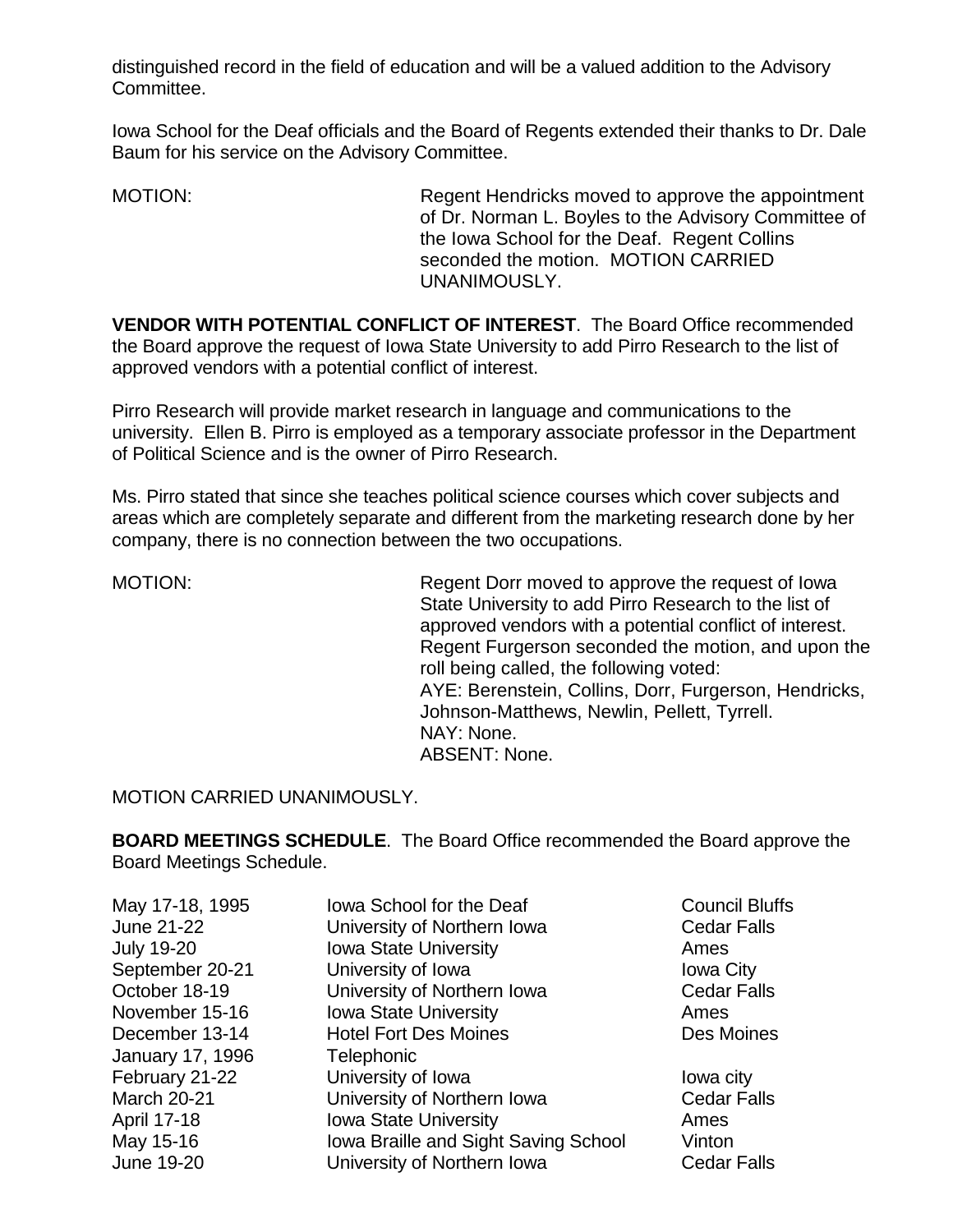ACTION: The Board Meetings Schedule was approved, by consent.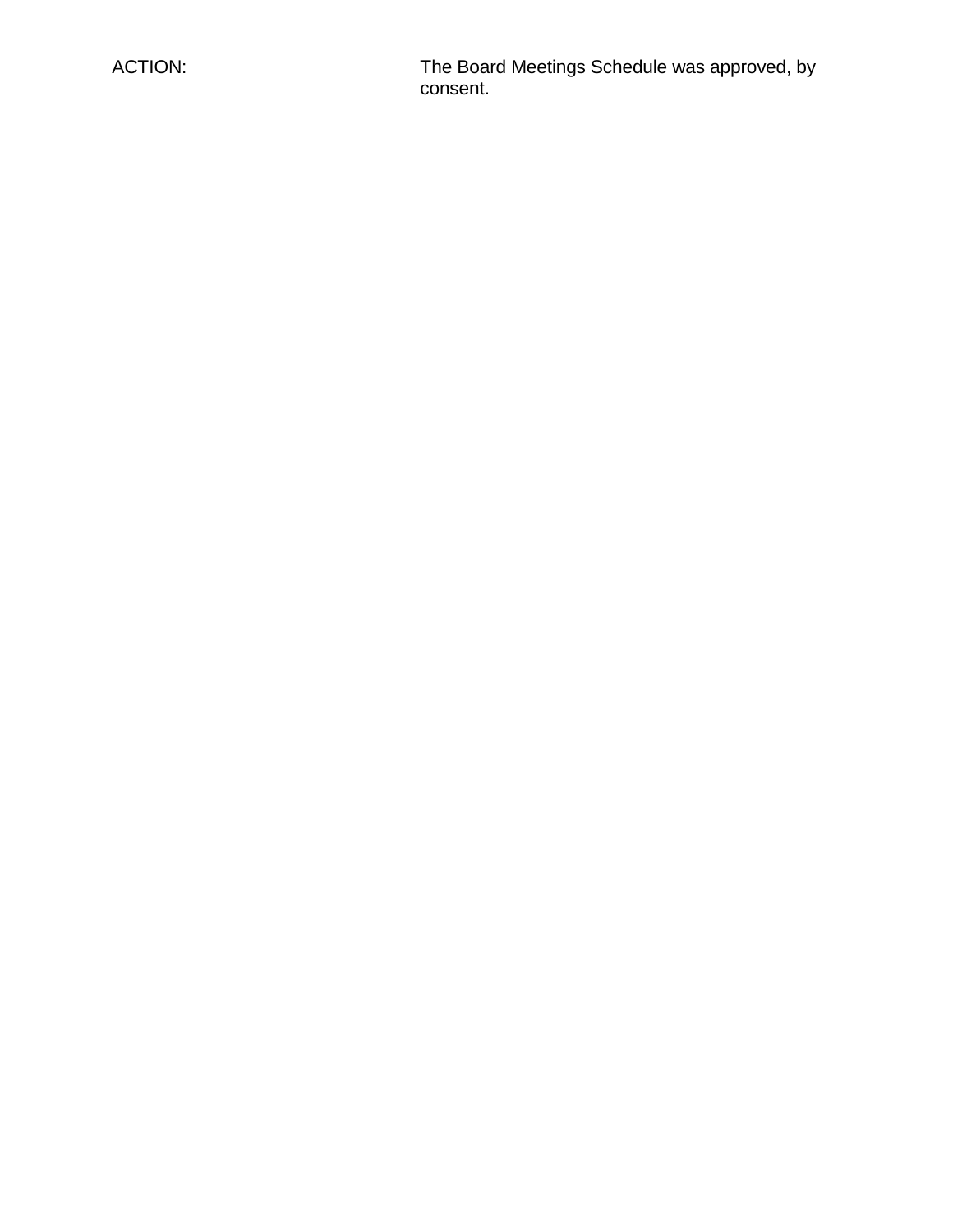President Berenstein then asked Board members and institutional officials if there were additional general or miscellaneous items for discussion.

President Berenstein called on Professor Steve Collins to discuss the status of the search for a president for the University of Iowa.

Professor Collins stated that the search committee had met four times. It would have another meeting tomorrow night and then would be meeting each week for the foreseeable future. He said the committee had received 229 nominations total; of those, only a small number, around 15, had actually applied for the position. Not all of the nominations had been responded to. He said the search committee and search firm had sought nominations by advertising in publications such as the Chronicle of Higher Education, Hispanic Outlook, and Black Issues. A very large number of letters were sent to the University of Iowa community, friends or supporters as well as national higher education leaders. Two public forums had been held to provide the University of Iowa community an opportunity to comment on the process. He said the committee put the search on the worldwide web via the Internet and was the first in the nation to do so.

Professor Collins discussed two goals of the committee. The first was to make the process open and accessible. The committee was "bending over backward" to do so. They hope that by doing so it will extend the reach of the call for nominations so they can identify the best candidates from around the country. Secondly, as directed by the Board of Regents, the committee is making sincere efforts to achieve a diverse pool of candidates. They are doing so in a number ways, which he described.

President Berenstein stated that he had been receiving comments concerning this process, which started in mid-December. At this point in time he was less concerned about the openness of the process versus finding a president. The committee still has a big pool of candidates and it appeared they had done nothing to narrow the pool. President Rawlings is leaving July 1 and a replacement was needed. He said he saw an ad in the Daily Iowan as late as April 10. They need to get on with the program. He wanted to have a president on the campus by September 1 and they would not be able to do that by continuing to advertise. They need to start to limit the number of candidates being considered. He wants the committee to get going. It was spending too much time on the process and not enough time was directed toward achieving the final goal.

Professor Collins responded that the committee had received a number of expressions of interest.

Regent Tyrrell asked for the deadline for applications. Professor Collins responded that the process would remain open until the Board names the next president. They will accept applications on a continuing basis. He stressed that the committee members were not waiting on nominations and applications; they are engaged in narrowing the pool of candidates.

Regent Tyrrell asked when the committee would develop the short list of candidates for Board consideration. Professor Collins responded that he was not in a very good position to answer. The committee had not received the number of curriculum vitas they felt were needed. They are in the process of contacting people to ask them to send those in.

President Berenstein said this process started in December. Are they having trouble finding candidates or are they not satisfied with the quality of the curriculum vitas they have received to date?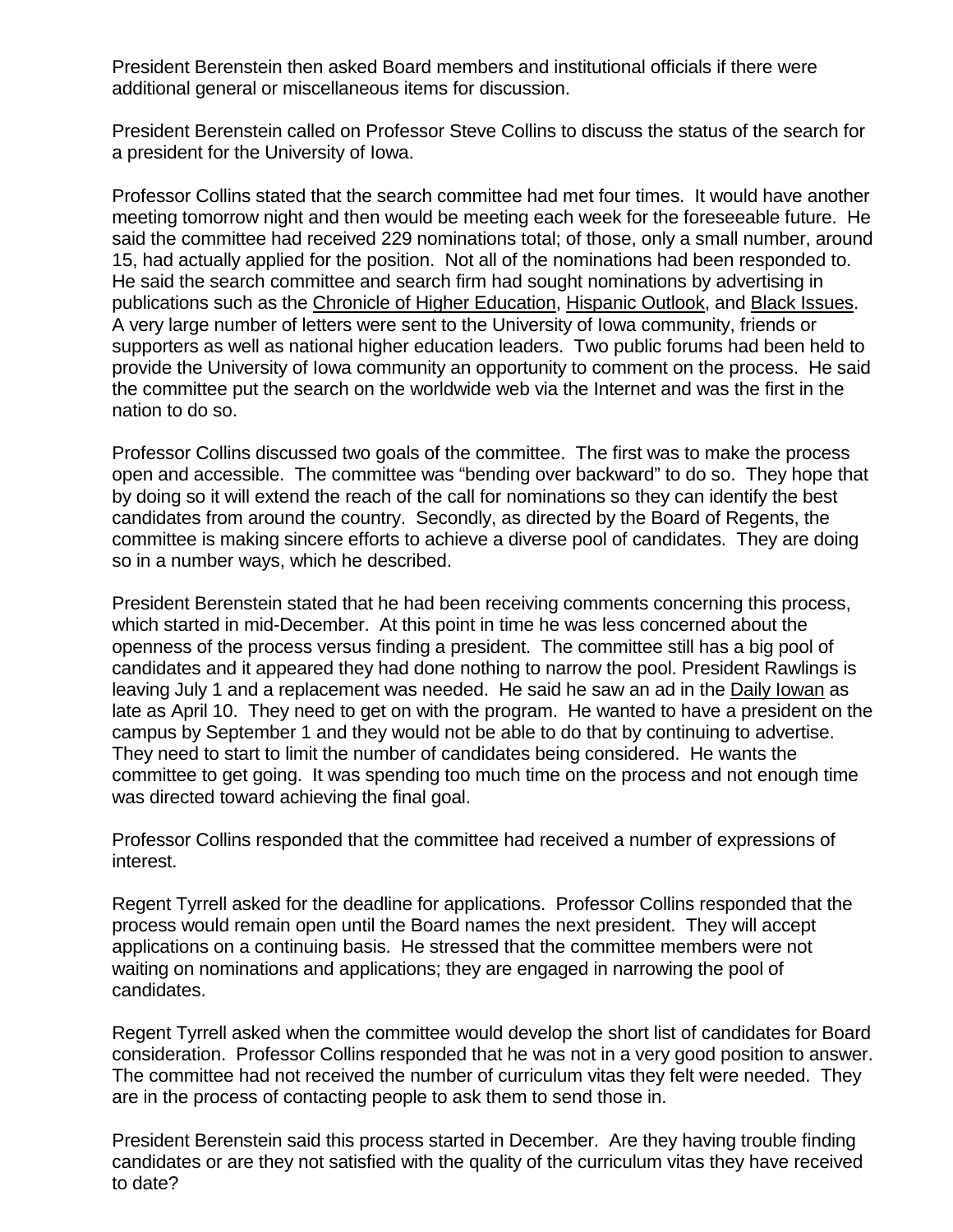Professor Collins said they had received a large number of names, many recognizable as top candidates.

President Berenstein asked whether Professor Collins felt there was a need for a deadline. Professor Collins responded that the committee was urging the individuals who have been identified to send a curriculum vitae. The committee is "pestering" them to do so and is engaged in that process right now. He said they were not ruling out the possibility that someone will express interest further down the line, and that the person will be attractive enough to the search committee that they will want to give the individual serious consideration. He stressed that they were not waiting on anybody.

President Berenstein said they should not have to pester individuals to apply for this job. If they do have to pester them, he was not sure that person would be on his short list.

Regent Tyrrell said it was going to take some time to bring the individuals to campus. Would they not be here for a couple of visits?

Professor Collins replied that the committee would first be conducting off-campus interviews; the candidates will be on campus a single time.

Regent Tyrrell asked if it was feasible to choose one or two of the very best candidates they have at this time and to start off-campus interviews with those individuals. If they start the process of interviewing they could be whittling down the list. He was concerned that the university was going to be leaderless for a significant period of time.

Professor Collins said that was a great concern to him, also. He then discussed the strategy being utilized by the committee. They are currently whittling down the list of names, trying to identify the people for whom they have the greatest interest. They are securing additional information about those individuals and developing a list of eventually 12 people with whom they will conduct off-campus interviews. The off-campus interviews will be conducted over the course of a day or two. Following the off-campus interviews, the committee will identify a much smaller list of people to invite for on-campus interviews. Presumably the on-campus interviews will take place within a couple of weeks after the off-campus interviews.

President Berenstein asked if the Regents could have the committee's list of 12 by the May meeting. Professor Collins said that would be very difficult to do.

Regent Dorr asked if the search committee was going to keep the list open until they find candidates whom they perceive are qualified. If there are no criteria as to what is acceptable and not acceptable, they could keep this search open for quite some time.

Regent Collins referred to the search which resulted in the hiring of Hunter Rawlings, and asked how the time line of that search compared to this search. Professor Collins stated that he was quite comfortable with the time table with which the committee was proceeding. He said it was his recollection that the previous search process consumed approximately 13 months. The standard period of time for a university presidential search is something on the order of 8 months.

Regent Collins asked the same question with regard to the search that culminated in the hiring of Martin Jischke. President Jischke said it was his recollection that Gordon Eaton announced his resignation in July and Martin Jischke was offered the job on February 19. The first interview was in December. He stressed that the best people want to be protected.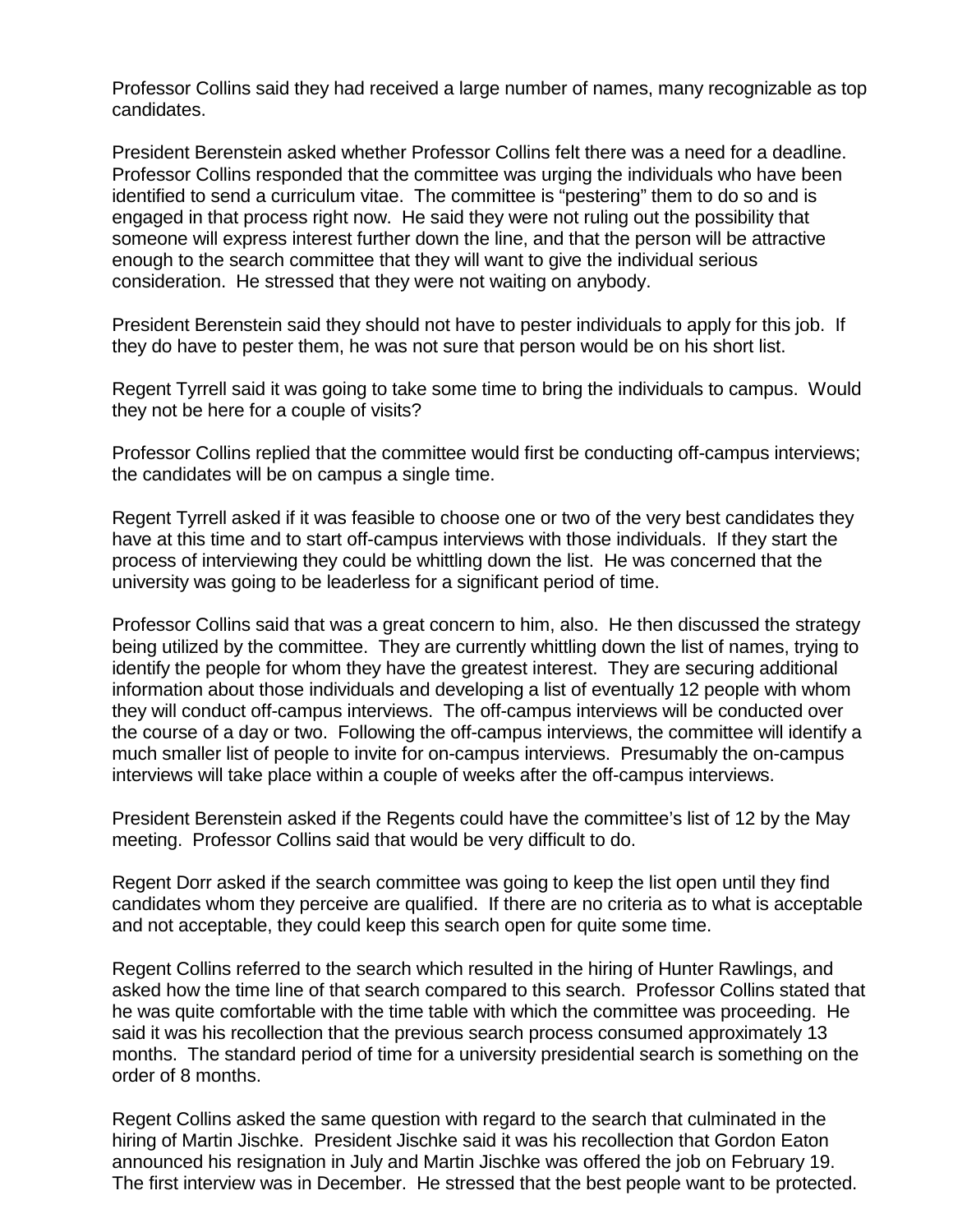They do not want to be exposed for a period of months. The process must be designed to come to closure quickly. They cannot appear to be coming to closure and then drag it out or their best candidates will leave. If they are any good, they have a good job right now.

President Berenstein said it was critical that they have some dialogue here today. It is imperative that they get this search and selection process moving. It is dragging on too long.

Regent Collins asked what date the committee had set as its own deadline. Professor Collins responded that the committee anticipated an appointment during the summer.

Regent Collins asked if Professor Collins had some idea about when the list of 12 would be developed, and then the list of four for Regent consideration. Professor Collins emphasized that there was some considerable concern on campus that the committee not be hasty. There were some concerns about conducting on-campus interviews during the summer session. He anticipated bringing forward the four finalists in July.

Regent Newlin asked for a date when the committee might have the list of 12 names. Professor Collins responded that he anticipated off-campus interviews to take place in June.

President Berenstein stated that the July Board of Regents meeting was scheduled for July 19. He said the Regents should be prepared to perform interviews immediately following the July 19 meeting.

Regent Newlin asked, from a scheduling standpoint, that the interviews take place on Wednesday if they are to take place in conjunction with the July 1995 Board of Regents meeting.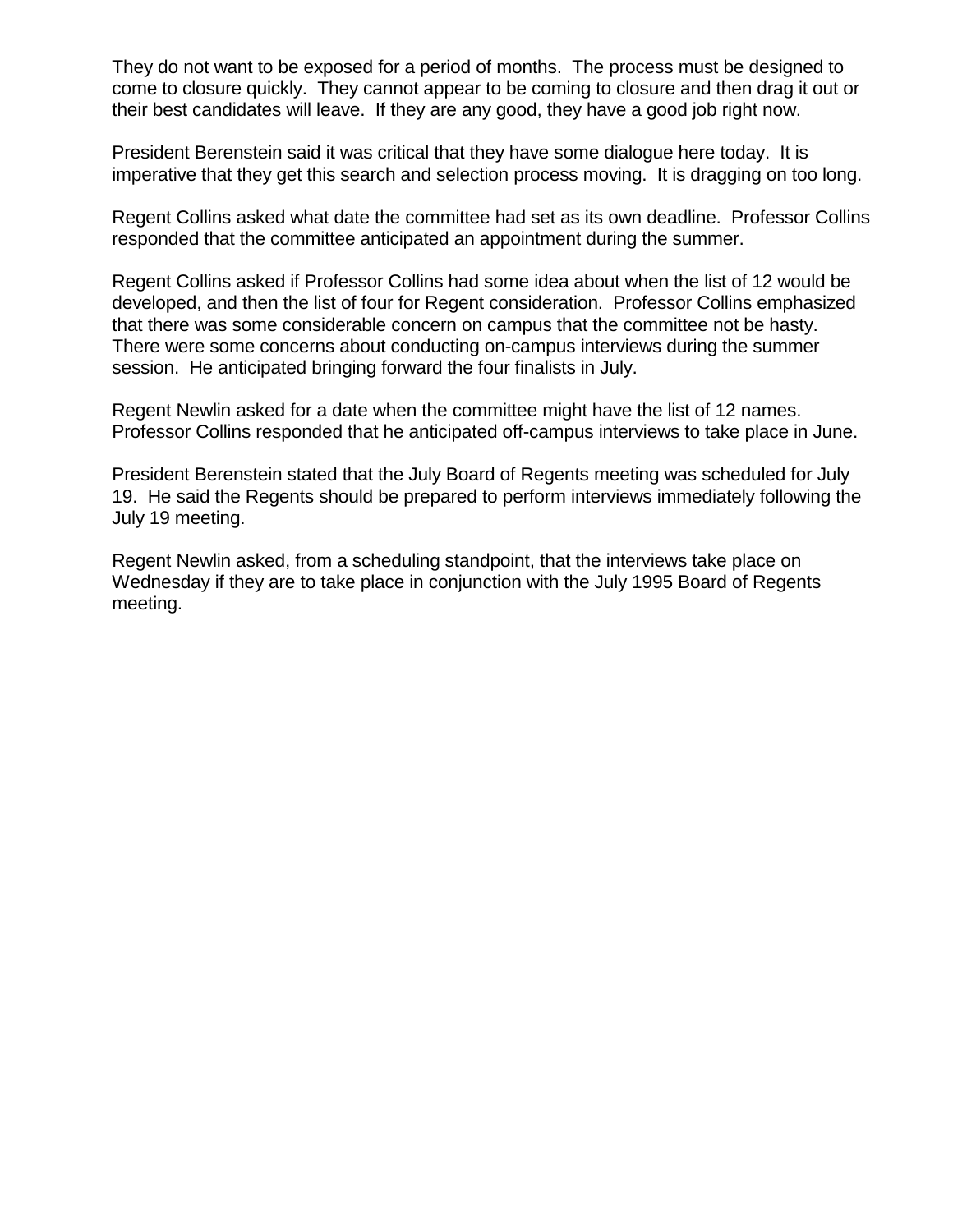## STATE UNIVERSITY OF IOWA

The following business pertaining to the State University of Iowa was transacted on Wednesday and Thursday, April 19 and 20, 1995.

President Berenstein stated that he had to leave the Board meeting mid-morning Thursday to attend a funeral. He asked that Regent Furgerson preside over the meeting after his departure.

**RATIFICATION OF PERSONNEL TRANSACTIONS**. The Board Office recommended the Board ratify personnel transactions, as follows:

Register of Personnel Changes for February 1995 which included promotion and tenure actions.

Approve the appointment of Cynthia Bartels as Director of University Internal Audit at an annual salary of \$75,000 effective May 1, 1995.

Vice President True expressed great pleasure about Cynthia Bartels joining the University of Iowa as Director of Internal Audit. He said university officials attracted her from an important job at the University of California.

MOTION: Regent Furgerson moved to ratify personnel transactions, as presented. Regent Tyrrell seconded the motion. MOTION CARRIED UNANIMOUSLY.

**REPORT TO THE BOARD OF TRUSTEES FOR UNIVERSITY OF IOWA HOSPITALS AND CLINICS**. The Board Office recommended the Board receive the report on the University of Iowa Hospitals and Clinics.

President Berenstein stated the Board was meeting as the Board of Trustees for the University of Iowa Hospitals and Clinics. During the latter part of the meeting the Board would receive a report on behalf of the University of Iowa Hospitals and Clinics and the University of Iowa College of Medicine concerning their collaborative efforts.

Regent Dorr, on behalf of the remaining Board members, said he thought it was appropriate to acknowledge in front of the two new members that over the last 6 to 8 years there has been a tremendous amount of effort given and strides made in the governance the Regent institutions. It was to a large extent due to many of the efforts that were expended by Regents Berenstein, Furgerson and Hendricks, for which he thanked them. He said that what he has witnessed evolve and take place prior to his involvement on the Board of Regents and over the last four years as a Regent has been quite remarkable. He said the remaining Regents understand and appreciate the many mountains they have had to climb and some of the valleys they have been through. He hoped the press would also acknowledge at some point that there was 18 years of combined service which should not go unnoticed in light of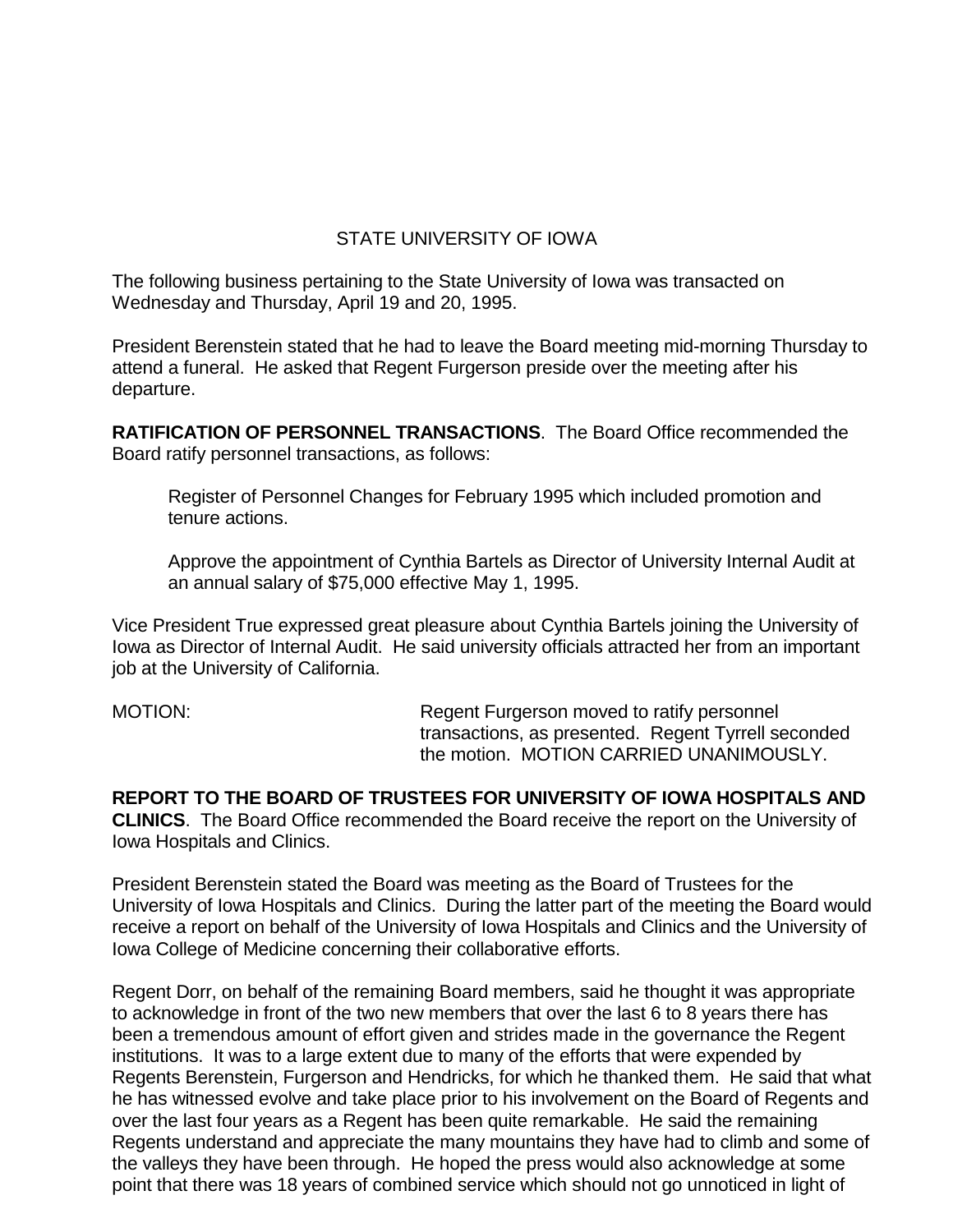everything that had transpired. On behalf of himself and the Board, Regent Dorr thanked the three outgoing Regents for their efforts.

Regent Dorr thanked President Rawlings for the delightful dinner last evening. He wished President Rawlings the best as he proceeds on to Cornell University, and expressed the Regents' appreciation for everything he has accomplished at the University of Iowa.

President Berenstein said this was a bittersweet ending. No doubt the University of Iowa Hospitals and Clinics will continue to flourish with the great collaboration between Director Howell and Dean Kelch, whose union had been solidified in a short amount of time. He will miss everyone. He expressed appreciation for the opportunity to serve the people of Iowa and to make many friends.

Regent Furgerson thanked everyone and noted that meeting at the University of Iowa Hospitals and Clinics was special to her. Her father graduated from the University of Iowa's medical school. She has had a long history with the University of Iowa Hospitals and Clinics and has seen what the hospital has become. She acknowledged the College of Medicine, University of Iowa Hospitals and Clinics and all the other health professionals at the University of Iowa for the wonderful service they give to the people of Iowa. The fact that indigent patients are treated the same as paying patients speaks highly of them all.

President Rawlings thanked everyone for their comments. By way of introduction to the session and especially for the two new Regents, he stressed the importance of the academic health sciences centers. He said this was a very vulnerable time. The more senior members of the Board had been learning a great deal about the vulnerability. An entirely new team has been hired in the last 1-1/2 years to run the health sciences center. Vice President Manasse, Director Howell and Dean Kelch make up a three- person team that works very closely together to make the health sciences center successful. He said this team will need strong Board support particularly in the next few years. The University of Iowa is in a leading position as the health care market is in transition.

Vice President Manasse, on behalf of deans, faculty, staff and students thanked the three outgoing Regents for the support they have provided to the health sciences particularly in their role as Board of Trustees of University of Iowa Hospitals and Clinics. The Regents have been provided with lots of information and conjectures with regard to the implications of all of the trends in the health care industry. The university has benefited from their counsel and advice.

Vice President Manasse, on behalf of the University of Iowa health sciences center, welcomed Regents Smith and Kennedy. He said they would receive a formal extensive and intensive orientation soon.

Vice President Manasse reviewed the agenda for the presentation and discussion to take place that morning. He noted that this was the first time since he has been at the University of Iowa that the Board of Regents had met in the hospital.

Director Howell thanked Regents Berenstein, Furgerson and Hendricks for their interest and support. He said he joined in welcoming the two new Regents.

Director Howell began the presentation of the quarterly report of University of Iowa Hospitals and Clinics. He noted there was a new reporting format which summarized operational measures and statistical measures in response to some concerns for a comparative snapshot. He said the University of Iowa Hospitals and Clinics' operations were generally in line with projections for this fiscal year. It continues to be in line with the budget. They are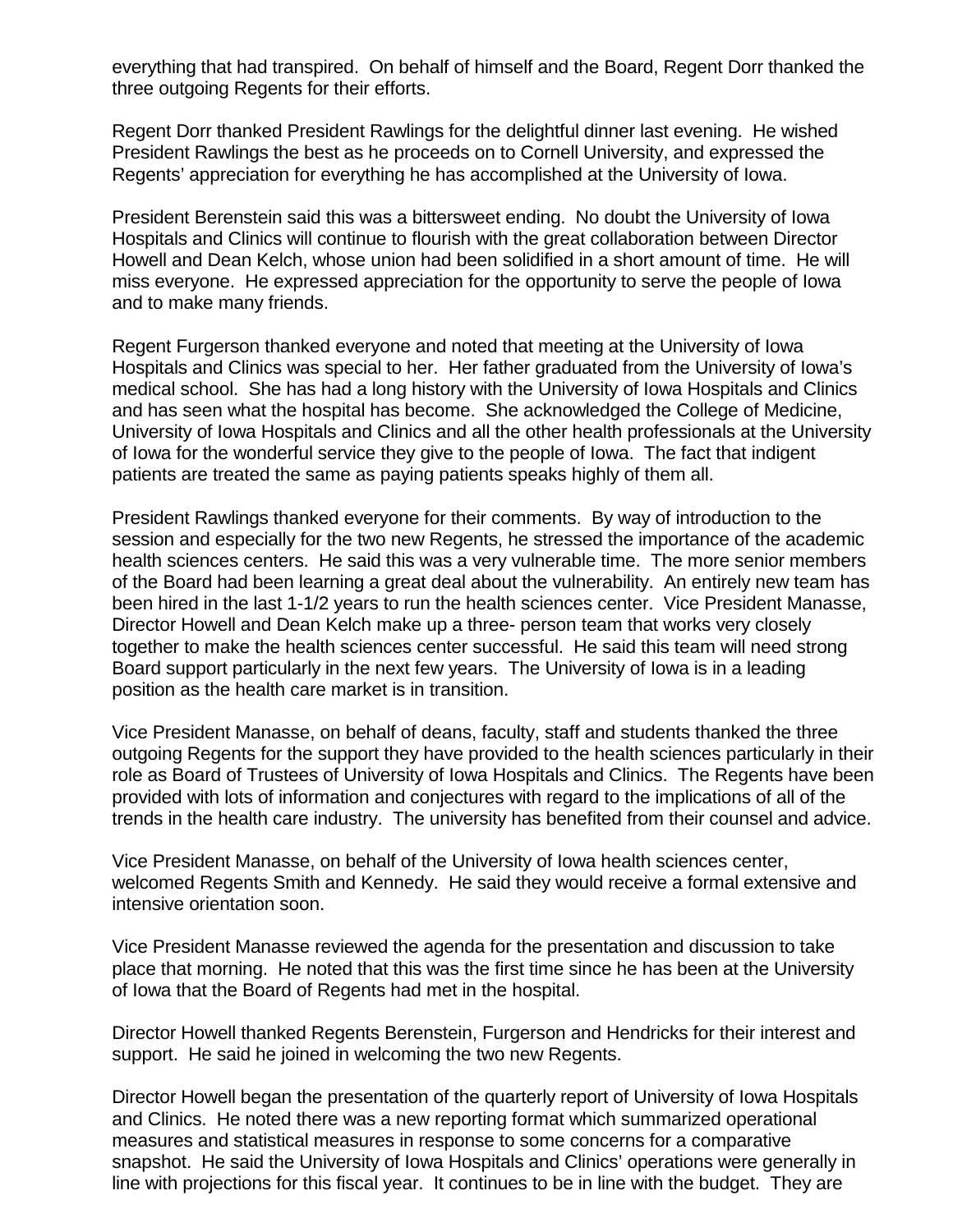beginning to see a presence of managed care. While the average hospital in the U.S. is 55 percent occupied, the University of Iowa Hospitals and Clinics is 72 percent occupied.

Mr. Staley reviewed the quarterly operations report. He said total admissions have continued to increase. The number of acute admissions declined in 1994-95 by 3.9 percent. There continues to be a movement of patients from inpatient to ambulatory care. Oftentimes patients are not ready to leave the hospital after ambulatory procedures; therefore, there has been growth in housed outpatient admissions. He said the average length of patient stay continues to decline which was an indication that the University of Iowa Hospitals and Clinics is being more productive in caring for patients.

Regent Collins asked about the University of Iowa Hospitals and Clinics compared with national trends. Mr. Staley responded that some trends nationally are not just due to advances in medicine but movement to managed care.

Regent Newlin noted that the University of Iowa Hospitals and Clinics was a tertiary care hospital. Would its length of patient days decrease slower than for other non-tertiary facilities? Mr. Staley responded that its lengths of visits were decreasing slower than those for non-tertiary care facilities.

President Berenstein noted that in Sioux City with the advent of urgency centers and sameday surgery, the in-house hospital stay has suffered drastically, which is a national trend.

Mr. Staley stated that at the University of Iowa Hospitals and Clinics a number of procedures considered very complex are performed but in many of those cases the patients can be treated in an ambulatory setting. The University of Iowa Hospitals and Clinics has experienced a downward trend in admission of acute patients while seeing a growth in outpatient procedures. Overall it has seen a smaller relative decrease in total patient days of care. The number of acute admissions and length of stay in specialty care units has continued to increase. He said the case mix index for all patients, which is a measurement of clinical complexity, has remained fairly stable. The University of Iowa Hospitals and Clinics' case mix index is substantially higher than at other Iowa hospitals for Medicare patients.

Mr. Staley discussed the growth in University of Iowa Hospitals and Clinics clinic visits. There has been a 4.8 percent increase this fiscal year which he said was why they needed the replacement orthopaedic clinic facility which the Regents would tour later that morning. The new Eye Institute will be opening just after the first of next year. Plans are being developed for a new family care center which will meet the needs of primary care patients in family practice, internal medicine and pediatrics. As those plans are completed they will be brought to the Board for action later this year. Once those projects are developed, they will begin planning for replacement clinics for the clinics that are still housed in the old general hospital including otolaryngology, head and neck surgery, hospital dentistry, obstetrics and gynecology, and some of the internal medicine clinics.

Regent Dorr asked if there were any specific areas where growth in clinic visits had occurred and what was the source of those patients. Mr. Staley responded that the source of patients was the same as it had been. Some patients are being served on an ambulatory versus inpatent basis which would cause a growth in those patients. Another factor could be that programs have been developed at the University of Iowa Hospitals and Clinics that once might have been available only elsewhere; therefore, some patients are staying in Iowa who may have previously gone out of state for their care. Another factor could be that inpatient visits are much shorter and the patient may be required to come back for more outpatient visits.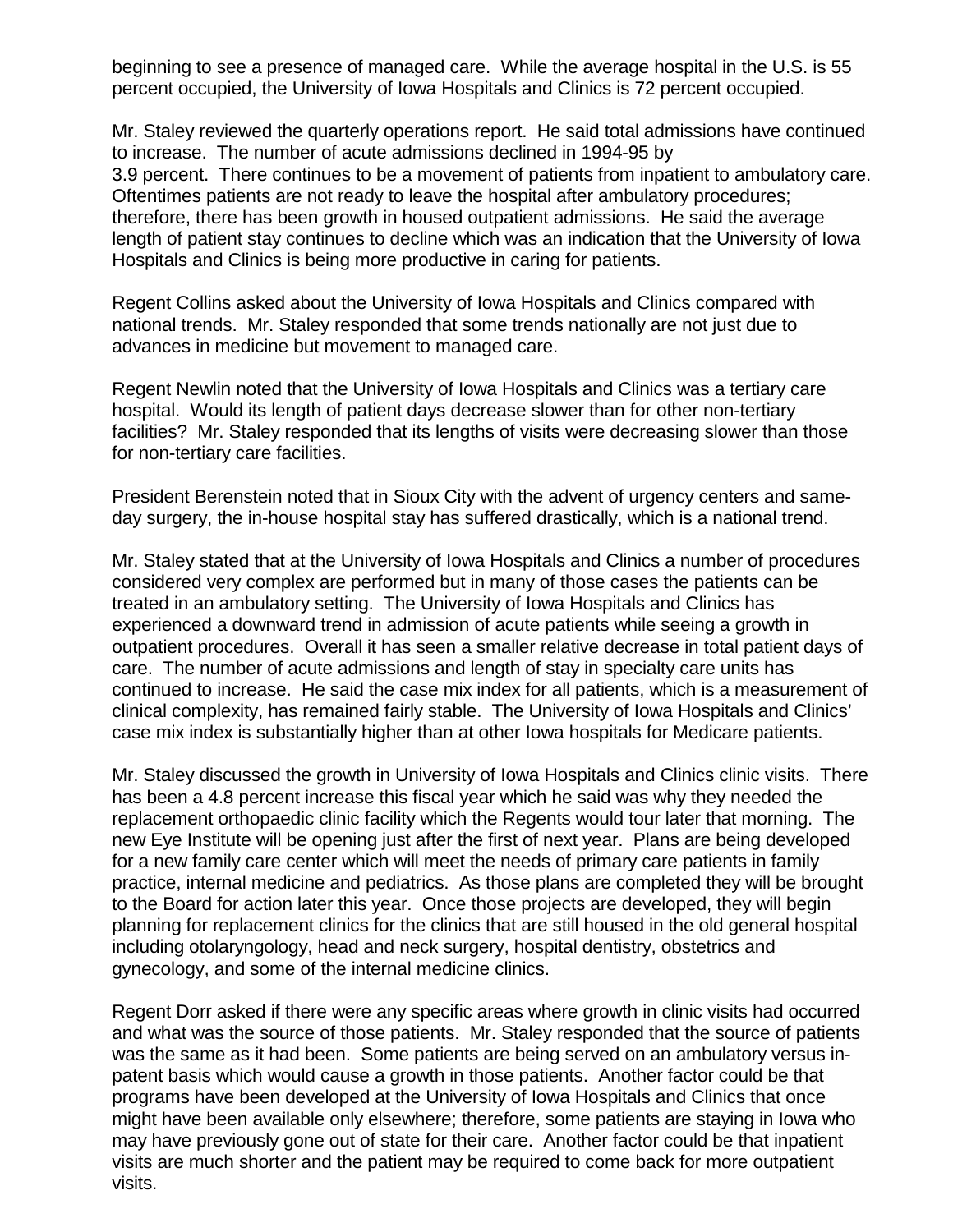Vice President Manasse said there was also an impact due to some of the outreach efforts. The University of Iowa Hospitals and Clinics receives a steady stream of patients from its clinic in Sigourney and with the family practice clinic in Lone Tree.

Regent Newlin asked if the University of Iowa Hospitals and Clinics has physicians in both those towns daily. Vice President Manasse responded affirmatively.

Mr. Staley reviewed the significant capital replacement projects that had been completed in the last few years. He then introduced Ken Yerington to provide the financial report.

Mr. Yerington reviewed statistical and financial performance measures for the consolidation of hospital units which he noted was prepared on an accrual basis.

Regent Newlin asked whether gift funds come from the Foundation or directly to the University of Iowa Hospitals and Clinics. Mr. Yerington responded that gift funds come through either channel. It depends on the donor designation.

Mr. Yerington said the University of Iowa Hospitals and Clinics experience a 3.4 percent revenue growth from last year and a 2.7 percent growth in expenses which permitted them to maintain an operating margin of 3.6 percent.

Regent Dorr asked about the historic trend on operating margins. Mr. Yerington responded that the margin has been down. Five years ago the margin was around 8 percent.

Regent Collins asked what Mr. Yerington would like the margin to be. Mr. Yerington said he would like it to be 8 percent.

Regent Tyrrell asked for an explanation of the tremendous decrease in interest earnings. Mr. Yerington responded that the decrease was the result of an accounting principle resulting from the Peat Marwick audit. The auditors indicated that as long as there is construction in progress at the same time bonds are outstanding, to the extent that the bonds outstanding could have financed the construction in progress the interest has to be capitalized, not treated as an expense. One of their adjustments was to take about \$1.2 million of \$2.4 million of interest expense, indicating it was an additional cost of building buildings. It will be depreciated over the life of the building. This year University of Iowa Hospitals and Clinics financial staff have tried to get the internal financial statements consistent with that principle.

Regent Tyrrell asked about the depreciation schedule. Mr. Yerington responded that the average was around 30 years.

Regent Newlin asked about the equipment depreciation. Mr. Yerington responded that the average was 8 years. They follow the American Hospital Association's recommended guidelines, for the most part.

President Berenstein asked about the number of births decreasing 12 percent. Mr. Yerington responded that in 1987 the obstetrics program was decentralized.

President Berenstein stated that one of the components of the Blue Ribbon Commission's recommendations was decentralization of the indigent obstetrics program. Patients do not have to come to the University of Iowa Hospitals and Clinics for delivery.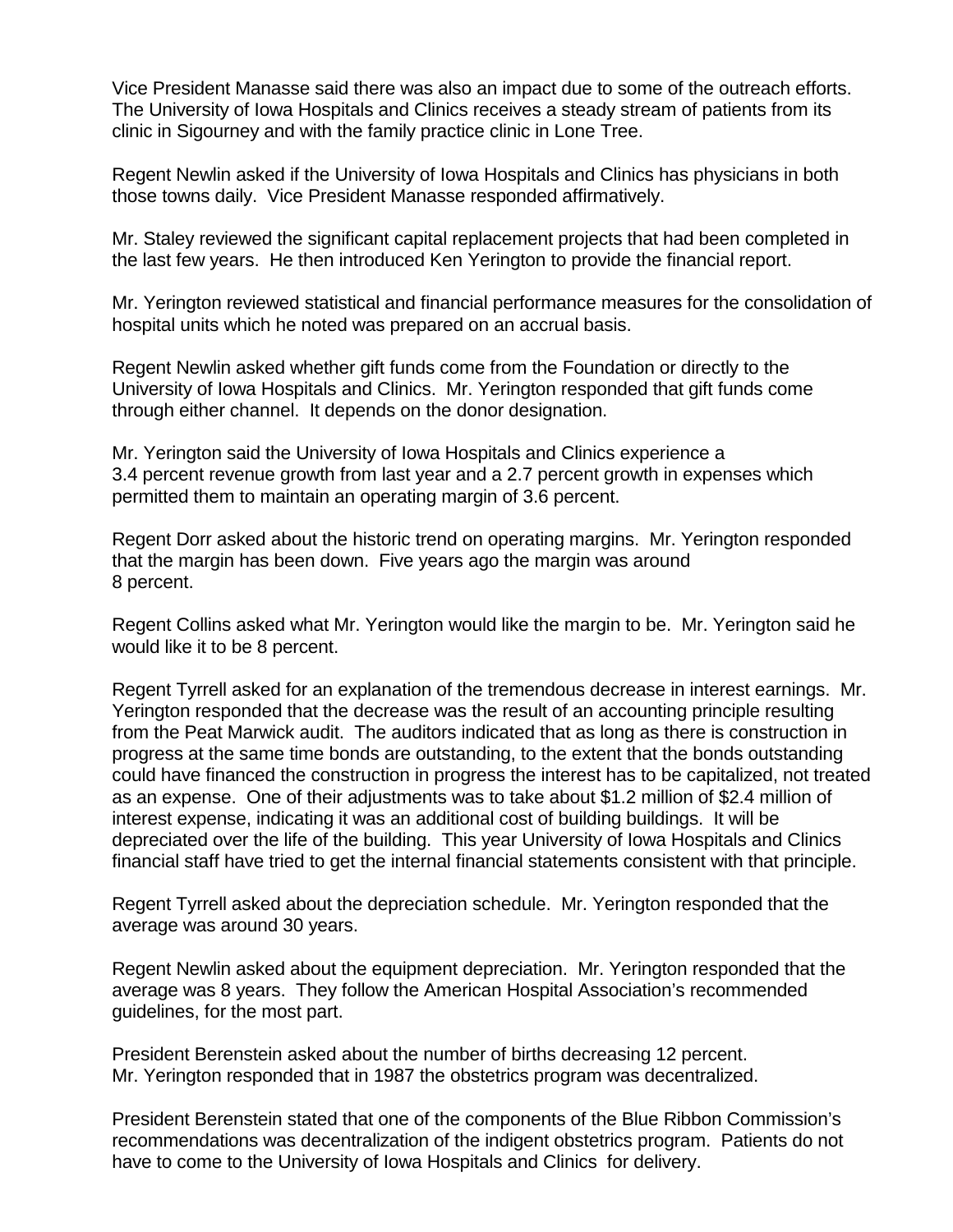Regent Tyrrell asked if there was a critical level of births necessary for accreditation. Dean Kelch responded that with regard to obstetrics and gynecology, the answer was yes. He said the department has chosen to decrease its residency slots by one this year for that reason.

Mr. Yerington noted that University of Iowa Hospitals and Clinics was making its obstetrics prices as competitive as possible notwithstanding that the cost may not justify the prices. It was very important that they try to maximize the paying obstetrics patients who come to the University of Iowa Hospitals and Clinics .

Regent Newlin asked whether the gift income last year was included in the revenue line item. Mr. Yerington responded that it was not. The gift income amounted to around \$3.5 million, \$3 million of which was the Pappajohn gift made several years ago. Those funds were held by the foundation and moved over to the University of Iowa Hospitals and Clinics this year as the construction project neared completion.

Regent Dorr noted that one-half of the gain in operating margin appeared to be due to accounting changes and the interest issues. He asked if that meant that the 4 percent operating margin currently anticipated would come as a result of a true gain in operating efficiencies.

Mr. Yerington stated that Medicare, Medicaid, commercial insurance and self pay revenues are down. Medicare was due to a reduction in reimbursements. The decreases in Medicaid and commercial insurance were primarily due to conversion to managed care. If managed care paid the same as the other payors, the number would not have gone down. Those factors account for a relatively modest growth in revenues. He said collections were down due to reductions in Medicare and conversion to managed care.

Regent Collins asked, from an accounting point of view, why they bill the full amount when all they will be paid is "x" amount. Mr. Yerington responded that it was a Medicare requirement. Most other payors want to know what they would have paid. University of Iowa Hospitals and Clinics officials want to know for basically the same reason. The charges reflect all the individual services. With regard to how they will know if they are not collecting what they should, he said they will know when the operating margin gets below what is comfortable.

Mr. Yerington stated that Iowa's Medicaid program pays much better than other states' and better than Medicare.

Regent Tyrrell asked about negotiations with federal officials regarding educational costs reimbursed by Medicare. What has been their success?

Mr. Yerington responded that since he last spoke with the Regents regarding that subject, they have finally settled through 1991. Auditors are at the University of Iowa Hospitals and Clinics working on a final settlement for 1992. UIHC officials have been very satisfied with the results they have seen since they went to Kansas City and talked to the Federal officials. The provider reimbursement review board still has about \$7 million to \$7.5 million involved in appeal by the UIHC. The award could be overturned. He said it could be 7 to 8 years before the entire matter is resolved. In addition to the \$7.5 million in questioned reimbursement disallowance, the UIHC accrues another \$1-1/2 million in unreimbursed expenses every year.

Regent Tyrrell asked how the additional income from previous years that is recouped as a result of this process is handled in the current year. Mr. Yerington responded that Peat Marwick auditors made provisions for anticipated losses but not in the amount the appeals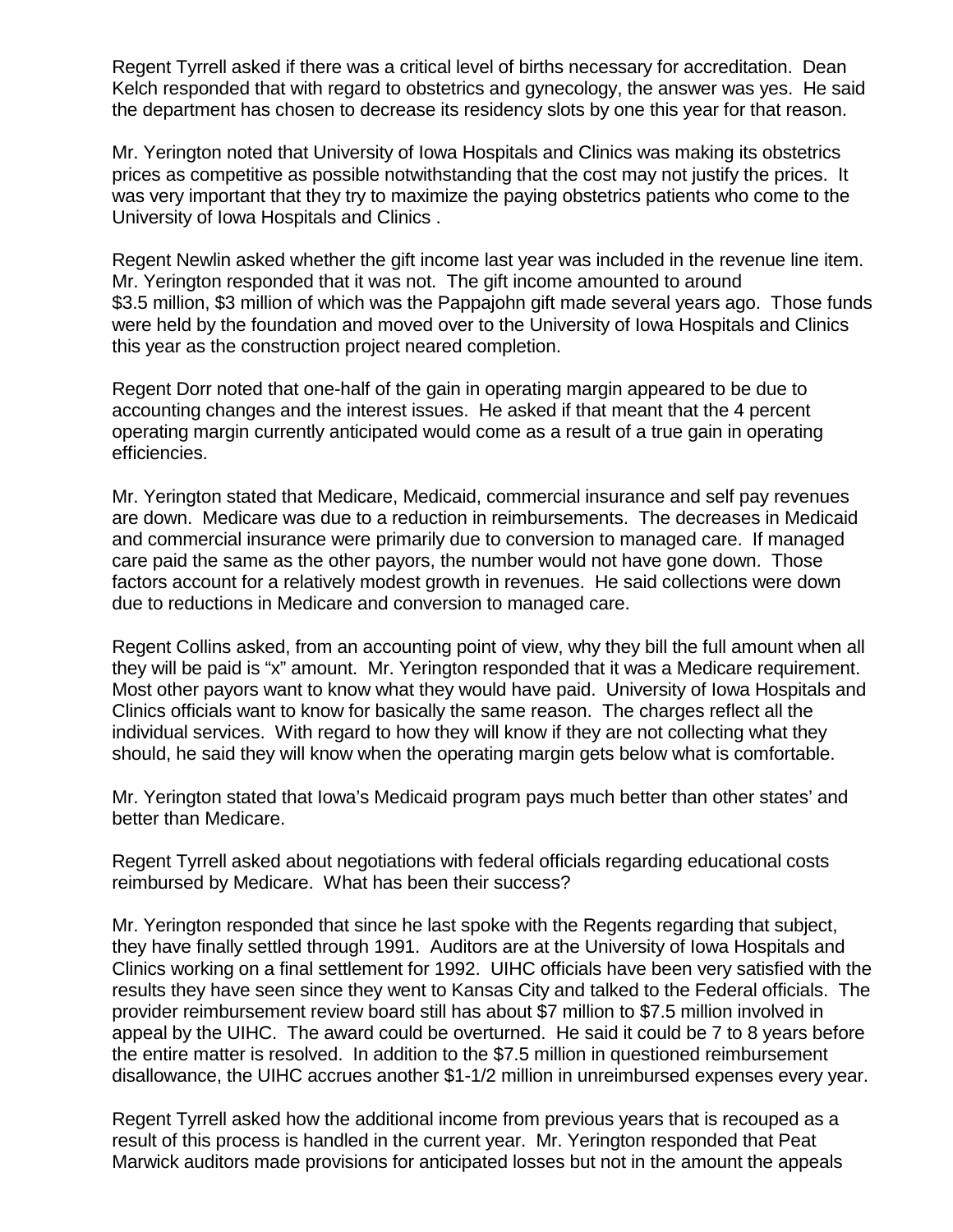are worth. UIHC officials are not assuming any realization of reimbursement. If they do receive reimbursement money, it will be treated as revenue in the year in which it is received.

Vice President Manasse stated that one of the areas in which the University of Iowa Hospitals and Clinics is growing is in the highly tertiary care-oriented areas, such as transplantation services. An intensity of staffing is required in those areas. In the future they will see an increase in staffing in some areas and in other areas staffing will go down.

Mr. Yerington discussed the quarterly financial report as of March 31, 1995, which he noted was the appropriated budgeted fund and was not done on an accrual basis. The report did not include auxiliary funds. Within those expenses, utilities income has seen a substantial increase due to a change in formula. The equipment line has experienced a significant decrease. He said they tend to be conservative in what they charge to the operating budget for equipment.

Regent Tyrrell noted that building repairs were down substantially. Mr. Yerington said they tend to not charge the operating budget for building repairs until they are very comfortable there is enough money for other needs. They then move the funds into there from capital funds.

Regent Tyrrell asked who makes that judgment. Mr. Yerington responded that University of Iowa Hospitals and Clinics officials make that judgment when there are enough operating revenues to cover the expenses. If it were accrual based they would not have the dichotomy.

Regent Tyrrell asked about the State Auditor's review of this matter. Vice President True responded that the formula was provided by the Department of Management and Legislative Fiscal Bureau. As much as they can do things differently in the future, they will do so.

Vice President Manasse asked Director Howell and Vice President True to discuss group purchasing agreements and where the UIHC is heading in that area.

Director Howell stated that University of Iowa Hospitals and Clinics' joint purchasing activities are primarily accomplished through a university hospital consortium. He said benefits include cooperative data bases, clinical evaluations of outcomes, technology assessments, quality initiatives, risk management, and research studies. There are 63 members of the consortium. Mr. Howell has had significant involvement with the consortium and the benefits it provides. A study commissioned by the consortium obtained a body of knowledge regarding market driven reform and combined purchasing power. He noted that most hospitals belong to more than one purchasing group. There are approximately 500 group purchasing organizations. He reviewed current purchasing agreements.

Vice President True provided the Regents with a perspective of joint purchasing on a university-wide basis and some of the positive things that are happening on campus as a result. The University of Iowa expends \$250 million/year in purchasing excluding construction; 44 percent to 50 percent of that is University of Iowa Hospitals and Clinics purchases. The university receives economy measures in addition to those for the university hospital. There is stockless inventory for just-in-time deliveries. He said departmental credit cards, for which the university is noted nationally, have reduced purchase orders. There are 10,000 fewer purchase orders issued every year. University officials have consolidated the accounts payable function. They perform group purchasing with other Regent universities. There is an aggressive effort to expedite and simplify the whole process.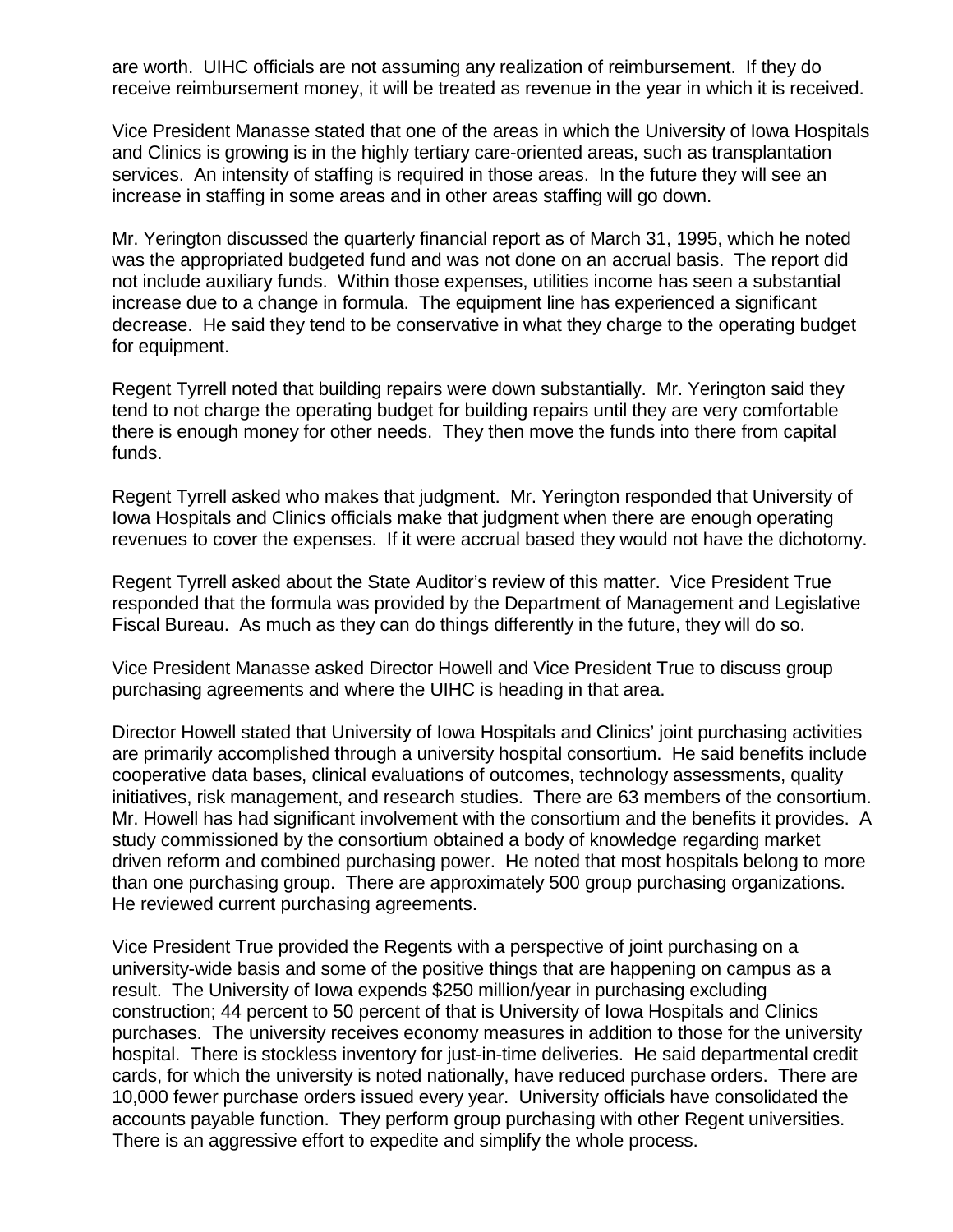Regent Newlin asked how much money was saved every year Regent universities-wide. Vice President True responded that in terms of cost of the departmental purchasing function, it would amount to hundreds of thousands of dollars and several millions of dollars in products purchased. He noted that an enormous amount of hospital supplies was required for the University of Iowa Hospitals and Clinics.

Director Howell observed that the programs just described require cooperative relationships. He was impressed with how well it works in Iowa's Regent system. He anticipated that the University of Iowa Hospitals and Clinics' participation was likely to increase. The number of contracts is growing. He said that over time the efforts in terms of overhead expenditures will be reduced through participation in group purchasing and that those indirect savings will grow over time.

Regent Newlin asked if a lot of work would be involved in quantifying the savings that has occurred across all three universities since they started group purchasing. Vice President True responded that university officials provide those numbers in the annual purchasing report. In the last 3 to 4 years the savings has dramatically increased.

Regent Newlin asked if university officials could provide an estimate of savings for the last four years. Director Houseworth responded that the Board Office had that information. She said the effort increased dramatically after the Regents' purchasing study was done in 1992.

Regent Newlin asked for the information starting in 1991.

Regent Dorr asked where they go from here relative to making it in the new world order. He sensed they were doing all right but in terms of strategy they need to focus to maintain the patient load. Have they reviewed cost structures, revenue streams, their ability to continue their current size and scope, etc.

Vice President Manasse responded that Regent Dorr's question was timely, critical and on target. They are going through strategic plan exercises now in the College of Medicine and the University of Iowa Hospitals and Clinics. University of Iowa officials will spend some time discussing those very issues the next time the Regents meet to receive the UIHC's quarterly report. The University of Iowa health sciences has a dramatic educational mission. University officials are very concerned as managed care becomes a greater force in the market that they maintain the base of patients critical to the enterprise.

Regent Dorr asked if there was a target date for when they will have the strategic plan completed. He said this was of a serious nature especially as a new president is brought on the campus. There should be some sort of concerted time table by which the Board will be informed where the UIHC is going.

Director Howell responded that in all likelihood, rather than have a time, there will be multiple times at which they need to share with the Board. With regard to the patient mix, 85 percent of the patients who are coming to UIHC are still under the traditional forms of coverage. The UIHC is starting to feel the influence of managed care. As they see the shift, they will have to be flexible in their strategies to deal with it.

Regent Newlin noted that based on the 9-month numbers presented this month, the UIHC is doing all right during this transitional period. Director Howell agreed, noting that they do not know what is ahead.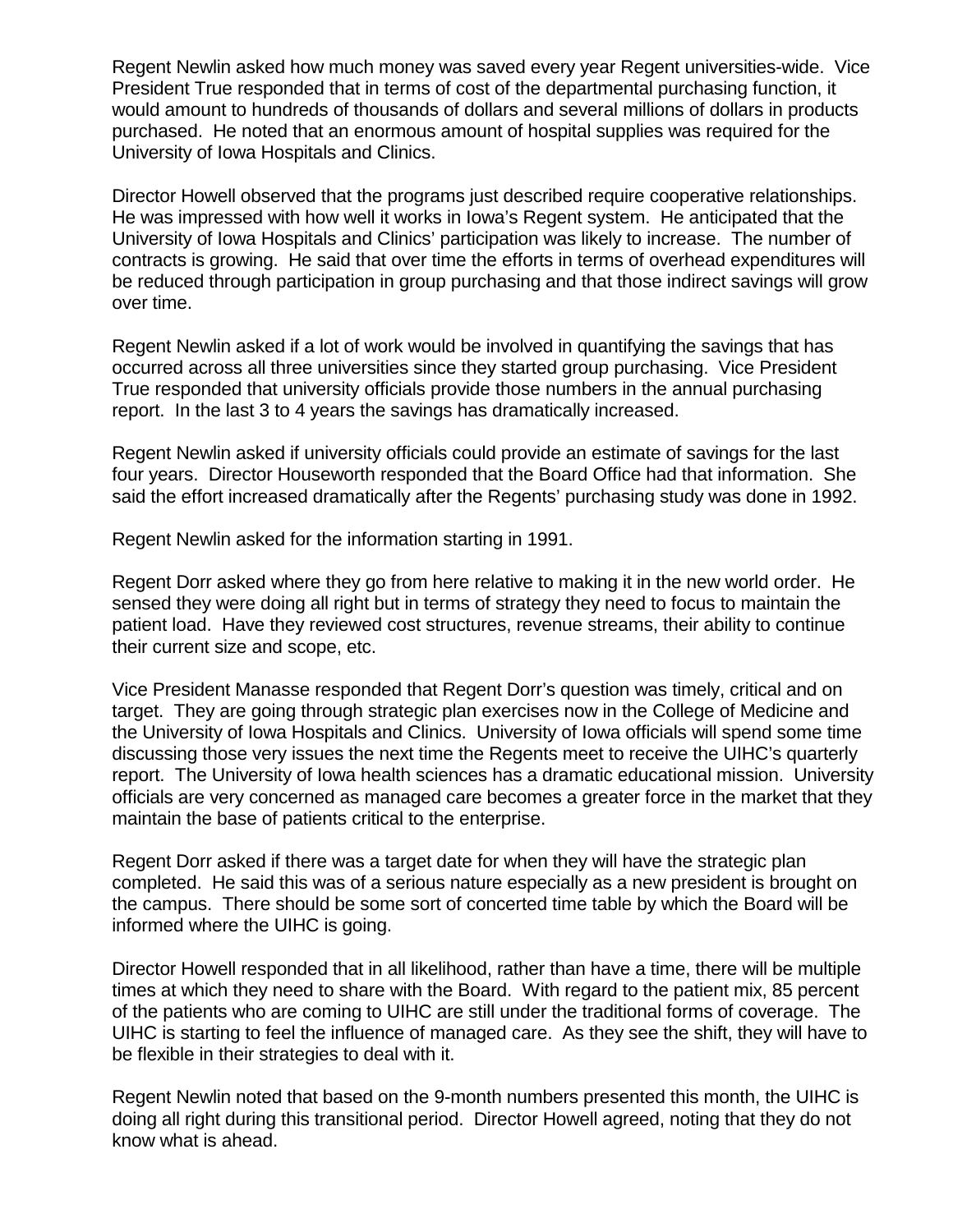Vice President Manasse said they all need to recognize there is not going to be a specific time table when they will know exactly what is going to happen because the scenery changes daily. With regard to what is happening in other markets, they cannot report the sort of good information as was seen in the UIHC's data. Those markets are maturing very rapidly and have an immediate negative financial impact. UIHC is not seeing the drama in this market place yet but it will happen, as has been shared with the Board. No one can say when and how it will happen but they are studying it and bracing for it.

Regent Tyrrell said everyone needed to realize that the external factors over which university officials have no control will be the determinants. The suppositions today may not be valid in 2 months. Academic health centers all over the country are under severe stress. He felt that the University of Iowa's academic health science center would be about as well off as any, but no one knows.

Vice President Manasse stated that the Health Security Act was going to establish a fund for academic health sciences centers. In the course of the hearings on that part of the legislation, the academic health centers and colleges of medicine made a very strong pitch for protecting the 125 of them around the country. What became a contentious issue was how much money there should be in the pool and where the money should come from. He said that at the present time both the Association of Academic Health Sciences Centers and the Association of American Medical Colleges are discussing this issue with Congress. University of Iowa officials have discussed with the Iowa delegation that there are vulnerabilities particularly for the health sciences center related to Federal programs, reductions in programs and reimbursements. He hopes they can continue to feed that information and concern to the Iowa delegation and that they will be responsive.

President Rawlings stated that the University of Iowa central administration has been working with Mr. Howell, especially in the last week, on his plans for the future. High-level meetings have been held to ensure that the university administration is aware of just where the hospital plans to go and has an opportunity to critique the plans before UIHC officials take them to the Board. He assured the Regents that the strategic planning is not only on track but is a bit ahead of the curve in the state of Iowa. They have to be ahead of the curve because to fall behind the curve. Even though they cannot predict exactly what is going to happen in the next 6 months, they know that change is occurring and occurring rapidly. They want to help mold the change and not just be a victim of it. He assured the Regents that Dean Kelch and Director Howell are well aware of that. Those two individuals are reporting to the central administration on their plans. Once central administration has critiqued and discussed those plans, it will be time to come to the Board.

Regent Dorr asked if by July the Board would have a basic outline of some of the plans. Vice President Manasse responded affirmatively. With regard to information provided by President Rawlings concerning their discussion with central administration, he said they are also carefully reviewing expenses, staffing levels, etc. He said they would be prepared to discuss these matters at the next quarterly meeting.

At this point in the meeting there was a five-minute recess. When the Board reconvened the discussion moved to clinical enterprise items and a review of outreach network development activities.

Regent Collins asked if any of the University of Iowa's doctors work in other hospitals. Dean Kelch responded affirmatively, and said that activity generally takes place as part of their outreach efforts. In June he will provide the Regents with greater details. He said it was very important to emphasize that such activities are absolutely necessary fulfill the university's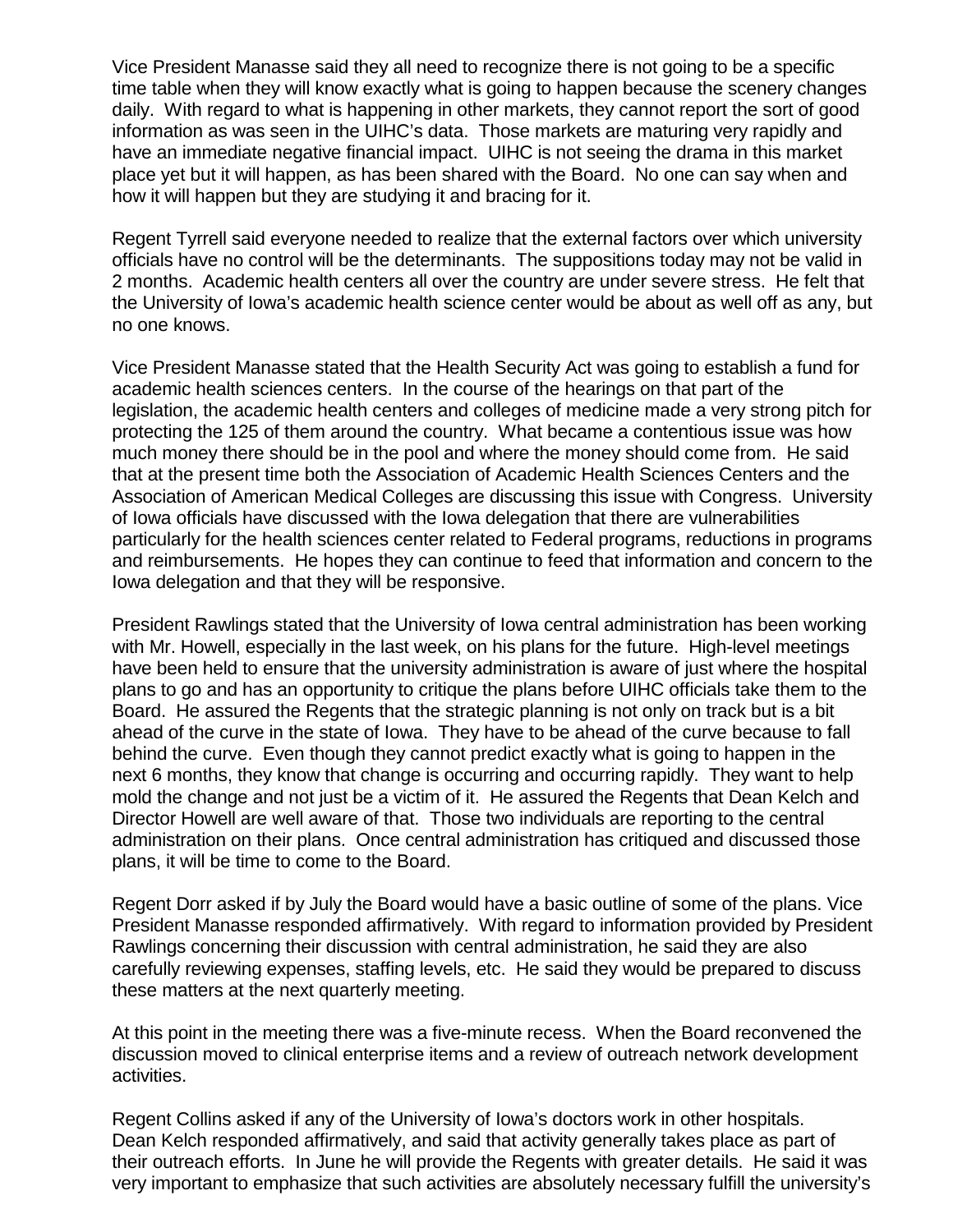commitment to providing learning experiences. The Regents will be provided with a report in greater detail on the changes in curriculum. Greater emphasis will be placed on management of health versus diseases. He stated that the University of Iowa College of Medicine persistently ranks in the top 5 in the nation in turning out graduates in primary care although they have not met the increasing need of Iowans for generalists. Numerous outreach clinics have been developed.

Director Howell stated that in December UIHC officials shared information with the Regents regarding their efforts to establish structures which not only allow participation in the statewide integrated health delivery network but also to establish mechanisms to participate in multiple arrangements which are evolving very quickly in the area of managed care. University officials have been very busy during the last 4 months discussing with a number of communities the opportunities to work with the UIHC to deal with the changing environment. Many of the communities are having difficulty identifying issues that are of importance to them. It is equally difficult for them to develop specific approaches that will be effective for them.

Health sciences center officials have visited communities. Mr. Howell said they have met with hospitals, physician groups, and community and business leaders to share their thoughts for dealing with the changing health care environment. They found the audiences to be generally receptive and interested. University of Iowa officials emphasize their approach of developing mutually productive, non-exclusive relationships in each community which reflects the individual community's needs. He said this relationship may be tailored around the unique situation and requirements of the particular community, and may include the entire continuum of options from contracting to acquisition.

Director Howell stated that the University of Iowa Hospitals and Clinics and the College of Medicine wish to continue to provide care to all Iowans. They wish to establish relationships that will permit patients to come to the UIHC. Much of the discussion and dialog focuses around the communities' interests. He stressed that this was still very much in the developmental stage as to how to deal with the emergence of managed care.

Dr. John Fieselmann, Director, Joint UIHC/College of Medicine Office for Clinical Outreach Services and Contracting for Patient Care, shared with the Regents some of the specific initiatives related to outreach activities. He discussed several of the most-recently opened clinics and the requests from communities for assistance. Sixteen (16) new outreach clinics have been added in the last year bringing the total to 56.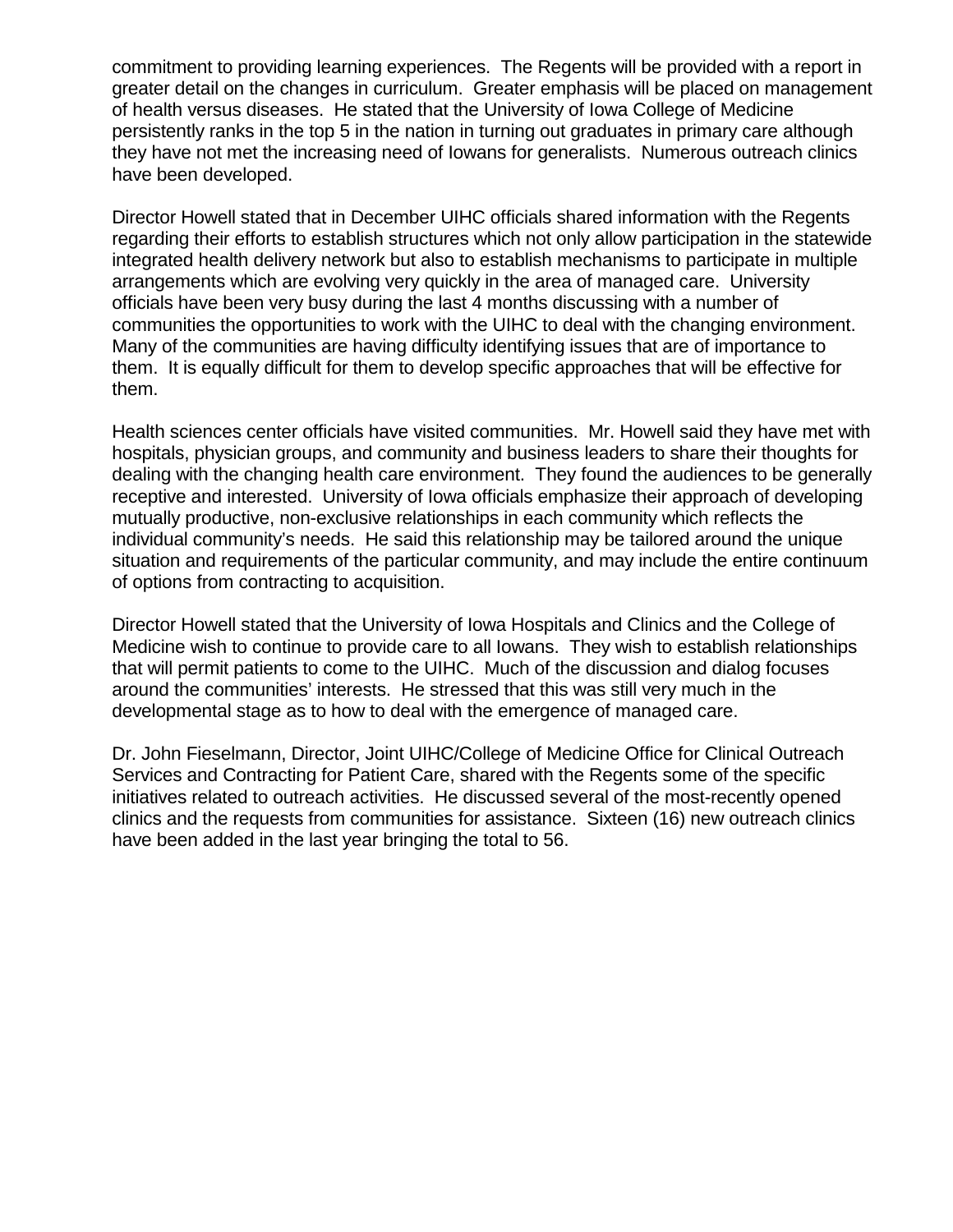ACTION: Regent Furgerson stated the Board received the report, by general consent.

At the conclusion of the oral presentation, the Regents toured the new Department of Orthopaedic Surgery Clinic, Radiology Suite, Faculty Office Suites and Multidisciplinary Rehabilitation Center.

**REGISTER OF CAPITAL IMPROVEMENT BUSINESS TRANSACTIONS**. The Board Office recommended the Board approve the university's capital register.

#### PERMISSION TO PROCEED WITH PROJECT PLANNING

#### Campus Fiber Optic Network

University officials requested permission to proceed with project planning for the installation of a campus fiber optic network.

The University of Iowa Office of Information Technology, Hospitals & Clinics, Business Office and the Office of Planning and Administrative Services have developed an improvement plan to meet the university's voice, video and data communications needs for instruction, research, administration and outreach services. The existing campus network infrastructure will be supplemented/replaced with a modern, reliable fiber optic network, designed with flexibility to accommodate new technologies and with sufficient capacity to meet the university's communication needs well into the future. The program also includes installing improved telecommunication switching equipment and constructing intra-UIHC communication fiber optic cabling infrastructure.

The activities of the project are organized into the following categories with the following estimated costs:

| Installation of approximately 46,000 linear feet of underground<br>multi-cell concrete duct work to house the fiber backbone of<br>the system                                                                                             | \$7,000,000  |
|-------------------------------------------------------------------------------------------------------------------------------------------------------------------------------------------------------------------------------------------|--------------|
| Preparation of service entrance and entrance facilities in<br>approximately 77 buildings (construction of the pathways from<br>the backbone duct system into the entrance facility included<br>and construction of the entrance facility) | \$1,000,000  |
| Purchase and installation of the backbone fiber in the duct bank                                                                                                                                                                          | \$2,000,000  |
| Installation of fiber and equipment from the backbone into and<br>within the entrance facility and to the building's horizontal distribution<br>wiring closets.                                                                           | \$3,000,000  |
| University Hospitals and Clinics telecommunication network<br>infrastructure and equipment improvements and extensions, voice<br>mail acquisition and expansion, and system replacements.                                                 | \$10,000,000 |
| <b>Equipment renewal and replacement and ongoing costs for</b><br>improvement and replacement of system components including<br><b>Hospitals and Clinics</b>                                                                              | \$4,300,000  |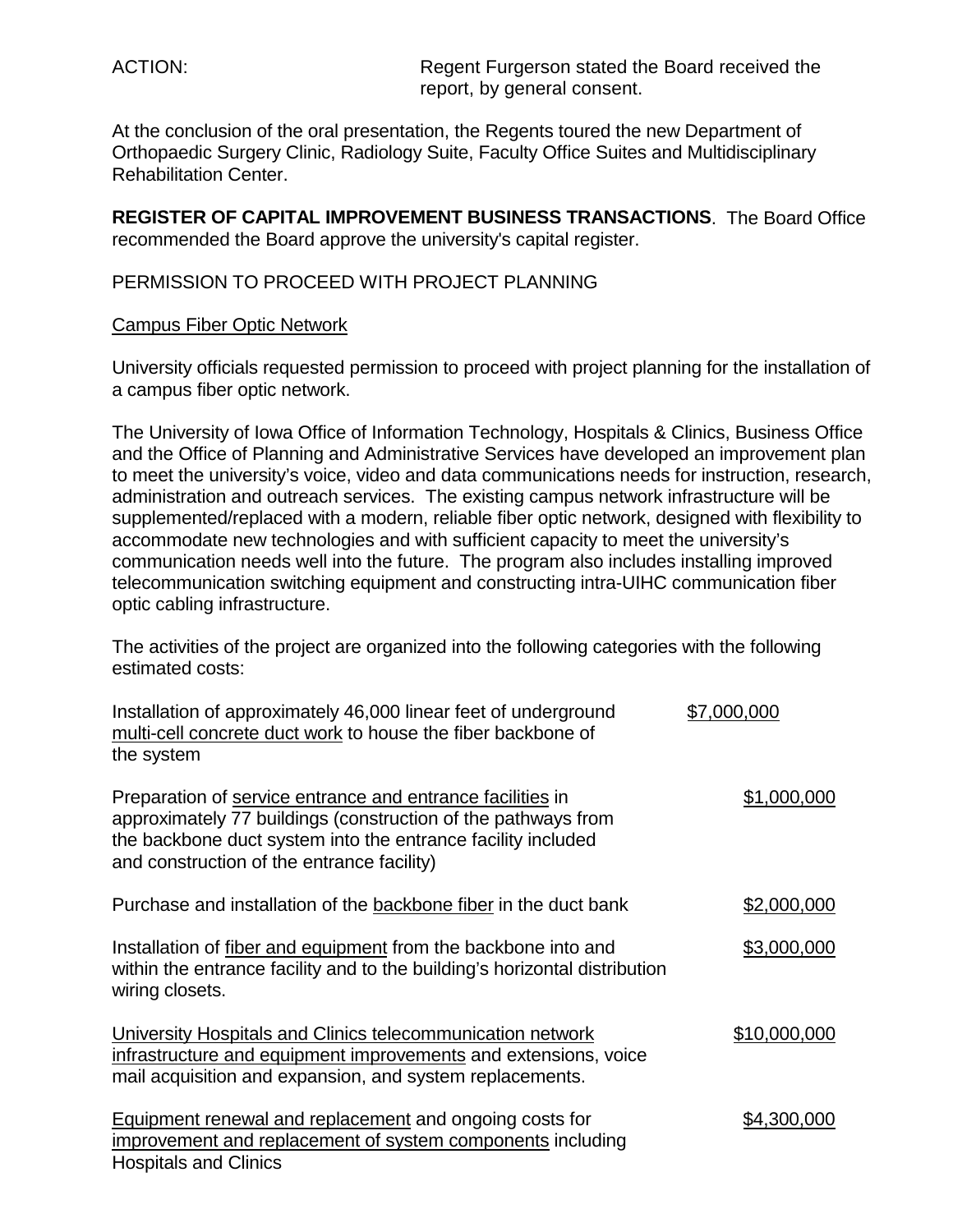These components comprise the university's plan. As the project proceeds and costs are better known, the amount of backbone and number of buildings connected and internally wired will be adjusted according to priorities to fit the available funds. To provide this flexibility, all work in each category described above will not be completed before proceeding to the next category of work.

The estimated cost for the improvement program for fiscal years 1994 through 1997 is \$27.3 million. Funding is to be provided through a combination of sources. The primary source would be from the sale of \$15 million in Telecommunications Facilities Revenue Bonds. Other sources include Telecommunication Improvement and Replacement Funds, Office of Information Technology Equipment and Improvement Funds, University Hospitals Building Usage Funds and Income from Treasurer's Temporary Investments.

#### APPROVAL OF PROGRAM STATEMENTS AND DESIGN DOCUMENTS

#### Schaeffer Hall Remodeling and Renewal

The capital request for the project, for which the sale of Academic Building Revenue Bonds was authorized during the 1994 legislative session, was intended to provide for the complete interior renovation of the building, including new systems, improved fire safety and access for the mobility impaired, new electrical and chilled water utility services, and selected remodeling. Preliminary planning required an extensive investigation of what programs would fit in the building after providing for the basic project components necessary to modernize the building. Accordingly, programming was directed at identifying the needs of the intended occupants and establishing a fit of those programs in the building as it will be configured when the project is completed. Estimating the probable cost to accomplish these objectives has also been addressed. University officials report that planning has progressed according to expectations.

The university's present plan, as explained in greater detail in the Program Statement, calls for the occupants of the building to include the Liberal Arts departments of Political Science, History, Statistics and Classics. The collegiate Dean's Offices and the Liberal Arts Advisory Office would be located in the building. Twenty-five classrooms would be included as well. The remodeled building will be centrally air-conditioned and include up-to-date telecommunications and data systems, new wiring and lighting; all or most surfaces will be renewed.

Because utility upgrades throughout the building will be included in the project, it will be cost effective to remodel the building to provide better organization of activities and to provide uniform and adequate faculty offices to replace the present inventory of some excessively large offices and a large number of offices which are too small. This plan will permit a very effective utilization of the space in the building and will improve its functioning within the limits imposed by the basic configuration of the outer walls.

Regent Hendricks said she was delighted that Schaeffer Hall had finally risen to the top of the university's list of capital projects and was getting attention.

President Berenstein referred to the tour that the three Regents appointed in 1989 had been given during their first visit to the University of Iowa as Regents, and said that he too was happy about Schaeffer Hall being remodeled.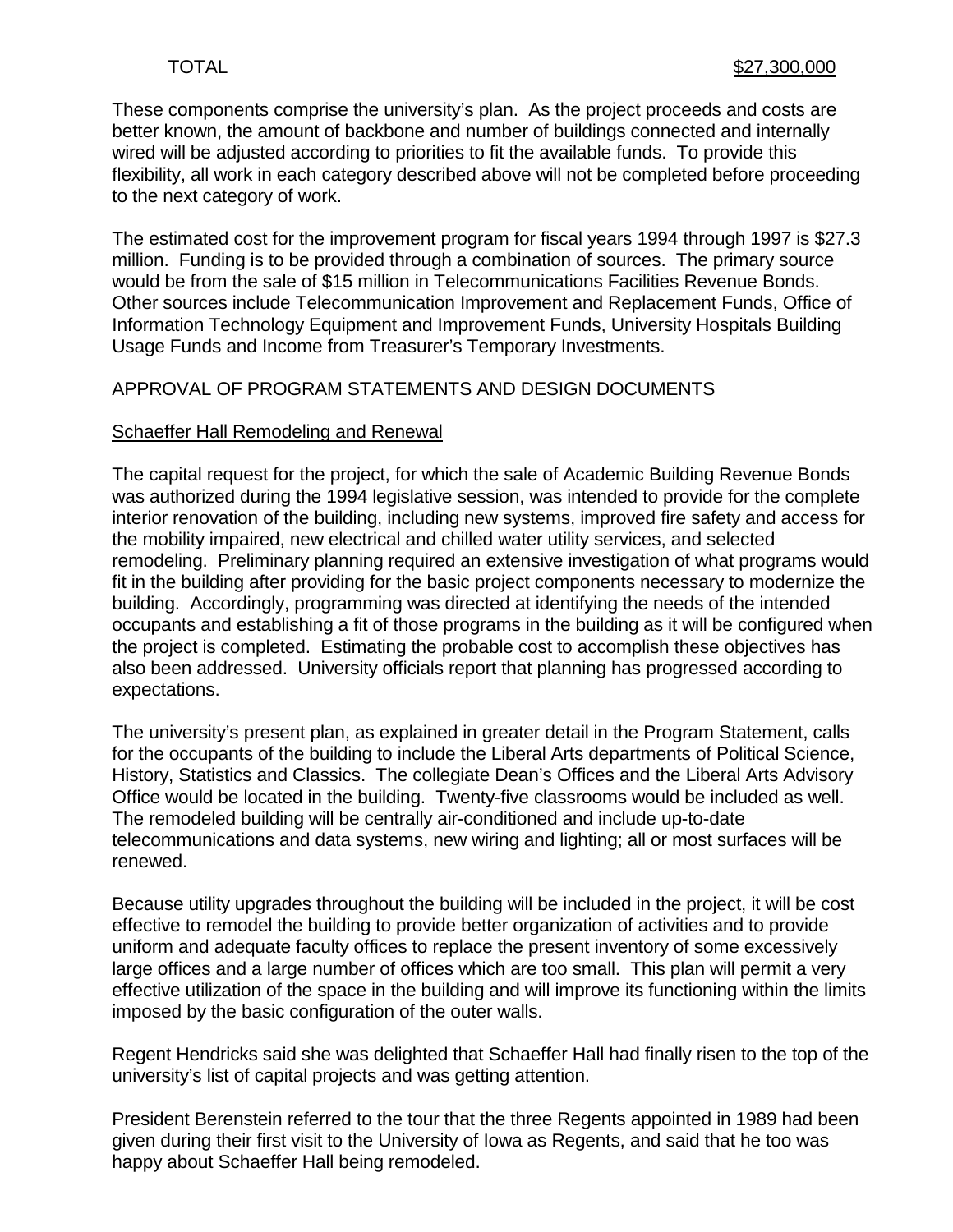## PROJECT DESCRIPTIONS AND BUDGETS

#### University Hospitals and Clinics--Boyd Tower Clinical  $$2,315,930$ Microbiology Unit Development Source of Funds: University Hospitals Building Usage Funds

# Preliminary Budget

| Construction                      | \$1,852,740 |
|-----------------------------------|-------------|
| Architectural/Engineering Support | 185,275     |
| <b>Planning and Supervision</b>   | 92,640      |
| Contingency                       | 185,275     |
| <b>TOTAL</b>                      | \$2,315,930 |

The project will permit the consolidation and expansion of three clinical laboratories operated by the Department of Pathology and will result in the creation of an integrated Microbiology Unit. Two of the three laboratories, Special Microbiology and Virology, are presently located in spatially and environmentally deficient and inconveniently situated facilities in the Medical Research Center.

The College of American Pathologists' most recent accreditation survey cited these two laboratories for lack of adequate storage and work space and inadequate heating, ventilating and air conditioning (HVAC) systems. Completion of this project will make available approximately 2,200 gross square feet in the Medical Research Center which the College of Medicine may reassign to other functions not requiring the type of HVAC system necessary for clinical laboratory testing. The third laboratory to be relocated, the Clinical Microbiology Laboratory, is presently located adjacent to other Department of Pathology clinical laboratory facilities on the fifth floor of Carver Pavilion.

The project area comprises approximately 12,200 gross square feet, all of the sixth floor of Boyd Tower. The total net assignable space to be constructed will be approximately 9,800 square feet, producing a net to building gross square footage ratio of 80 percent. The construction cost per square foot is \$152. This cost is comparable to construction costs for similar University Hospitals projects.

| Campus Fiber Optic Network--Project 1                                                                                                                                                           |               | \$1,358,000 |
|-------------------------------------------------------------------------------------------------------------------------------------------------------------------------------------------------|---------------|-------------|
| Source of Funds: Telecommunication Revenue Bonds, Office of<br>Information Technology, University Hospitals<br>Building Usage Funds, or Income from Treasurer's<br><b>Temporary Investments</b> |               |             |
| <b>Preliminary Budget</b>                                                                                                                                                                       |               |             |
| Construction<br>Design, Inspection and Administration<br>Consultants                                                                                                                            | \$<br>990,000 |             |
| Study                                                                                                                                                                                           | 80,392        |             |
| Design and Construction Administration                                                                                                                                                          | 182,376       |             |
| <b>Architectural/Engineering Services</b>                                                                                                                                                       | 5,232         |             |
| Contingency                                                                                                                                                                                     | 100,000       |             |
| TOTAL                                                                                                                                                                                           | ,358,000      |             |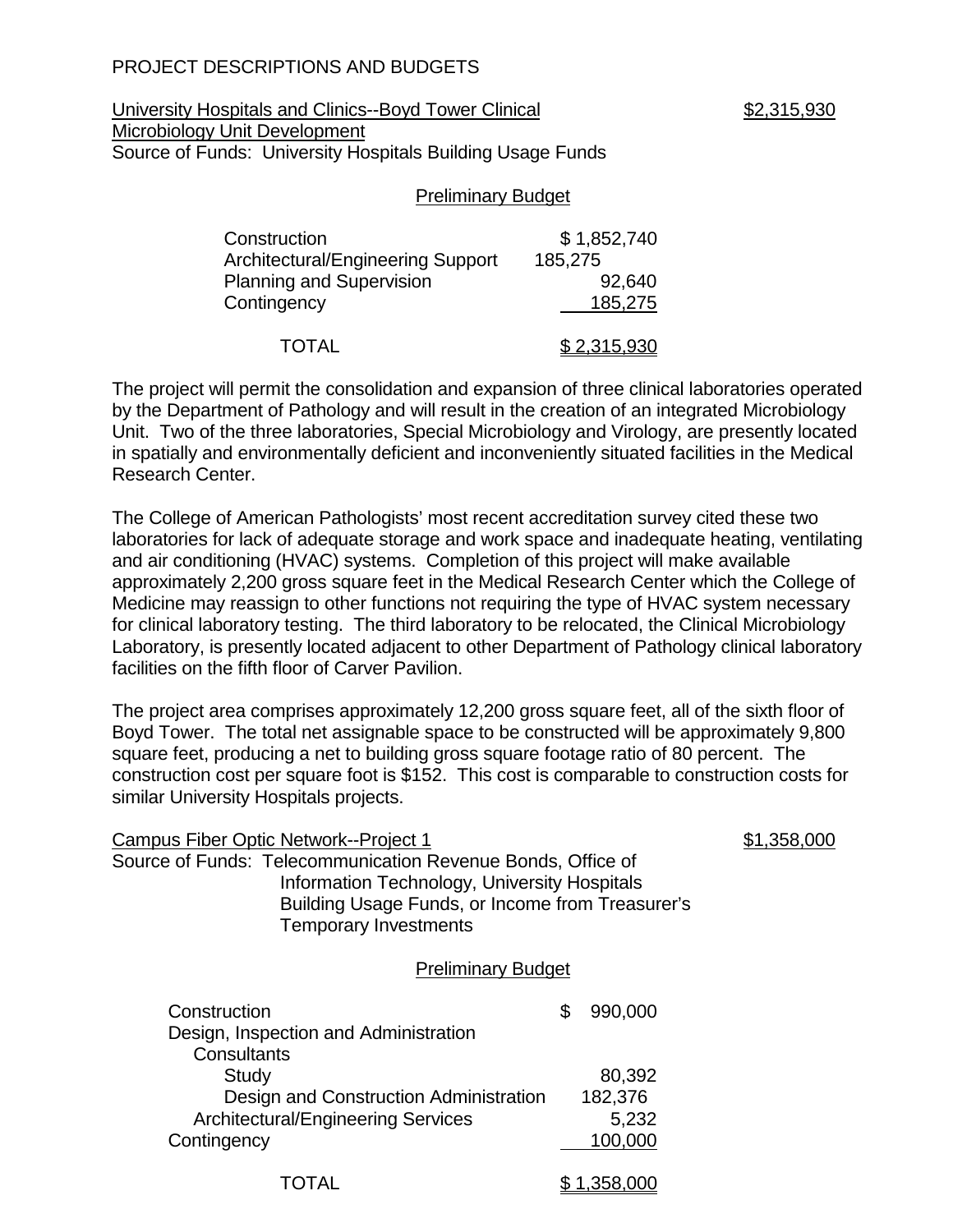Project 1 will consist of two primary elements. The first element will provide underground ductbanks to connect the Chemistry Building and the IMU footbridge, the Bowen Science Building with the International Center, and to further interconnect the Nursing Building, the Eckstein Medical Research Building, the College of Medicine Administration Building, the Hardin Library for Health Sciences, the Medical Research Center, the Medical Laboratories, the Steindler Building, Westlawn and the University Hospitals and Clinics. These ductbanks will complete connections to the major hubs.

The second element will construct building entrances (central distribution rooms and related duct equipment rooms) in 22 buildings, including Chemistry Building, Jessup Hall, Calvin Hall, Engineering Building, Trowbridge Hall, MacLean Hall, Gilmore Hall, Bowen Science Building, International Center, Nursing Building, Eckstein Medical Research Building, College of Medicine Administration Building, Hardin Library for Health Sciences, Medical Research Center, Medical Laboratories, Steindler Building, Westlawn, University Hospitals and Clinics, Library, English-Philosophy Building, Rienow, and Becker Communication Studies Building.

| <b>Madison Street Utility Tunnel Rehabilitation</b> | \$661,000 |
|-----------------------------------------------------|-----------|
| Source of Funds: Utility Enterprise Improvement and |           |
| Replacement Fund                                    |           |

#### Preliminary Budget

| Construction                                                                                      | \$557,000        |
|---------------------------------------------------------------------------------------------------|------------------|
| Design, Inspection and Administration<br>Consultants<br><b>Architectural/Engineering Services</b> | 38,000<br>10,000 |
| Contingency                                                                                       | 56,000           |
| TOTAL                                                                                             | \$661,000        |

University officials requested approval of a project description and budget to reconstruct a 300-foot section of steam tunnel located beneath Madison Street between Burlington and College Streets. The tunnel was constructed of cast-in-place concrete and has deteriorated to the point that the ceiling is falling, presenting a safety hazard to people in the tunnel. The university's physical plant safety engineer has cited this tunnel as a potential source of injury and the condition of the concrete tunnel is making utility repair and maintenance increasingly difficult.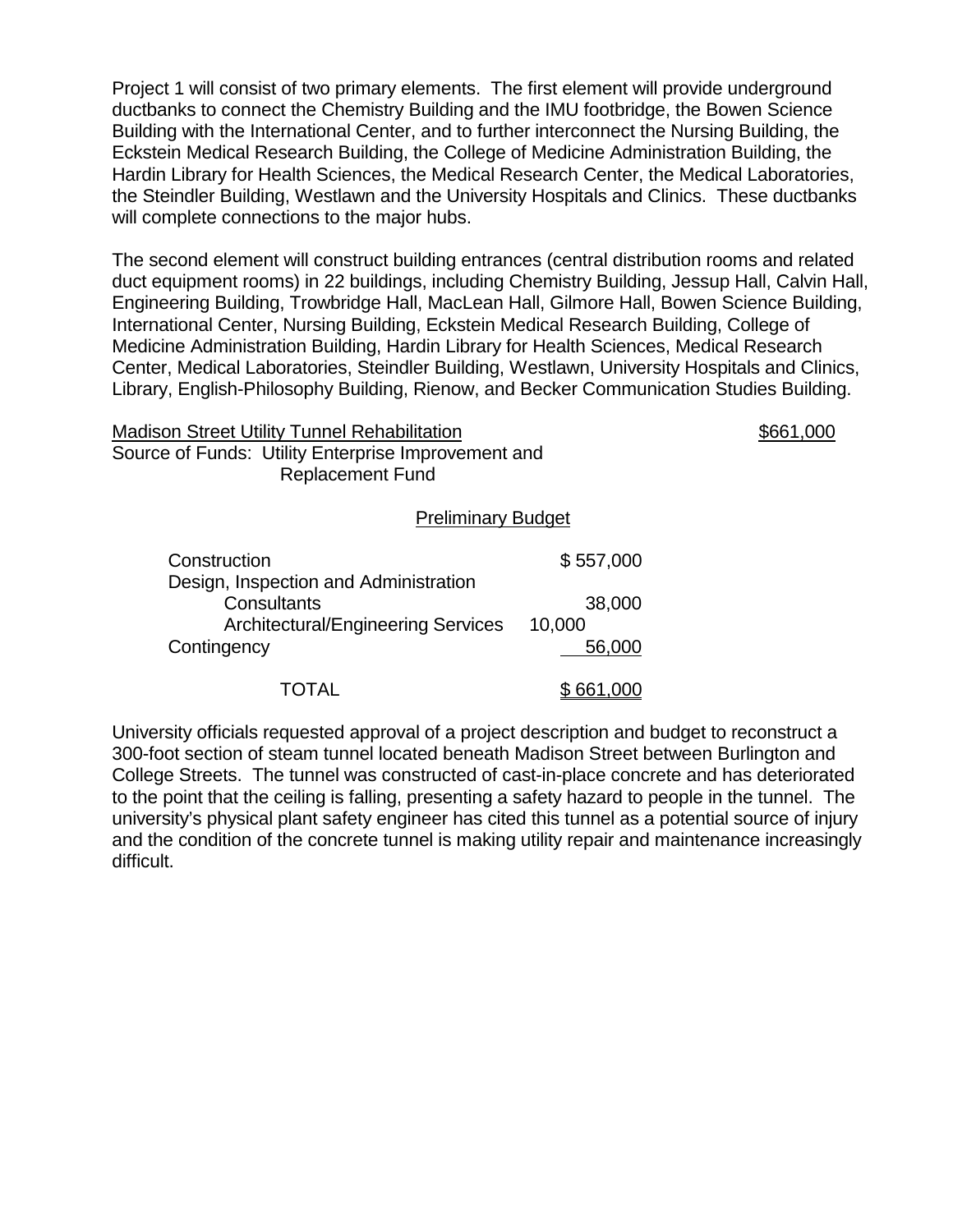#### Preliminary Budget

| Construction                                                                       | \$202,000 |
|------------------------------------------------------------------------------------|-----------|
| Design, Inspection and Administration<br><b>Architectural/Engineering Services</b> | 17,850    |
| Consultants                                                                        | 15,225    |
| Contingencies                                                                      | 20,200    |
| TOTAL                                                                              | 255,275   |

University officials requested approval of a project description and budget to correct outstanding fire safety deficiencies in the Jefferson Building. These corrections are consistent with inspections of the State Fire Marshal and the application of the Fire Safety Evaluation System.

The project will include the following: fireproofing of exposed structural steel in the basement and a portion of the attic near the elevator penthouse; upgrading utility shaft access doors at each level to fire rated construction; and installing an automatic sprinkler system throughout the university-owned space in the building (floors two through eight). The University of Iowa Facilities Corporation will provide a sprinkler system to serve the lower two floors of the building under a separate project.

\* \* \* \* \* \* \*

University Hospitals and Clinics--Replace General Criginal Budget \$592,000 Hospital and Boyd Tower Roofs **Revised Budget \$675,050** Source of Funds: University Hospital Building Usage Funds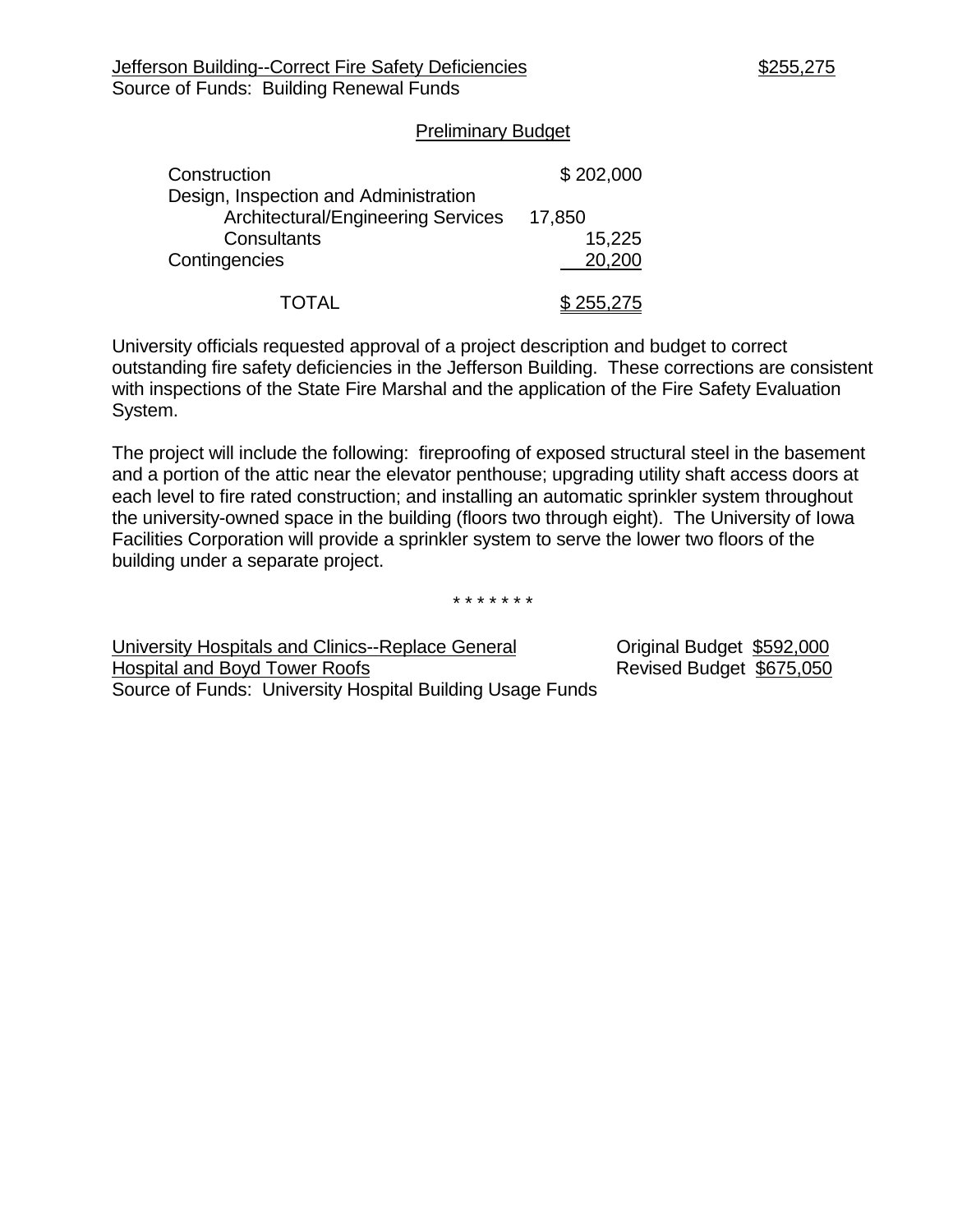#### Project Budget

|                                   | Original<br><b>Budget</b><br>April 1994 | Revised<br><b>Budget</b><br><b>April 1995</b> |
|-----------------------------------|-----------------------------------------|-----------------------------------------------|
| Construction                      | \$495,000                               | \$600,850                                     |
| Architectural/Engineering Support | 24,000                                  | 21,000                                        |
| <b>Planning and Supervision</b>   | 24,000                                  | 15,500                                        |
| Contingency                       | 49,000                                  | 37,700                                        |
| TOTAL                             | \$592,000                               | \$675,050                                     |

University officials requested approval of a revised project budget in the amount of \$675,050, an increase of \$83,050, to allow award of the construction contract to replace approximately 40,000 square feet of roofing material at the General Hospital and Boyd Tower.

Two bids were received for this project on December 13, 1994. The low bid, in the amount of \$345,600, exceeded the engineering estimate by approximately 1.05 percent. The low base bid and three alternates were 20 percent less than the base bid and alternates of the next bidder.

The project engineer reviewed the contractor estimate and indicated the low bid contained very good prices. The project engineer also determined that the project could not be redesigned to achieve a significant cost reduction. The roof project, if reduced in scope, would result in continual water leakage in numerous areas.

Factors that affected the increased bid figures since the original budget approval include inflation (estimated at \$44,000), removal of asbestos roof materials (estimated at \$50,000), and remote material staging locations.

\* \* \* \* \* \* \*

University officials reported 14 new projects with budgets of less than \$250,000. The titles, source of funds and estimated budgets for the projects were listed in the register prepared by the university.

\* \* \* \* \* \* \*

### ARCHITECT/ENGINEER AGREEMENTS

Campus Fiber Optic Network **\$350,000** MIS Labs, Watertown, WI

University officials requested approval to enter into an agreement with MIS Labs to provide electronic engineering services for the project.

A national search was undertaken to select the electronics engineering firm. After telephonic interviews with a number of firms, three firms were selected for on-campus interviews. The three firms were: Sako of Chicago, Illinois; Henkels and McCoy, Inc., of Blue Bell, Pennsylvania; and MIS Labs of Watertown, Wisconsin. University officials recommended MIS Labs based on qualifications, experience and ability to respond quickly.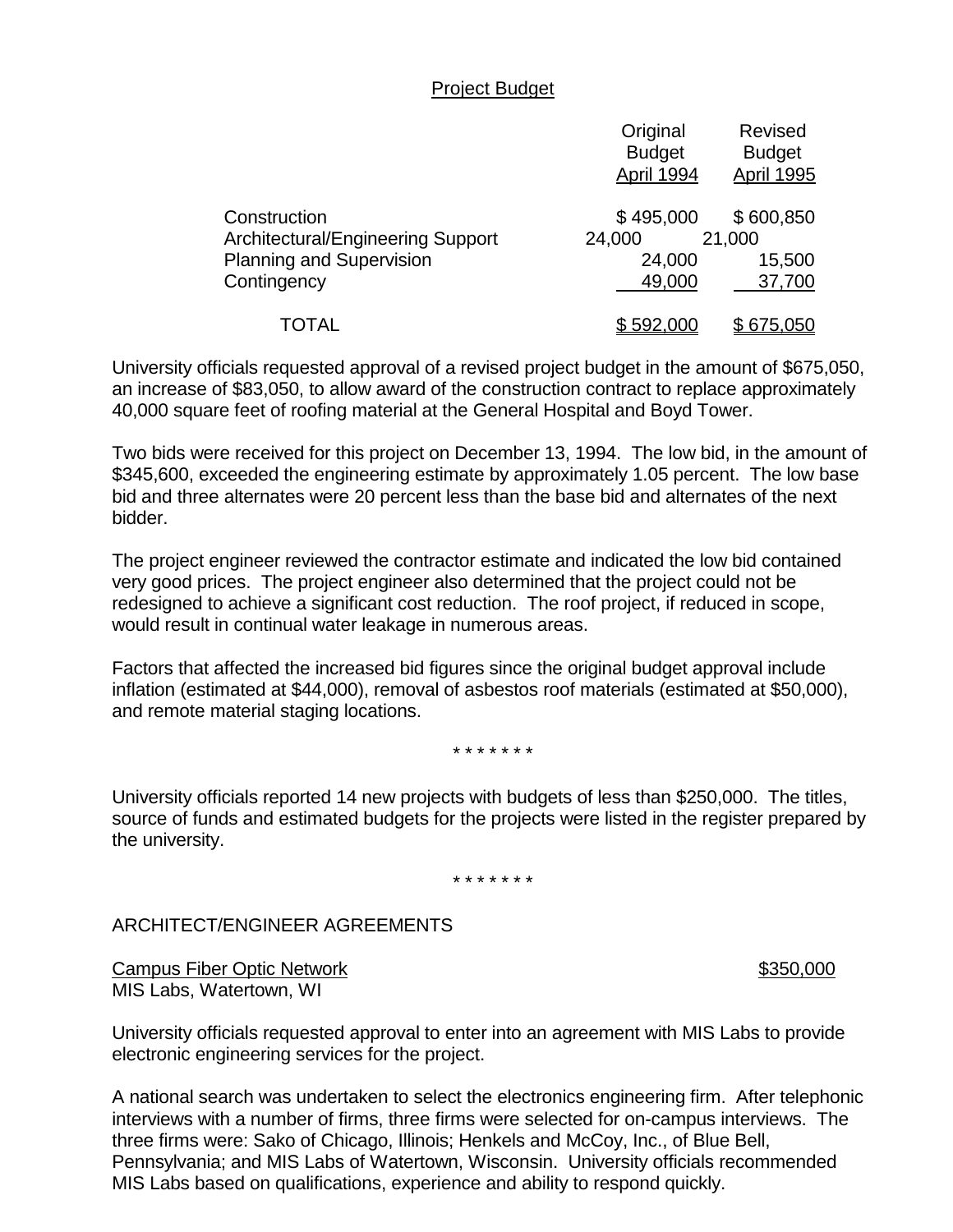Services required of the consultant at this time and provided for in this agreement include field investigation and testing, preliminary design, value engineering and a final cost estimate for backbone fiber installation and internal building fiber and equipment installation.

This agreement provides for a fee of \$350,000, including reimbursables. Future agreements with this consultant will be negotiated for the services required in connection with each specific project as these projects are developed. These services will include design development, construction drawings, equipment design and specification and construction observation and supervision of the activation of network elements.

Campus Fiber Optic Network--Project 1 \$262,768 Shive-Hattery Engineers and Architects, Inc., Iowa City, Iowa

University officials requested approval to enter into an agreement with Shive-Hattery Engineers and Architects to provide architectural services for the project. Work will include studies, site survey, design and construction observation. The agreement provides for a fee of \$262,768, including reimbursables.

Madison Street Utility Tunnel Rehabilitation  $$38,000$ NNW, Inc., Iowa City, Iowa

University officials requested approval to enter into an agreement with NNW, Inc., to provide design services for the project. Design work was originally completed by this firm in 1991. The current fee represents the cost of the revisions necessary to bring the design up to date. The agreement provides for a fee of \$38,000, including reimbursables.

### Amendments:

| Hancher Auditorium--Renovation<br>Neumann Monson, Iowa City, Iowa                                                                                                                                                               | Amendment #1 \$16,800 |
|---------------------------------------------------------------------------------------------------------------------------------------------------------------------------------------------------------------------------------|-----------------------|
| The amendment will provide additional construction administration services for the auditorium<br>seating and the auditorium and lobby carpeting. Amendment No. 1 will not result in an<br>increase in the total project budget. |                       |
| <b>West Campus Steam Distribution Improvements and Extensions</b><br>Shive-Hattery Engineers and Architects, Iowa City, Iowa                                                                                                    | \$6,523.00            |
| University Hospitals and Clinics--South Pavilion Telecommunications<br><b>Switchroom Development</b><br>Hansen Lind Meyer, Iowa City, Iowa                                                                                      | \$6,135.00            |
| Dental Science Building--Reconstruct Visitor Parking Lot<br>Shoemaker and Haaland, Coralville, Iowa                                                                                                                             | \$948.41              |
| <b>CONSTRUCTION CONTRACTS</b>                                                                                                                                                                                                   |                       |
| University Hospitals and Clinics--Replace General Hospital and<br><b>Boyd Tower Roofs</b><br>Award to: Maintenance Associates Corporation, Marion, Iowa                                                                         | \$600,850             |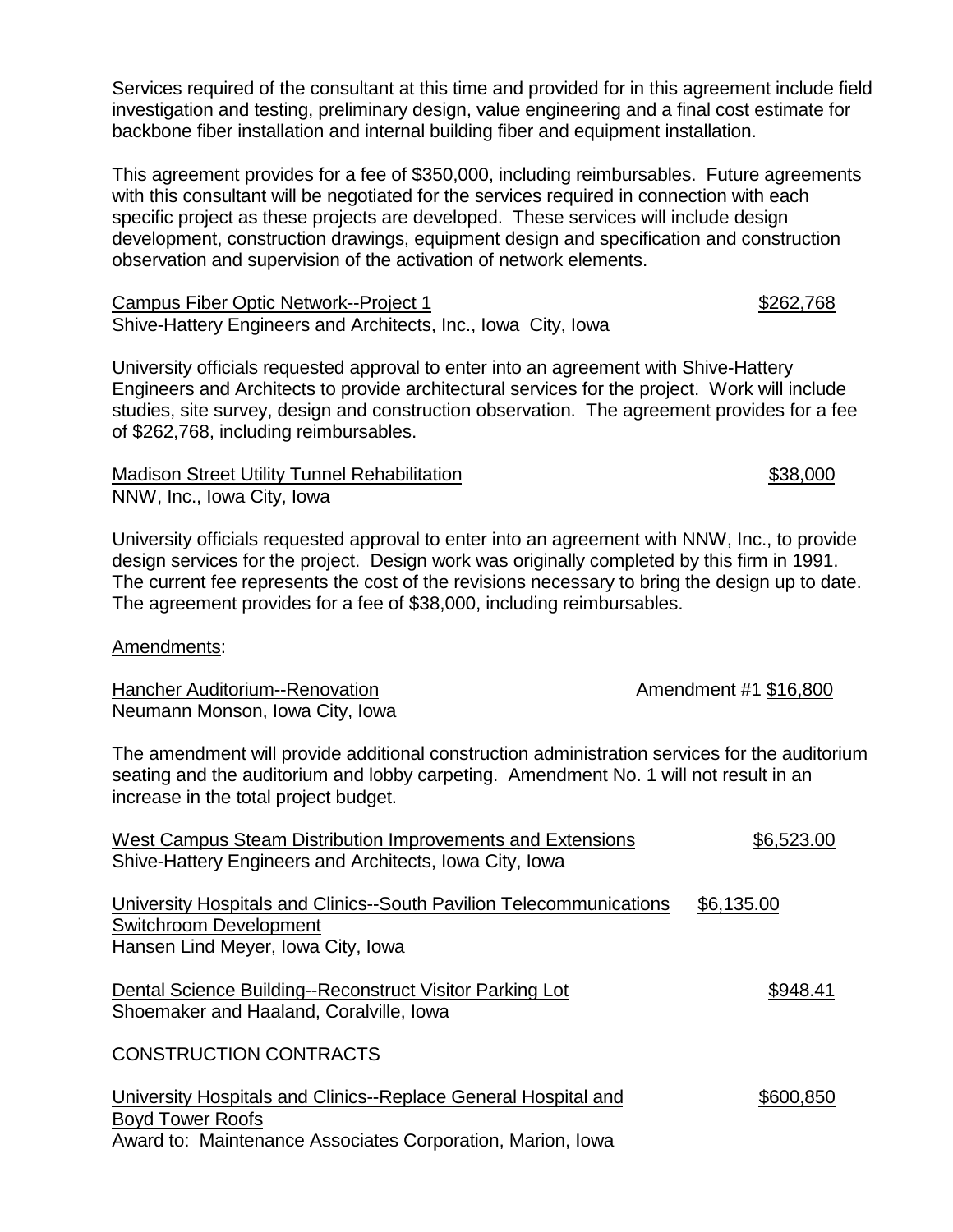University officials requested award of the construction contract to the low bidder, Maintenance Associates Corporation, as follows:

Base Bid of \$345,600, plus Alternate #1 of \$103,000, plus Alternate #2 of \$76,750, plus Alternate #3 of  $$75,500 =$ 

TOTAL AWARD OF: \$600,850

| University Hospitals and Clinics--Material Distribution Support Facilities<br>Development                                            | \$687,940 |
|--------------------------------------------------------------------------------------------------------------------------------------|-----------|
| Award to: Aanestad Construction, Iowa City, Iowa<br>(4 bids received)                                                                |           |
| Quadrangle--Renovate Restrooms, Phase 2<br>Award to: Unzeitig Construction Company, Cedar Rapids, Iowa<br>(4 bids received)          | \$534,890 |
| <b>Bowen Science Building--Repair Exterior</b><br>Award to: Specialty Construction Services, Inc., Madrid, Iowa<br>(3 bids received) | \$462,525 |
| Lower Finkbine--Resurface Track<br>Award to: Martin Surfacing, Inc., Hunt Valley, MD<br>(2 bids received)                            | \$307,900 |
| West Campus Chilled Water Loop--Final Phase<br>Award to: Modern Piping, Inc., Cedar Rapids, Iowa<br>(3 bids received)                | \$301,400 |
| University Hospitals and Clinics--Renovation of Cardiac Angiography                                                                  |           |
| and Electrophysiology Laboratories                                                                                                   |           |

Reject Bids

Five bids were received for this project on February 22, 1995. All bids exceeded the engineering estimate by at least 43 percent. On March 22, 1995, the Executive Director authorized the university to reject all bids and reevaluate and re-bid the project at a future date.

CHANGE ORDERS TO CONSTRUCTION CONTRACTS

| <b>Pharmacy Building--Pharmaceutical Services Remodeling</b> | Deduct \$218,589 |
|--------------------------------------------------------------|------------------|
| McComas-Lacina Construction Company, Iowa City, Iowa         |                  |

University officials requested approval of a deduct change order to the agreement with McComas-Lacina Construction Company for the Pharmacy Building--Pharmaceutical Services Remodeling project. In October 1994 the university received approval of a revised project budget for this project in the amount of \$1,818,700. The development of that budget included a negotiated deduct change order with the general contractor, McComas-Lacina Construction Company.

Items included in the deduct change order were the deletion of the vacuum system and changes to process piping, electrical, and doors and hardware, which total \$218,589.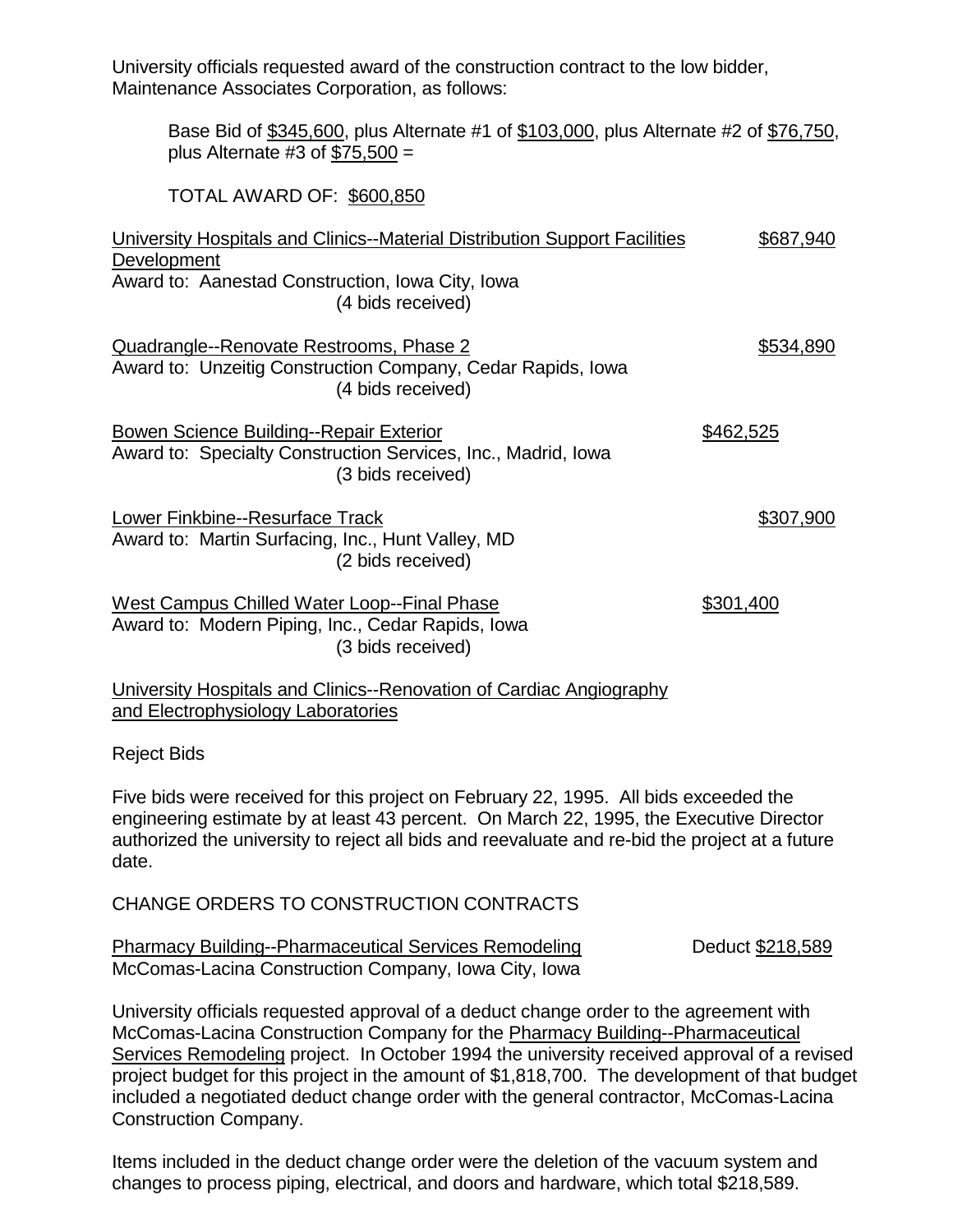University Hospitals and Clinics--Development of an Deduct \$104,096 Eye Institute--Completion McComas-Lacina Construction Company, Iowa City, Iowa

University officials requested approval of a deduct change order to the agreement with McComas-Lacina Construction Company for the Eye Institute--Completion project.The change order included the deletion of \$104,096 in mechanical, electrical and architectural equipment. An extensive engineering review of the utility interface between the mechanical/electrical equipment systems for the Eye Institute project and the adjoining University of Iowa utility projects revealed that a portion of the infrastructure systems was redundant. These utility infrastructure systems were value engineered to create a cost effective reconfiguration.

ACCEPTANCE OF COMPLETED CONSTRUCTION CONTRACTS

University Hospitals and Clinics--Completion of Main Entrance Lobby Shell McComas-Lacina Construction Company, Iowa City, Iowa

Engineering Building--Remodel Administrative Suite and Student Services Areas Denis Della Vedova, Inc., Albia, Iowa

West Campus Parking Ramp Expansion--Lot 41 Modifications McComas-Lacina Construction Company, Iowa City, Iowa

University Hospitals and Clinics-Corridor Completion and Air Handling Unit Installation Mid-America Construction Company of Iowa, Iowa City, Iowa

University Hospitals and Clinics--Development of a Surgical Intensive Care Unit in the John Pappajohn Pavilion Mid-America Construction Company of Iowa, Iowa City, Iowa

FINAL REPORTS

Dental Science Building--Galagan Auditorium Renovation-- \$281,609.70 Phases I, II and III

MOTION: Regent Newlin moved to approve the university's capital register, as presented. Regent Furgerson seconded the motion. MOTION CARRIED UNANIMOUSLY.

**APPROVAL OF LEASES AND EASEMENTS**. The Board Office recommended the Board approve the leases and easements, as presented.

University officials requested approval to renew its lease as lessee with Towncrest Investment Associates, Inc., for the university's use of 1,500 square feet of office space located at 111 East Washington Street, Iowa City, at the rate of \$1,114 per month (\$8.91 per square foot, \$13,368 per year), for a 25-month period.

University officials requested approval of an amendment to its lease as lessor with Heartland Bio Technologies, which will provide new language regarding the assignment of the lease to the lender of a Small Business Administration loan in the event of default by Heartland Bio Technologies;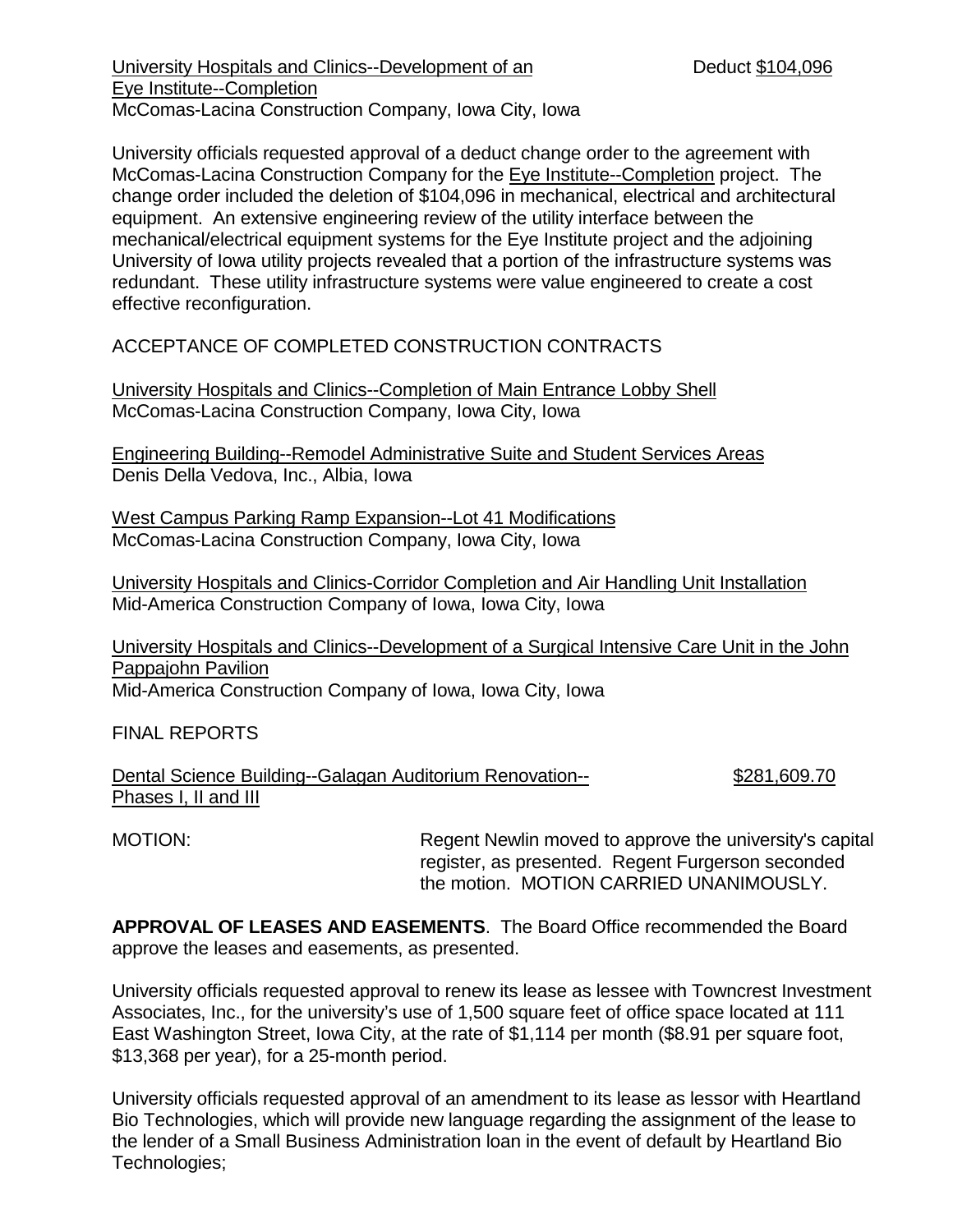University officials requested approval of an easement agreement with the City of Coralville for the City's construction of a pedestrian/bike trail through the Oakdale Research Campus and the Oakdale Research Park at an estimated cost to the university of \$18,000.

MOTION: Regent Newlin moved to approve the leases and easement, as presented. Regent Tyrrell seconded the motion, and upon the roll being called, the following voted: AYE: Berenstein, Collins, Dorr, Furgerson, Hendricks, Johnson-Matthews, Newlin, Pellett, Tyrrell. NAY: None. ABSENT: None.

MOTION CARRIED UNANIMOUSLY.

President Berenstein noted, for the benefit of the new Regents, that all leases and agreements handled on behalf of the Regents are reviewed by the Attorney General's Office to ensure the inclusion of appropriate indemnification language, etc. Standard language is included in every lease, easement and agreement.

**SALE OF \$15,335,000 CENTER FOR UNIVERSITY ADVANCEMENT REVENUE BONDS, SERIES S.U.I.** The Board Office recommended that the Board adopt the following resolutions:

- (1) A Resolution providing for the sale and award of \$15,335,000 Center for University Advancement Revenue Bonds, Series S.U.I. 1995, and approving and authorizing the agreement of such sale and award.
- (2) A Resolution authorizing and providing for the issuance and securing the payment of \$15,335,000 Center for University Advancement Revenue Bonds, Series S.U.I. 1995, for the purpose of defraying costs of constructing, improving and equipping a Center for University Advancement located on the campus of the State University of Iowa, funding a reserve fund and paying the costs of issuance.
- (3) A Resolution authorizing the execution of a Lease of the Center for University Advancement to be located on the campus of the State University of Iowa by and between the State Board of Regents and the State University of Iowa Foundation.

The Center for University Advancement (CUA), approximately 112,000 gross square feet, will provide office space for the University of Iowa Foundation, the University of Iowa Alumni Association and the Alumni Services and Records Department of the University; and serve as a welcoming and meeting center for strategic institutional advancement purposes.

Total cost of the project was estimated to be \$17.8 million excluding furnishings, with \$12 million to be financed from the proceeds from the bond sale and the balance to come from foundation gift moneys the foundation has or will have on hand by time of project completion.

Construction of the CUA is expected to be completed by June 30, 1997.

The facility will be owned by the university and leased to the foundation; the Board approved the lease and occupancy agreement at its March 1995 meeting.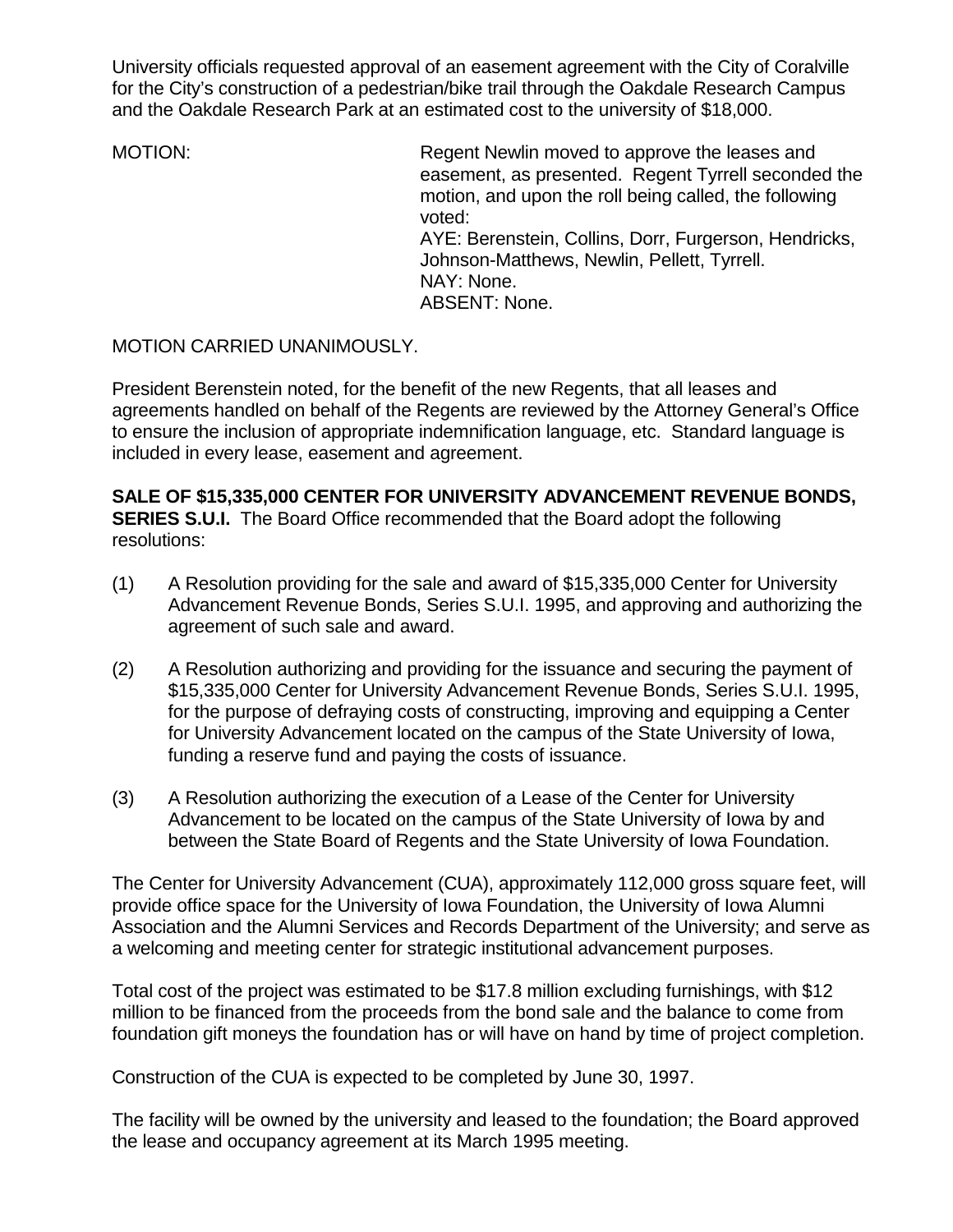The bonds will be payable solely from rental payments for the lease of the space to the foundation by the university. The foundation expects the source of the lease payments to be receipts of gifts for the project to be received over a number of years. Secondary sources of payment will be unrestricted net revenues and unrestricted fund balances of the foundation.

The bonds also will be secured by a debt service reserve equal to the lesser of 10 percent of the issue amount or one year's debt service.

The amount of the bond sale (\$15,335,000) includes \$12 million for constructing, improving and equipping the CUA and allocations for the debt service reserve and issuance costs. The repayment period will be 15 years.

The receipt and opening of the bids was scheduled for 11:00 a.m., and the award was scheduled for 2:00 p.m. on Wednesday, April 19, 1995.

MOTION: The motion for this item can be found under the Report of the Banking Committee, page 839 of these Minutes.

**REIMBURSEMENT RESOLUTION FOR SUI TELECOMMUNICATION BONDS**. The Board Office recommended that the Board adopt a Resolution declaring an official intent to issue debt to reimburse the University of Iowa for certain original expenditures paid in connection with the construction, and equipping of improvements to the telecommunications utility of the university.

It was recommended that the Board adopt a Resolution declaring an official intent to issue debt to reimburse the University of Iowa for certain original expenditures paid in connection with the construction, and equipping of improvements to the telecommunications utility of the university.

The Banking Committee received a report on the proposed University of Iowa telecommunications bond sale at its February 1995 meeting.

The University of Iowa Office of Information Technology, Hospitals & Clinics and Business Office have developed an improvement plan to meet the University's voice, video and data communications needs for instruction, research, administration and outreach services.

The estimated cost for the FY 1994 to FY 1997 improvement program was \$27.3 million, including infrastructure and switching at UIHC. Funding is to be provided through a combination of sources. The primary source is \$13,275,000 in proceeds from a proposed Telecommunications Facilities Revenue bond issue.

The size of the bond issue including project costs, issuance costs and debt service reserve was estimated at \$15 million.

A fall 1995 sale of the Telecommunications Facilities Revenue bonds is planned. The debt service on the bonds would be met through charges to users of the telecommunications facilities. The financing would enable the university to accelerate the completion of a modern campus network system in 1996 and 1997; the estimated date of completion is December, 1997.

Other fund sources available for the Telecommunications Capital program were Telecommunications Improvement and Replacement Funds, Office of Information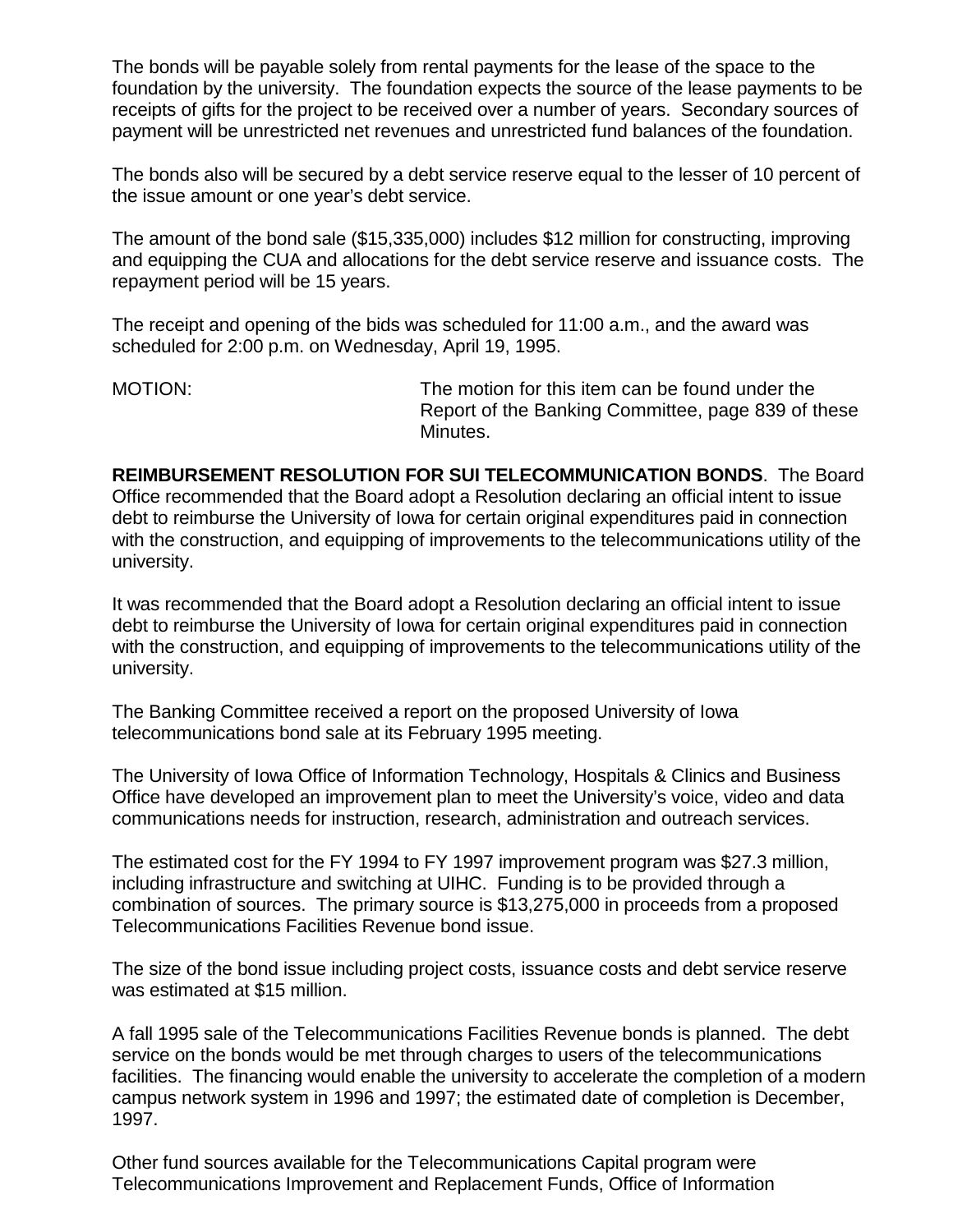Technology Equipment and Improvement Funds, UIHC Building Usage Funds and Income from Treasurer's Temporary Investments. University officials desire to reimburse project expenses incurred prior to the issuance of the bonds.

Federal arbitrage rebate regulations require Board adoption of a resolution in order for the University to be reimbursed from the proceeds of the Telecommunications Facilities Revenue Bonds for project costs incurred prior to the issuance of the bonds.

The resolution was prepared by the Ahlers Law Firm and reviewed by the Board's financial advisor, Springsted, Inc.

MOTION: The motion for this item can be found under the Report of the Banking Committee, page 839 of these Minutes.

President Berenstein then asked Board members and institutional officials if there were additional items for discussion pertaining to the University of Iowa.

President Rawlings stated that Richard Hurtig, Faculty Senate President, had asked to make an introduction.

Professor Hurtig thanked the Regents for the cooperation in working with faculty of the University of Iowa during the past year, and welcomed the new Board members. He then introduced Warren Piette, the newly-elected President of the University of Iowa Faculty Senate.

President Berenstein, on behalf of the Board of Regents, welcomed Professor Piette. He then thanked Professor Hurtig for his services and dedication, and wished him well.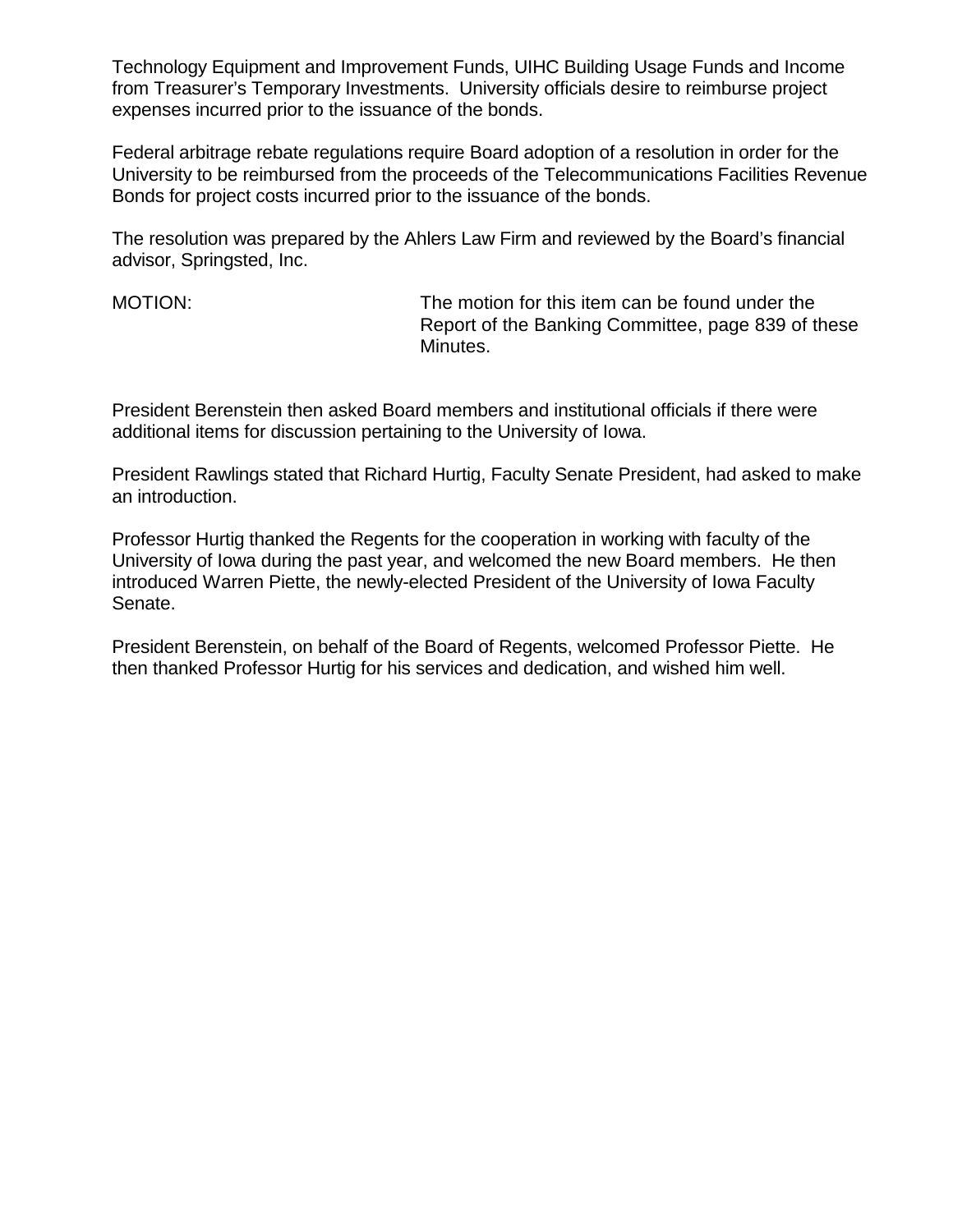## IOWA STATE UNIVERSITY

The following business pertaining to Iowa State University was transacted on Wednesday, April 19, 1995.

**RATIFICATION OF PERSONNEL TRANSACTIONS**. The Board Office recommended the Board approve personnel transactions, as follows:

Register of Personnel Changes for March 1995 which included promotion and tenure actions as well as seven early retirements and two phased retirements.

MOTION: Regent Furgerson moved to approve the university's personnel transactions, as presented. Regent Tyrrell seconded the motion. MOTION CARRIED UNANIMOUSLY.

**APPROVAL OF THE STRATEGIC PLAN FOR IOWA STATE UNIVERSITY**. The Board Office recommended the Board give preliminary approval of the strategic plan.

Mr. Richey recommended that the Board give preliminary approval to the strategic plan for Iowa State University to allow the new Board of Regent members an opportunity to vote on its adoption. Mr. Richey emphasized that he had no objections to the plan but wanted all the new Board members to actually approve goals and objectives that will be in operation during their term.

President Jischke stated that Iowa State University officials had worked for 18 months on the strategic plan presented to the Regents at this meeting. The plan had widespread support. He then discussed the process used in developing the plan and how it differs from the first plan which has been in use since 1990. Thirty-four (34) different position papers were bound into a single volume and distributed throughout campus. Open forums were subsequently held. Last May he appointed a strategic plan committee to draft a new plan. He thanked Provost Kozak for his efforts and noted that the provost was supported by Jean Adams. The strategic plan committee consisted of 27 faculty, staff, students, administrators and alumni. On October 1 the first draft was released. President Jischke visited with external constituents and two more open forums were held. On April 3 the final version of the plan was submitted to the Board. If the plan is approved today, university officials are prepared to go to print with the document so they can share with everyone what they are trying to do at Iowa State University.

President Jischke discussed the substance of the plan revision and the refinement of the first plan. Most importantly, the goal is still for Iowa State University to be the best land grant university in the country. The goals were revised and renumbered. One goal is to invest an additional \$10 million in the university's base budget in undergraduate education. It is their goal over the next 5 years to reallocate \$5 million from within the existing budget and to try to match that with an additional \$5 million in State, private and Federal funding. All of the colleges are now at work finalizing their strategic plans which can be completed this semester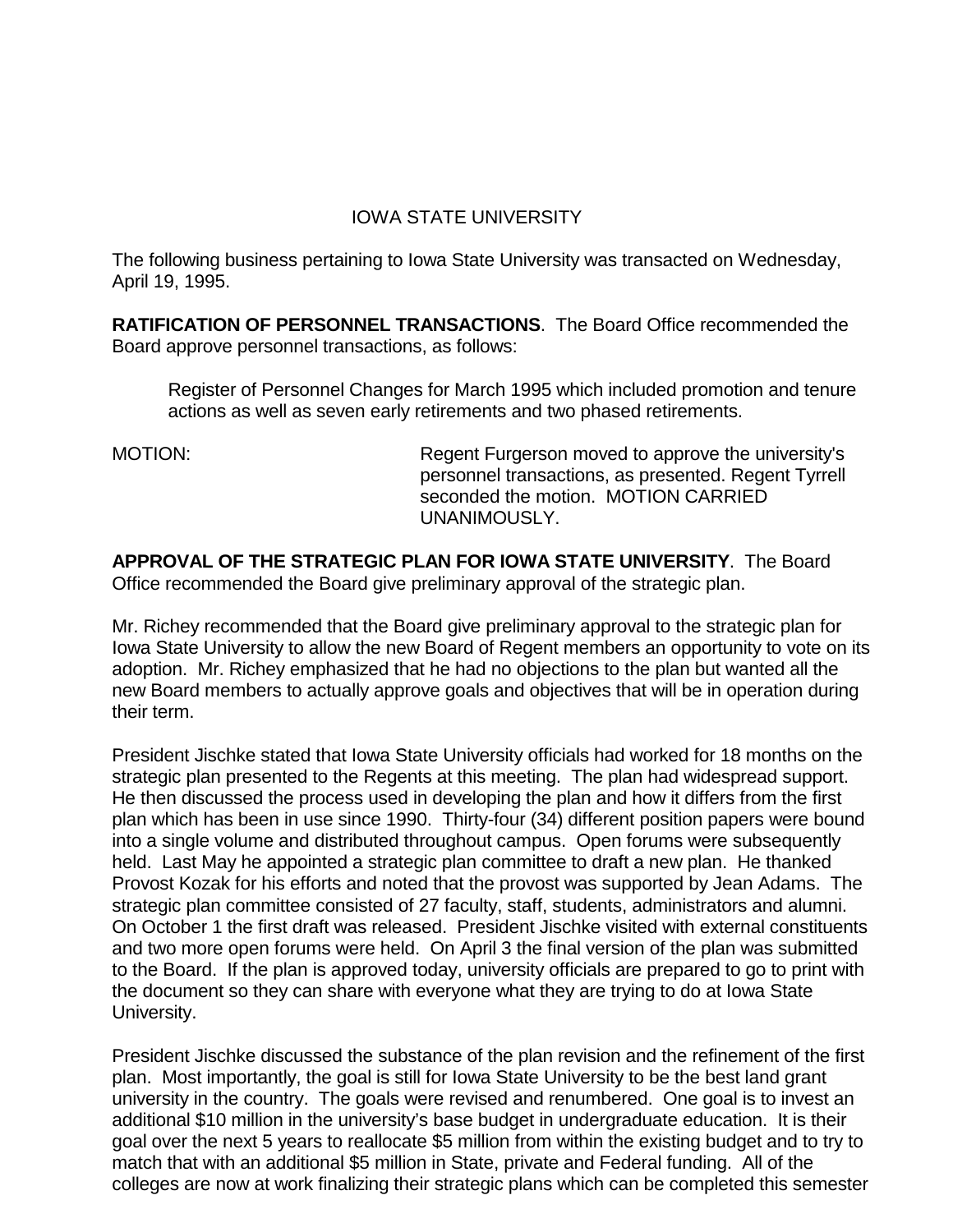before commencement. If that time frame is not adhered to, they would lose the summer. He asked that the Regents approve the plan today so it can be used to guide the development of the collegiate plans. He believes the plan is a good one and that the process and result had been excellent.

MOTION: Regent Hendricks moved approval of the strategic plan as presented by Iowa State University officials. Regent Johnson-Matthews seconded the motion.

Regent Dorr expressed concerns regarding the plan and noted that his major concern was goal #6, to strengthen initiatives to stimulate economic development, with a special emphasis on environmental stewardship. He said the university should not be developing public policy on environmental stewardship although he was not discounting what the university brings to that whole arena. There was an indication that enrollment should stabilize at approximately 25,000 students. He assumed there was some basis for that. University officials also indicated that sponsored funding would increase by about 10 percent/year. On what basis was that projection made? Finally, university officials indicated the changes in the strategic plan would be reflected in the proposed budgets for fiscal years 1996, 1997 and 1998. Are there major aspects of the budget that Iowa State University officials perceive changing dramatically?

President Jischke responded that the sixth goal related to the role the university plays in stimulating economic development and environmental stewardship. He said it did not mean the university would set public policy but rather recognized that the university is a player in economic development and specifically with regard to environmental issues. He referred specifically to the role Dean Topel played in the Governor's Task Force dealing with environmental policies regarding agriculture. At no point did the university propose policies but rather shared with the community the university's information. The decision as to policy rests with the legislature.

With regard to Regent Dorr's question regarding enrollment, President Jischke said the current enrollment is at about 25,000 students. The demographics of Iowa indicate enrollments will be flat to slightly higher. There will be a more competitive environment for recruiting students, particularly gifted students. As an example, he referred to the Christina Hixson Opportunity Awards scholarship program for which the university had expressions of interest from 700 applicants for the 100 awards. Many of those students are students who would not have considered Iowa State University otherwise.

With regard to Regent Dorr's question about sponsored funding, President Jischke said that was the most uncertain assumption in the whole plan. The sponsored funding budget at Iowa State University has been growing for the last 7 to 8 years somewhere between 15 to 20 percent per year. When that is compounded, the growth has tripled in the last 8 years. With regard to whether or not that pace could be sustained, he said that if they use the old models of how it has been done, probably not. But there are some opportunities internationally that play to the strengths of Iowa State University in agricultural programs, veterinary medicine, and in science and engineering that are tremendously exciting. If university officials are able to capitalize on those opportunities, it will be very easy to meet the goal. On the other hand, if there is a major shift in the level of Federal funding for basic and applied research of the sort done at Iowa State University, and if other players come into the research game, it could turn out to be tough. President Jischke said sponsored funding was an area where the university has the capacity to move with the level of funding.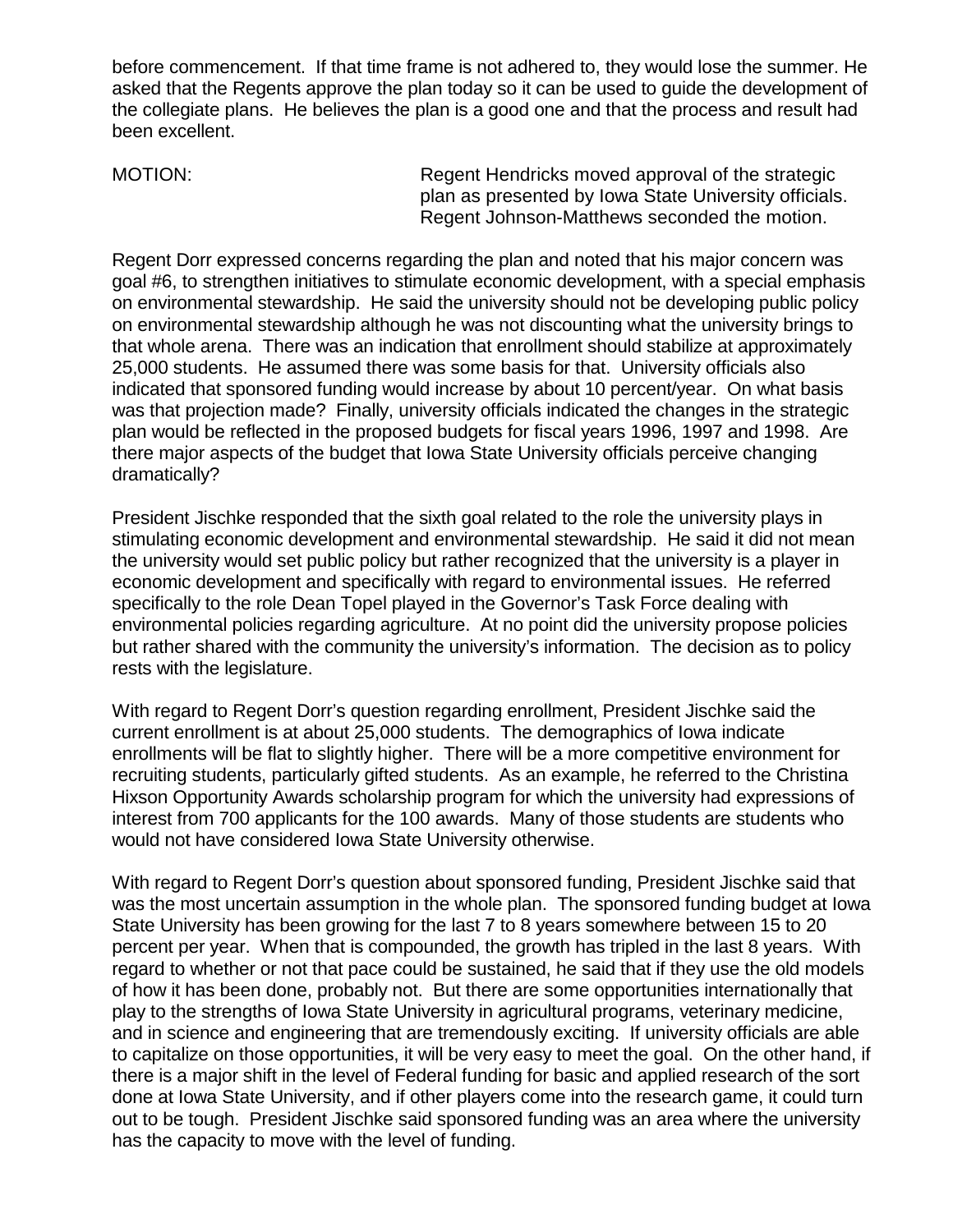President Jischke stated that base funding of the university was projected to be flat after being discounted for inflation. Any improvements in the financial projections will come from reallocation, improving efficiency and reorganizing. Sponsored funding, private funding and targeted initiatives will be quite targeted and dedicated to a large part by the sponsors of the funding.

President Berenstein noted that he had spoken with newly-appointed Regents Smith and Kennedy concerning Iowa State University's strategic plan. He asked President Jischke about his request that action be taken today to approve the strategic plan.

President Jischke responded that this plan will come back to the Board every year for updating. It is always the prerogative of the Board to revise or redirect the plan. At this time university officials were indicating this was their game plan for the next 5 years.

VOTE ON THE MOTION: Motion carried unanimously.

**REGISTER OF CAPITAL IMPROVEMENT BUSINESS TRANSACTIONS**. The Board Office recommended that the Register of Capital Improvement Business Transactions for Iowa State University be approved.

APPROVAL OF PROGRAM STATEMENTS AND DESIGN DOCUMENTS

#### Intensive Livestock Research and Instruction Facilities

In February 1995 the university presented for Board approval the schematic design for the Kildee/Meats Lab Addition and Livestock Infectious Disease Isolation Facility components of the Intensive Livestock Research and Instruction Facilities project. The university received approval of the design for the Kildee/Meats Lab Addition and was directed to investigate alternative exterior expressions for the Livestock Infectious Disease Isolation Facility. The university completed its investigation of alternatives for the exterior design and presented the revised schematic design for Board approval at this meeting.

Vice President Madden introduced Dave Delaney of RDG Bussard Dikis, project architect, to present the schematic exterior design.

Mr. Delaney stated that the basic goals of the project with regard to laboratory animal care, future flexibility of the facility, effective handling of biological waste, safety for occupants and isolation requirements were unchanged. He reviewed the architectural goals of the project, the materials to be used, and the existing veterinary medicine complex. The facility will consist of cast-in-place concrete and smooth white metal panels which will reflect many of the existing buildings.

Mr. Delaney reviewed the building program compared to what was presented last time. Statistically the area has grown 200 square feet which is less than 2 percent. The net-togross efficiency has gone from 72.8 percent to 71.8 percent. The total cost has only increased \$120,000 which was less than 1 percent. The total cost now was \$4,848,000. The cost per square foot increased \$2/square foot which reflected the materials being used.

Regent Tyrrell asked for the status of the funding. President Jischke stated that funding from the legislature for planning purposes in the amount of \$1.9 million has been provided. The university has not received construction funding which was the #1 priority on the university's capital list for State funding.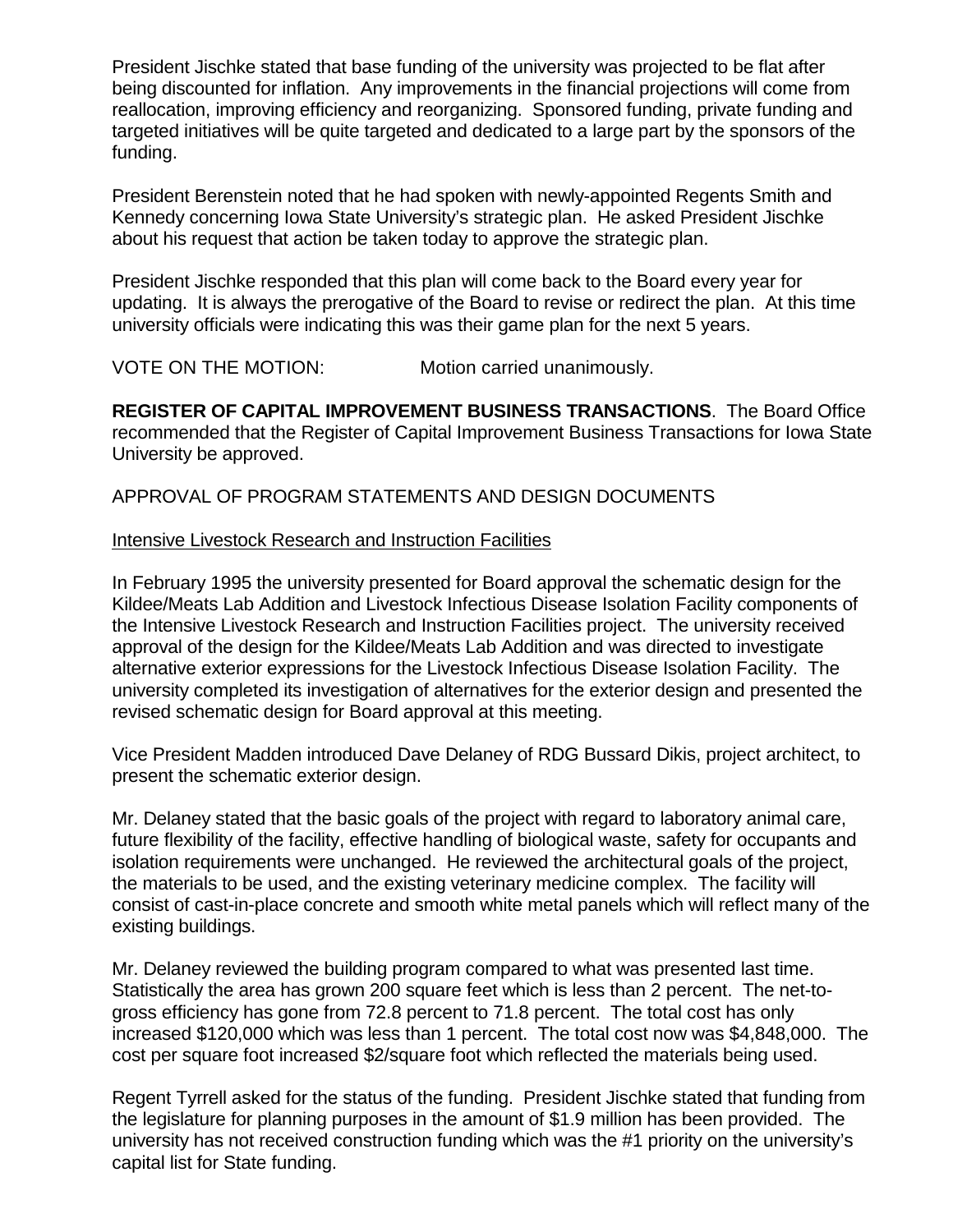President Berenstein asked what university officials would do until they receive additional funding for the project. President Jischke said it was only a plan.

MOTION: Regent Newlin moved to approve the program statement and design documents for the Intensive Livestock Research and Instruction Facilities. Regent Furgerson seconded the motion. MOTION CARRIED UNANIMOUSLY.

Regent Dorr stated that the new design looked very nice.

## PROJECT DESCRIPTIONS AND BUDGETS

| Intensive Livestock Research and Instruction Facilities | Original Budget \$27,540,000 |
|---------------------------------------------------------|------------------------------|
|                                                         | Revised Budget \$27,524,500  |

Project Budget

|                                    | Original<br><b>Budget</b><br>Nov. 1994 | <b>Revised</b><br><b>Budget</b><br><b>April 1995</b> |
|------------------------------------|----------------------------------------|------------------------------------------------------|
| Contracts                          | \$21,186,484                           | \$21,170,984                                         |
| <b>Design Services</b>             | 2,799,351                              | 2,799,351                                            |
| <b>Construction Administration</b> | 330,000                                | 330,000                                              |
| <b>University Services</b>         | 20,000                                 | 20,000                                               |
| <b>Miscellaneous</b>               | 50,000                                 | 50,000                                               |
| Landscaping                        | 100,000                                | 100,000                                              |
| <b>Utilities Extensions</b>        | 300,000                                | 300,000                                              |
| Movable Equipment                  | 265,000                                | 265,000                                              |
| <b>Art Work</b>                    | 137,700                                | 137,700                                              |
| <b>Building Automation</b>         | 400,000                                | 400,000                                              |
| <b>Telecommunications</b>          | 200,000                                | 200,000                                              |
| <b>Project Reserve</b>             | 1,613,765                              | 1,751,465                                            |
| <b>Bond Issuance</b>               | 137,700                                | O                                                    |
| TOTAL                              | 27,540,000                             | 27,524,500                                           |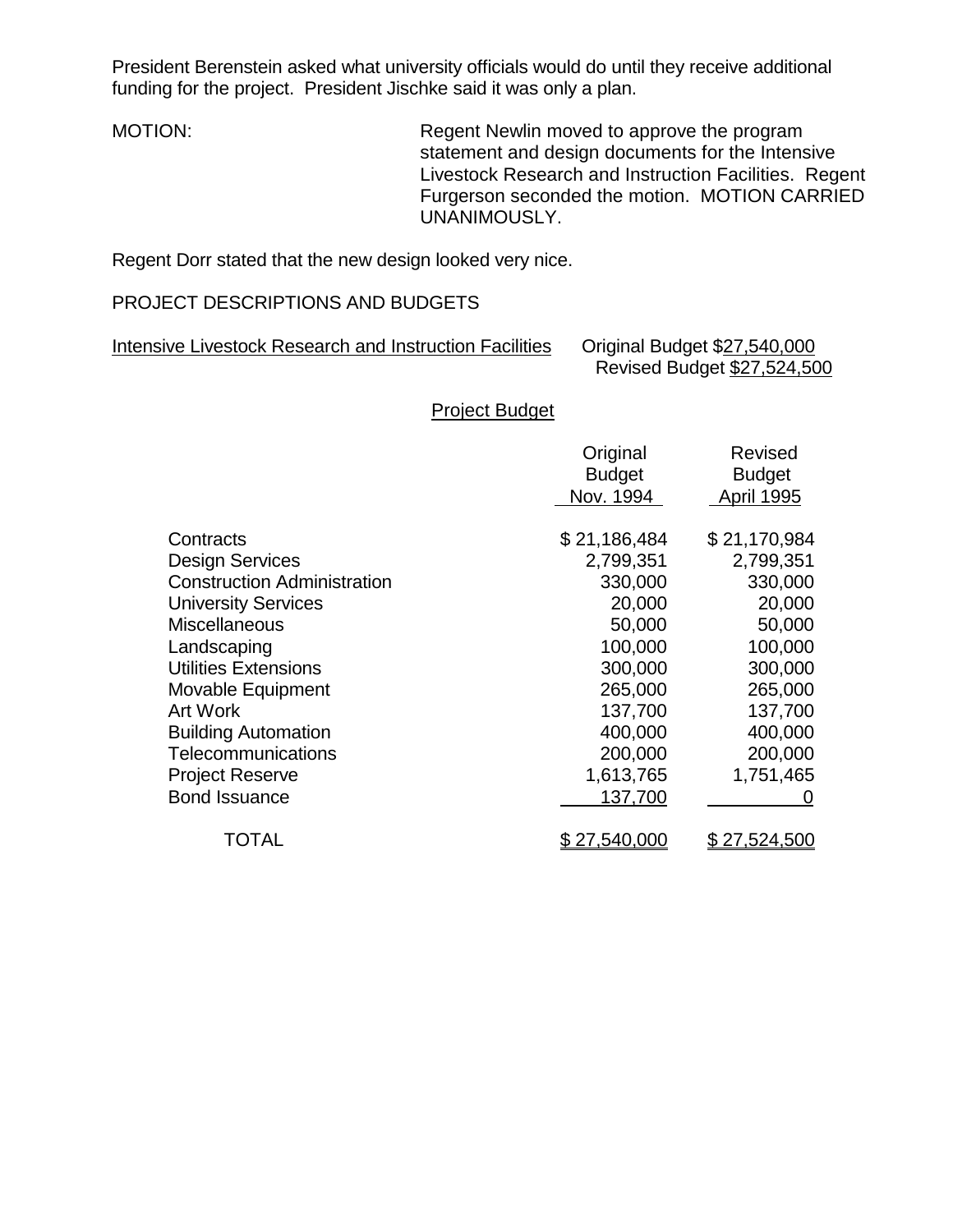|                                                                                                           | Original<br><b>Budget</b><br>Nov. 1994 | Revised<br><b>Budget</b><br>April 1995 |
|-----------------------------------------------------------------------------------------------------------|----------------------------------------|----------------------------------------|
| Source of Funds:<br><b>Academic Building Revenue Bonds</b><br><b>Future Bonds or State Appropriations</b> | 2,000,000<br>\$.<br>25,540,000         | 1,984,500<br>SS.<br>25,540,000         |
| TOTAL                                                                                                     | \$27,540,000                           | \$27,524,500                           |

University officials requested approval of a revised project budget in the amount of \$27,524,500, a decrease of \$15,500, to reflect the actual proceeds from the sale of Academic Building Revenue Bonds applied to the project.

Animal Science Teaching Farm--Arena and Classroom Source of Funds: Academic Building Revenue Bonds

 Original Budget \$950,000 Revised Budget \$926,750

Project Budget

|                                    | Original<br><b>Budget</b><br><b>July 1994</b> | <b>Revised</b><br><b>Budget</b><br><b>April 1995</b> |
|------------------------------------|-----------------------------------------------|------------------------------------------------------|
| Contracts                          | \$770,000                                     | \$746,750                                            |
| Design Services                    | 77,000                                        | 74,675                                               |
| <b>Construction Administration</b> | 15,400                                        | 16,430                                               |
| Miscellaneous                      | 1,000                                         | 1,000                                                |
| <b>Fixed Equipment</b>             | 4,800                                         | 4,800                                                |
| <b>Movable Equipment</b>           | 4,800                                         | 4,800                                                |
| <b>Project Reserve</b>             | 77,000                                        | 78,295                                               |
| TOTAL                              | \$950,000                                     | \$926,750                                            |

University officials requested approval of a revised project budget in the amount of \$926,750, a decrease of \$23,250, to reflect the actual proceeds from the sale of Academic Building Revenue Bonds applied to this project.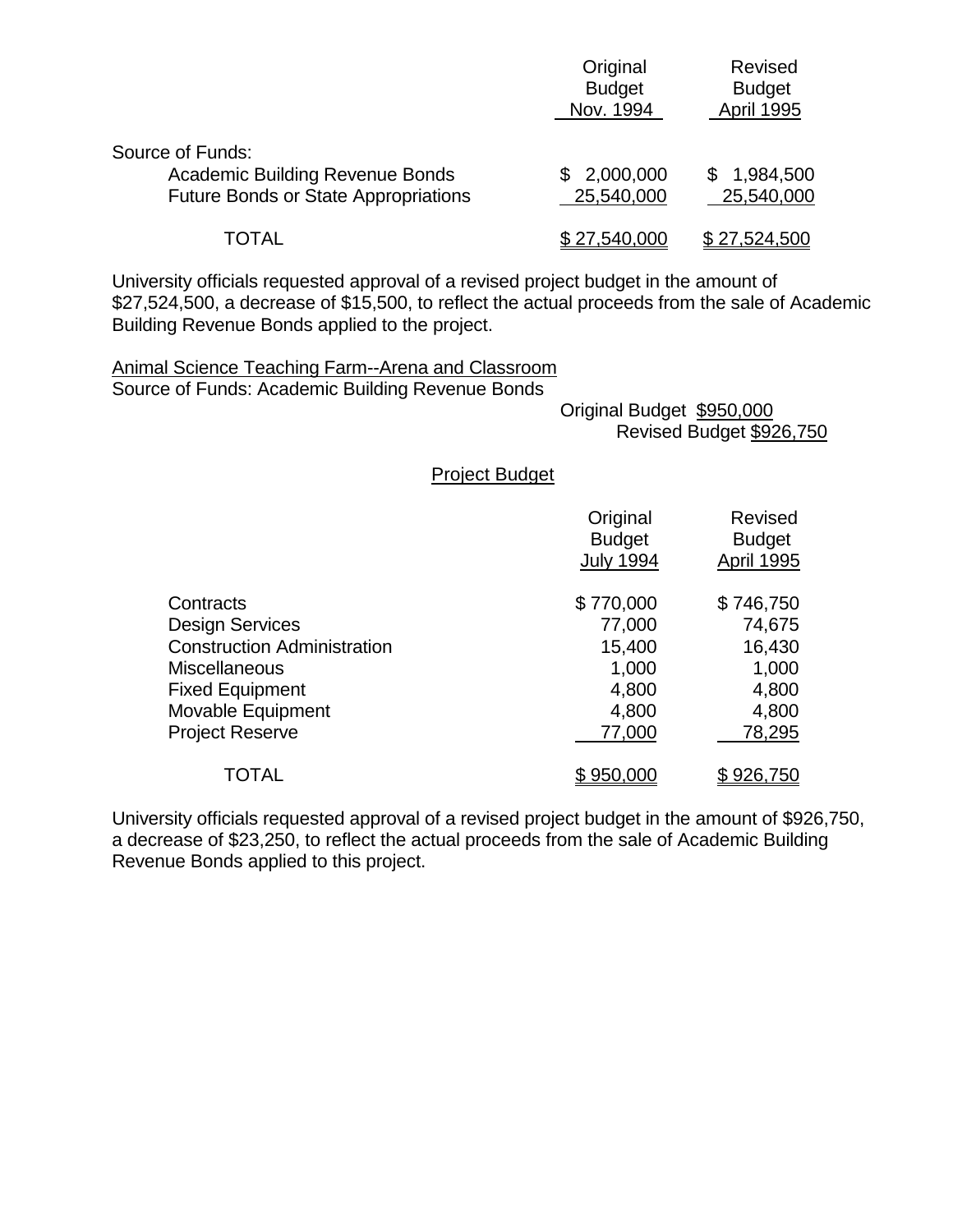#### Project Budget

|                                                                                                                             | <b>Budget</b><br>Approved<br><b>July 1994</b> | <b>Revised</b><br><b>Budget</b><br><b>April 1995</b> |
|-----------------------------------------------------------------------------------------------------------------------------|-----------------------------------------------|------------------------------------------------------|
| Contracts<br><b>Design Services</b><br><b>Construction Administration</b><br><b>Miscellaneous</b><br><b>Project Reserve</b> | \$230,800<br>22,000<br>2,550<br>500<br>21,150 | \$253,084<br>21,657<br>2,754<br>463                  |
| <b>TOTAL</b>                                                                                                                | \$277,000                                     | <u>958,</u>                                          |

University officials requested approval of a revised project budget in the amount of \$277,958, an increase of \$958, to reflect the receipt of the sales tax refund which was less than anticipated. The Dormitory System Surplus Fund source was increased by this amount.

| <b>Iowa State Center Soffit Restoration</b> | Original Budget \$400,000 |
|---------------------------------------------|---------------------------|
| Source of Funds: General University Funds   | Revised Budget \$633,000  |

#### Project Budget

|                                    | Original<br><b>Budget</b><br><b>March 1995</b> | <b>Revised</b><br><b>Budget</b><br><b>April 1995</b> |
|------------------------------------|------------------------------------------------|------------------------------------------------------|
| Contracts                          | \$300,000                                      | \$469,000                                            |
| <b>Design Services</b>             | 45,000                                         | 99,935                                               |
| <b>Construction Administration</b> | 9,450                                          | 15,689                                               |
| <b>University Services</b>         | 1,000                                          | 1,000                                                |
| <b>Miscellaneous</b>               | 1,000                                          | 2,000                                                |
| <b>Project Reserve</b>             | 43,550                                         | 45,376                                               |
| TOTAL                              | \$400,000                                      | 633,000                                              |

University officials requested approval of a revised project budget in the amount of \$633,000, an increase of \$233,000, to reflect an increase in the project scope to include soffit restoration for three other Iowa State Center buildings.

In March 1995 the university received approval of a project description and budget in the amount of \$400,000 to restore the soffit on the C. Y. Stephens Auditorium. Since all of the Iowa State Center facilities are 25 years old and in need of renewal, the university had planned similar work for Scheman Continuing Education Building, Fisher Theatre, and the Information Booth as funding became available. However, the university has reconsidered this strategy in light of several other refurbishment projects, funded primarily by gift funds, which are currently underway at the Iowa State Center.

The university has now decided to expand the soffit restoration project to include all four buildings.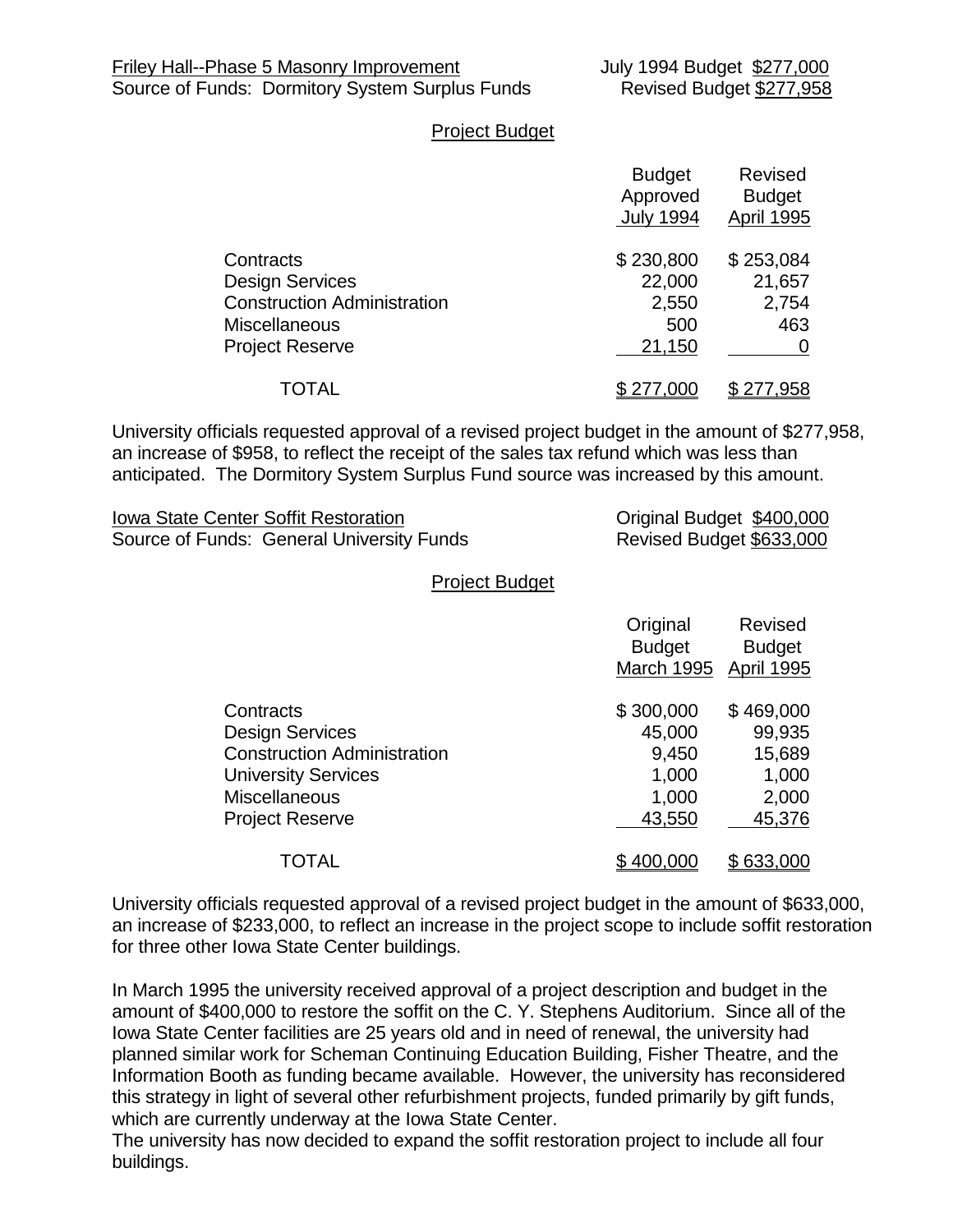#### Project Budget

|                                          | Original<br><b>Budget</b><br>May 1994 | <b>Revised</b><br><b>Budget</b><br><b>April 1995</b> |
|------------------------------------------|---------------------------------------|------------------------------------------------------|
| Contracts                                | \$560,000                             | \$633,400                                            |
| <b>Design Services</b>                   | 69,275                                | 100,475                                              |
| <b>Construction Administration</b>       | 20,085                                | 28,200                                               |
| <b>University Services</b>               | 1,000                                 | 2,500                                                |
| <b>Miscellaneous</b>                     | 3,000                                 | 3,000                                                |
| Landscaping                              | 5,000                                 | 5,000                                                |
| <b>Fixed Equipment</b>                   | 0                                     | 10,000                                               |
| <b>Movable Equipment</b>                 | 73,500                                | 44,100                                               |
| <b>Building Automation</b>               | 11,000                                | 11,000                                               |
| Telecommunications                       | 5,500                                 | 5,500                                                |
| <b>Project Reserve</b>                   | 81,640                                | 81,325                                               |
| <b>TOTAL</b>                             | \$830,000                             | \$924,500                                            |
| Source of Funds:                         |                                       |                                                      |
| Income from Treasurer's Temporary        |                                       |                                                      |
| Investments                              | \$448,000                             | \$448,000                                            |
| <b>Academic Building Revenue Bonds</b>   | 275,000                               | 275,000                                              |
| FY 1994 Block Grant Funds/ISU Research   |                                       |                                                      |
| <b>Foundation Funds</b>                  | 107,000                               |                                                      |
| <b>ISU Research Foundation</b>           |                                       | 127,000                                              |
| FY 1995 General University Funds         |                                       | 50,000                                               |
| <b>Facilities Overhead Use Allowance</b> |                                       | 24,500                                               |
| <b>TOTAL</b>                             | \$830,000                             | \$924,500                                            |

University officials requested approval of a revised project budget in the amount of \$924,500, an increase of \$94,500, to allow award of the construction contract for the Laboratory of Mechanics Remodeling project.

Three bids were received for this project on February 23, 1995. All bids exceeded the engineering estimate by at least 30 percent. Since that time, the university has explored possibilities for reducing construction costs and/or identifying additional funding for the project. This has resulted in the identification of \$107,100 in cost reductions and \$94,500 in additional funding for the project.

The cost reductions were the result of value engineering negotiations with the low and second low bidders. The university's initial negotiations with the low bidder did not result in adequate cost reductions. On March 10, 1995, the university received Executive Director approval to reject all bids and reevaluate the project. The university proceeded to negotiate with the second low bidder; desired results were not obtained.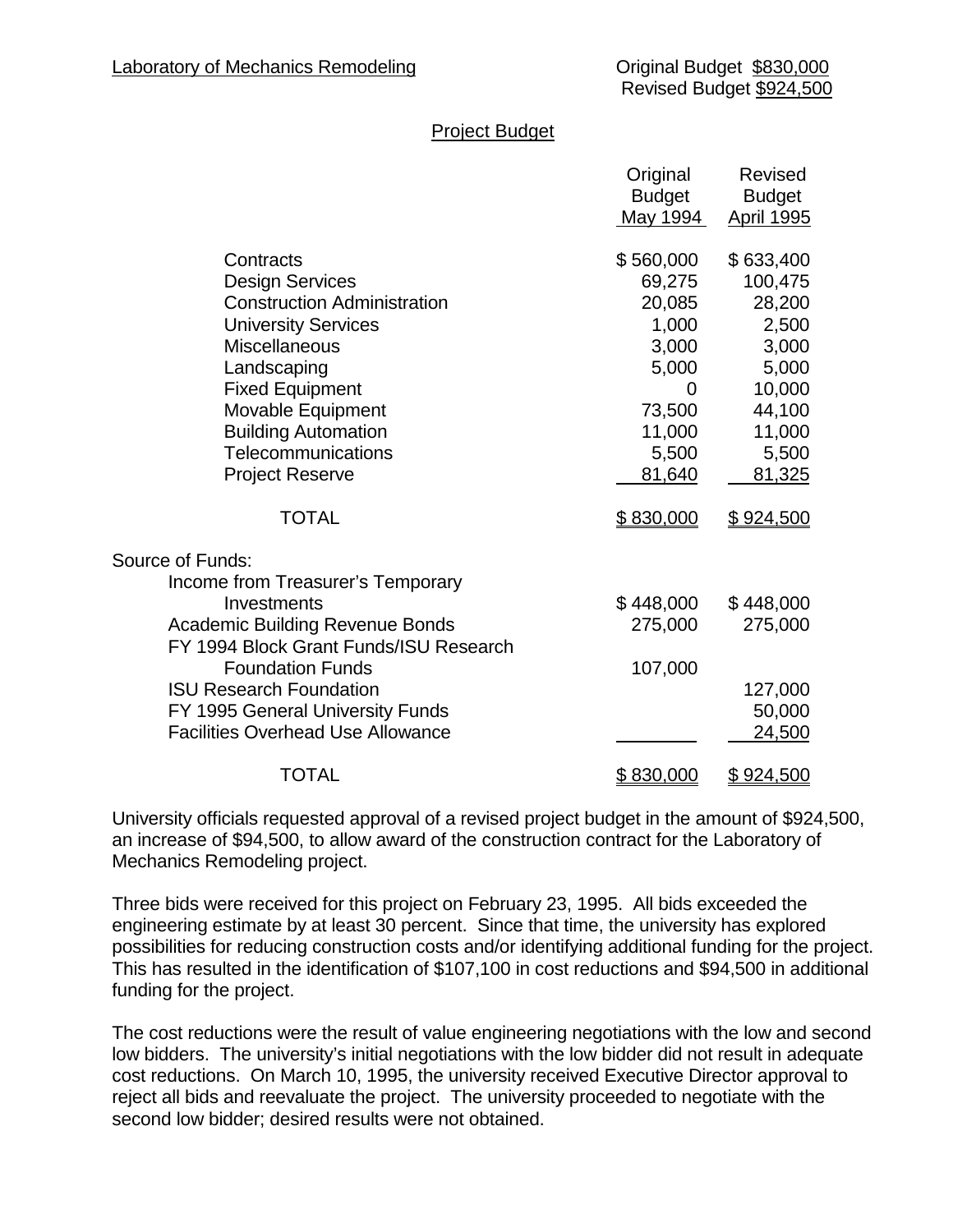The university and the project architect then identified a list of 32 items which represented deletions from the project or modifications to the contract documents. The three original bidders were given the opportunity to price the value engineering items.

The two low bidders submitted sealed prices to the university; these were opened on March 31, 1995. The third bidder declined the university's invitation. The university has evaluated the two sets of prices with respect to the original bids and has determined that Harold Pike Construction Company has the lowest overall price for the entire project.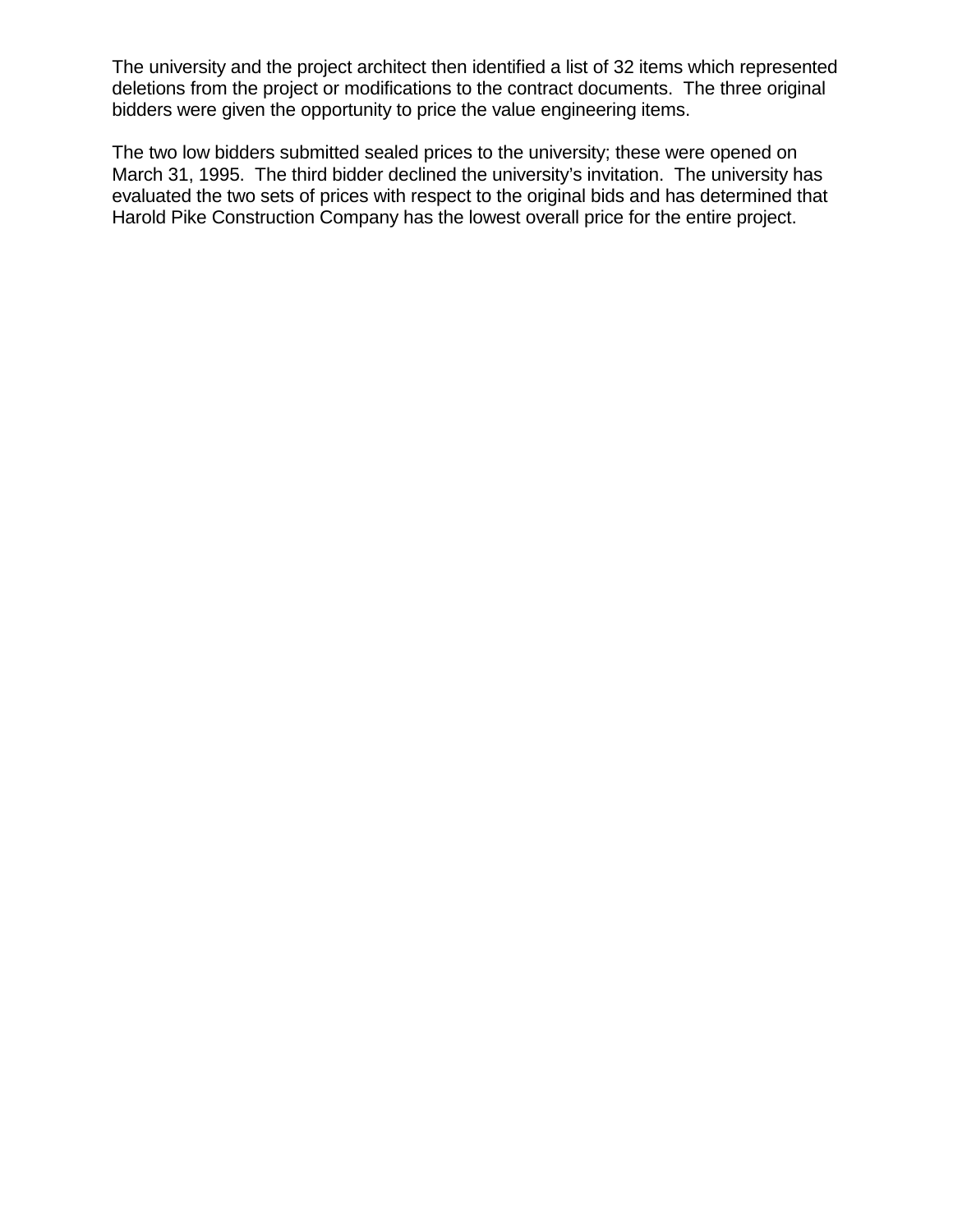#### Project Budget

|                                    | <b>Budget</b>      | Amended           |
|------------------------------------|--------------------|-------------------|
|                                    | Approved           | <b>Budget</b>     |
|                                    | June 1994          | <b>April 1995</b> |
|                                    |                    |                   |
| Contracts                          | \$3,364,305        | \$3,409,467       |
| Demolition                         | 15,000             | $\theta$          |
| <b>Design Services</b>             | 406,940            | 409,850           |
| <b>Construction Administration</b> | 135,950            | 135,950           |
| <b>University Services</b>         | 80,000             | 80,000            |
| <b>Miscellaneous</b>               | 10,000             | 10,000            |
| Landscaping                        | 30,000             | 30,000            |
| <b>Utilities Extensions</b>        | 80,000             | 79,450            |
| Movable Equipment                  | 495,000            | 495,000           |
| <b>Art Work</b>                    | 25,000             | 25,000            |
| <b>Building Automation</b>         | 50,000             | 50,000            |
| Telecommunications                 | 10,000             | 10,000            |
| <b>Project Reserve</b>             | 372,805            | 340,283           |
|                                    |                    |                   |
| <b>TOTAL</b>                       | \$5,075,000        | \$5,075,000       |
| Source of Funds:                   |                    |                   |
| <b>General University Funds</b>    | \$1,080,325        | \$1,438,325       |
| <b>Building Repair Funds</b>       | 1,350,000          | 1,350,000         |
| <b>ISU Foundation</b>              | 1,325,000          | 1,325,000         |
| Academic Building Revenue Bonds    | 900,000            | 900,000           |
| Income from Treasurer's Temporary  |                    |                   |
| Investments                        | 419,675            | 61,675            |
|                                    |                    |                   |
| <b>TOTAL</b>                       | <u>\$5,075,000</u> | \$5,075,000       |

University officials requested approval of an amended project budget in the amount of \$5,075,000 to reflect the additional commitment of \$358,000 from FY 1995 General University Funds with a corresponding reduction in funding in Income from Treasurer's Temporary Investments.

The General University Funds were being commitment in accordance with Section 8.33 of the Code of Iowa.

\* \* \* \* \* \* \*

University officials reported three new projects with budgets of less than \$250,000. The titles, source of funds and estimated budgets for the projects were listed in the register prepared by the university. Included were two projects at the President's Residence, Knoll--Humidification System in the amount of \$17,000, and Knoll--Irrigation System in the amount of \$8,000. The projects will provide a permanently-installed humidification system for the residence and irrigation system for the outdoor lawn areas.

\* \* \* \* \* \* \*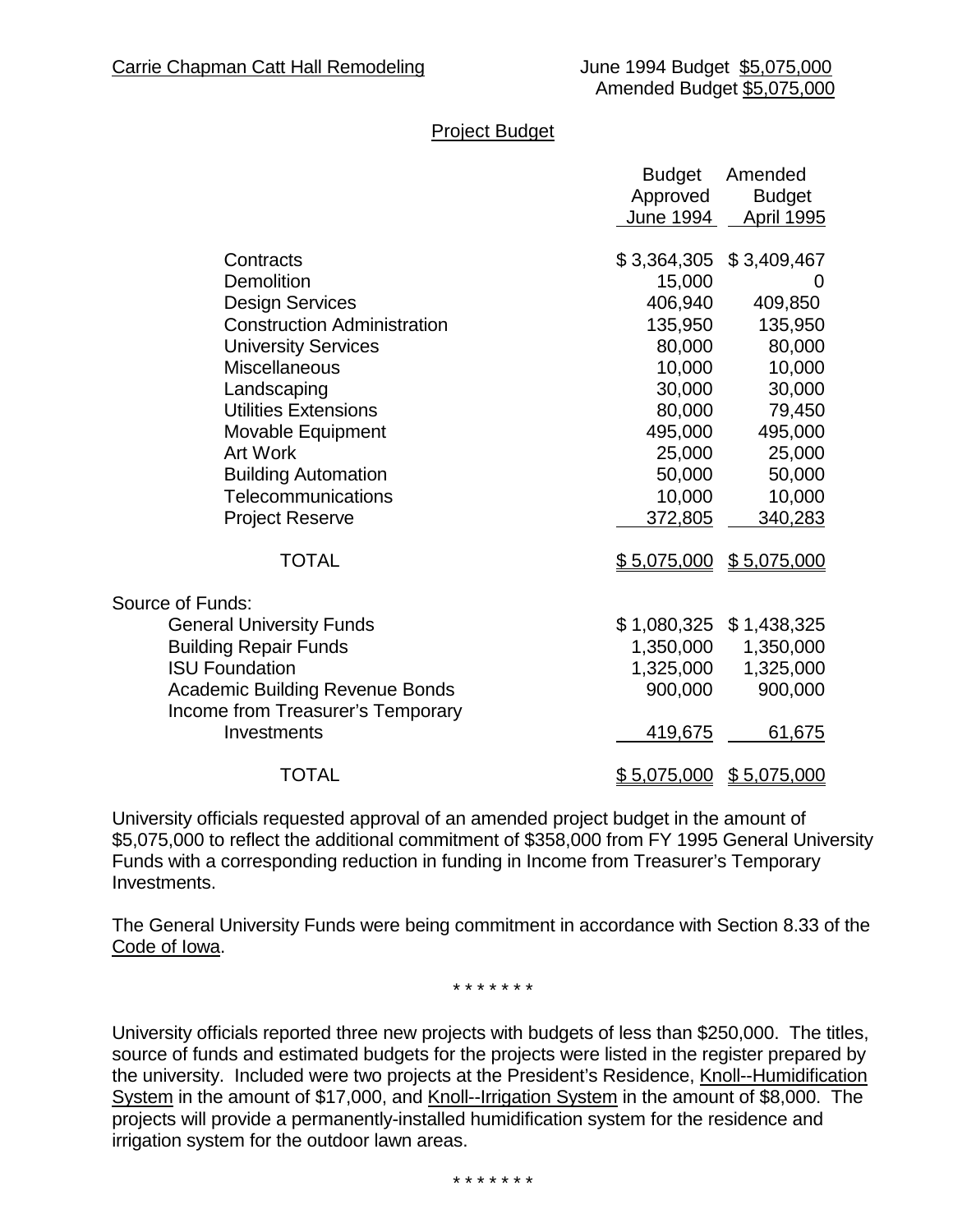### ARCHITECT/ENGINEER AGREEMENTS

| <b>Iowa Braille and Sight Saving School--Boiler Replacement</b> | \$16,665 |
|-----------------------------------------------------------------|----------|
| Ament Engineering Associates, Inc., Cedar Rapids, Iowa          |          |

University officials requested approval of an agreement with Ament Engineering Associates to provide design services for the project. The agreement provides for a fee of \$16,665, including reimbursables.

Lagomarcino Hall--Basement Water Infiltration Correction  $$47,000$ Veenstra and Kimm, Inc., West Des Moines, Iowa

University officials requested approval to enter into an agreement with Veenstra and Kimm to provide engineering services for the project. The agreement provides for a fee of \$47,000, including reimbursables.

Athletic Office and Training Facility--Steam Service \$52,000 Brown Engineering Company, West Des Moines, Iowa

University officials requested approval to enter into an agreement with Brown Engineering Company to provide design services for the project. The agreement provides for a fee of \$52,000, including reimbursables.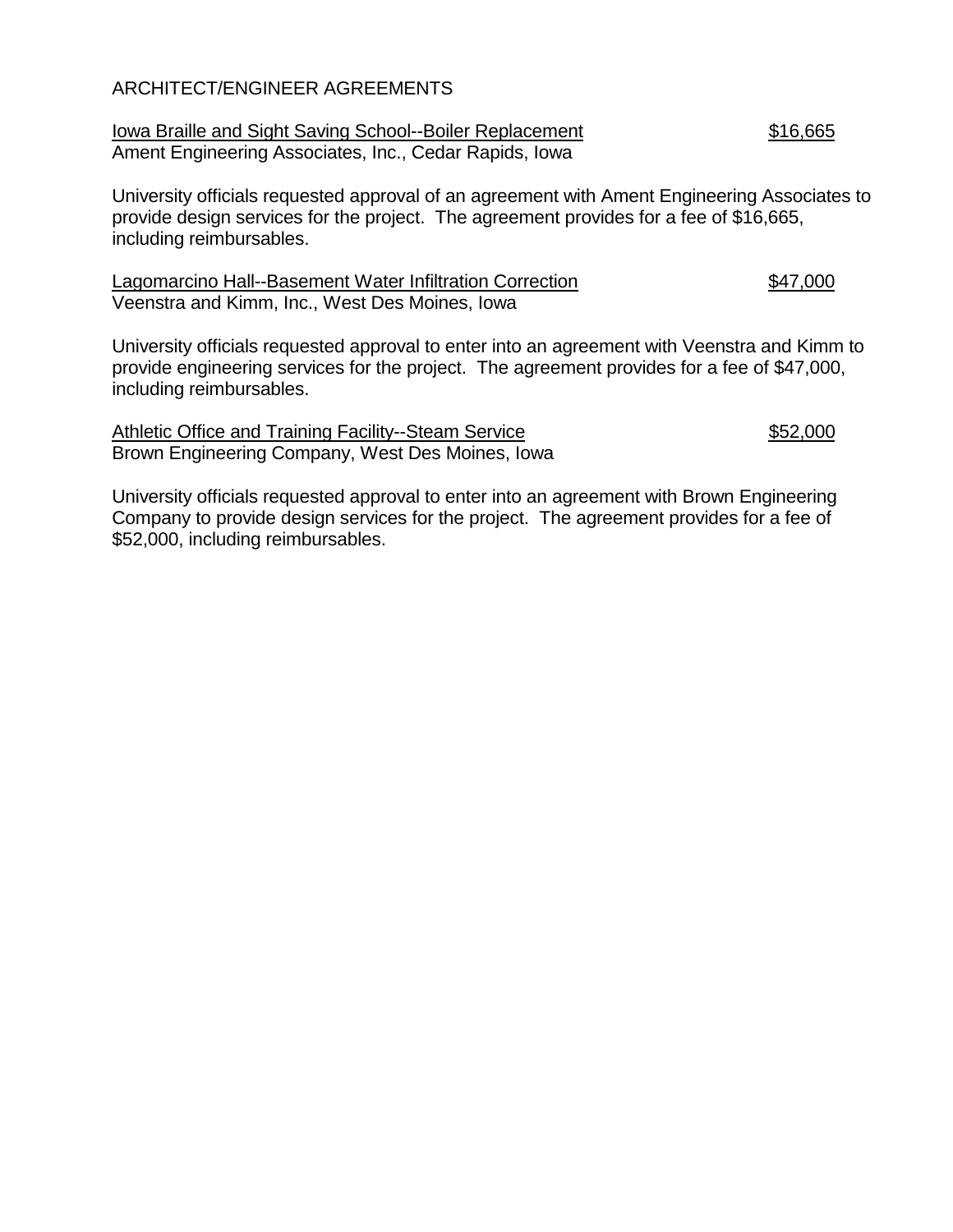University officials requested approval to enter into an agreement with Shiffler Associates to provide architectural/engineering services for the schematic design phase of project. The firm demonstrated experience and creative design ability to complete the project. The agreement provides for a fee of \$18,500, including reimbursables.

| Animal Science Teaching Farm--Swine Facilities--Phase I       | \$12,000 |
|---------------------------------------------------------------|----------|
| Shive-Hattery Engineers and Architects, West Des Moines, Iowa |          |

University officials requested approval to enter into an agreement with Shive-Hattery Engineers and Architects to provide architectural/ engineering services for the schematic design phase of the project. The firm demonstrated experience and creative design ability to complete the project. The agreement provides for a fee of \$12,000, including reimbursables.

Utilities--West Campus Infrastructure Development  $$153,529$ Ament Engineering Associates, Inc., Cedar Rapids, Iowa

University officials requested approval to enter into an agreement with Ament Engineering Associates to provide engineering services for the project. The firm demonstrated experience and design ability to complete the project. The agreement provides for a fee of \$153,529, including reimbursables.

| Intensive Livestock Research and Instruction Facilities | \$1,224,355 |
|---------------------------------------------------------|-------------|
| RDG Bussard Dikis, Des Moines, Iowa                     |             |

University officials requested approval to enter into an agreement with RDG Bussard Dikis to provide architectural/ engineering services through development of construction documents. The agreement provides for a fee of \$1,224,355, including reimbursables.

Iowa State Center--Soffit Restoration  $$18,935$ Simonson and Associates, Des Moines, Iowa

University officials requested approval to enter into a revised agreement with Simonson and Associates to provide design services for the project. The agreement provides for a fee of \$18,935, including reimbursables.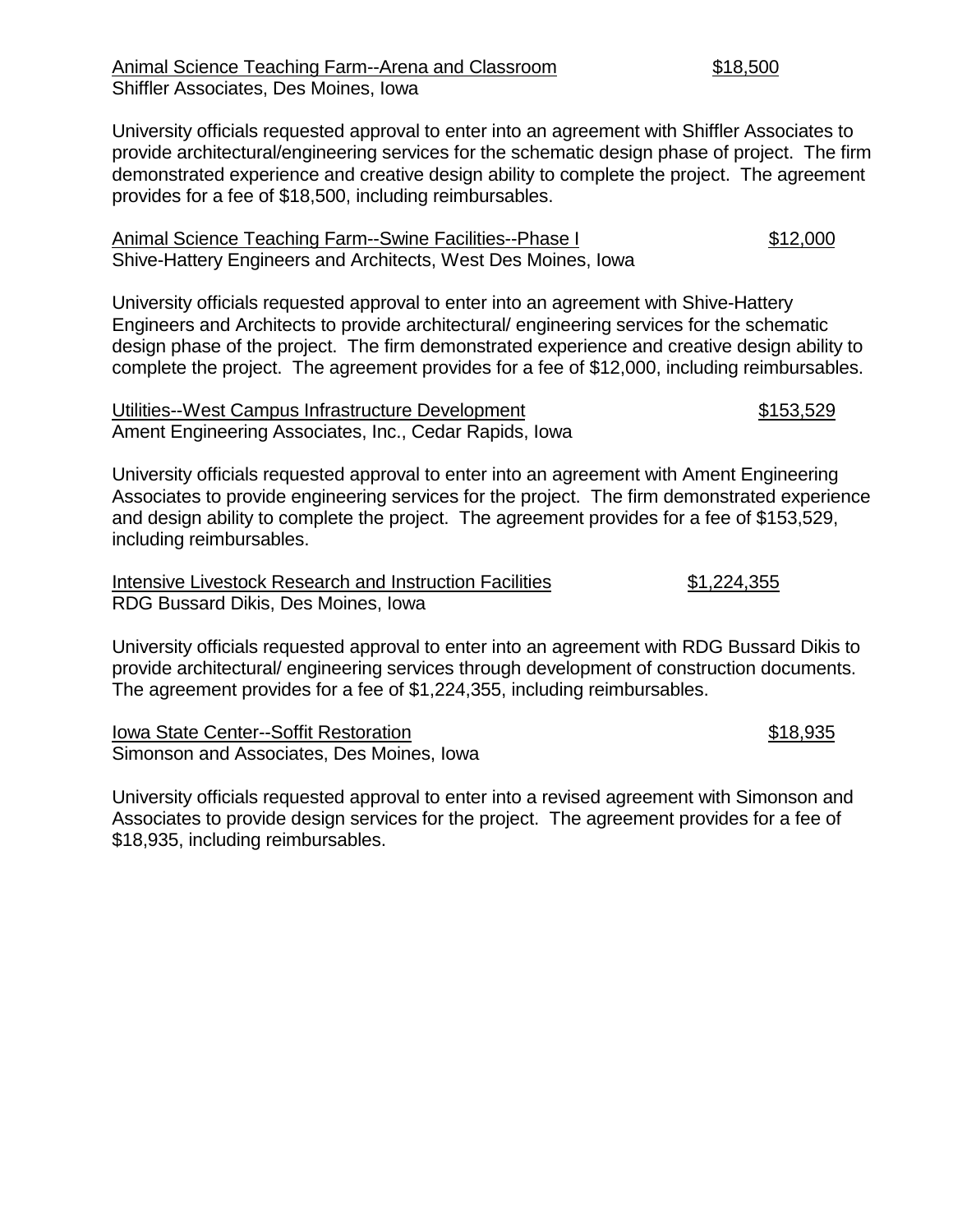#### Amendments:

Parking Lots 28 and 29 Improvements **\$875** Shive-Hattery Engineers and Architects, Iowa City, Iowa

Reiman Gardens **\$6,377** CLR Design, Inc., Philadelphia, PA

CONSTRUCTION CONTRACTS

Laboratory of Mechanics Remodeling  $$629,700$ Harold Pike Construction Company, Inc., Ames, Iowa

University officials requested award of the negotiated construction contract to Harold Pike Construction Company in the amount of \$629,700.

West Campus--Construct Parking Lots  $$331,880$ Award to: Manatt's, Inc., Ames, Iowa (1 bid received)

## ACCEPTANCE OF COMPLETED CONSTRUCTION CONTRACTS

Hilton Coliseum--Addition for Title IX Compliance--Phase 2 R. H. Grabau Construction Company, Inc., Boone, Iowa

Utilities--Increased Chilled Water Capacity--Phase I--Cooling Tower No. 8--Concrete Basin Woodruff Construction Company, Fort Dodge, Iowa

Utilities--Increased Chilled Water Capacity--Phase I--Cooling Tower No. 8--Mechanical and Electrical Work Baker Mechanical, Inc., Des Moines, Iowa

FINAL REPORTS

Friley Hall--Phase 5 Masonry Improvements \$277,957.82

MOTION: Regent Pellett moved that the Register of Capital Improvement Business Transactions for Iowa State University be approved. Regent Newlin seconded the motion, and upon the roll being called, the following voted: AYE: Berenstein, Dorr, Furgerson, Hendricks, Johnson-Matthews, Newlin, Pellett, Tyrrell. NAY: None. ABSTAIN: Collins. ABSENT: None.

MOTION CARRIED.

**APPROVAL OF LEASES AND EASEMENTS**. The Board Office recommended the Board approve leases and easements, as follows.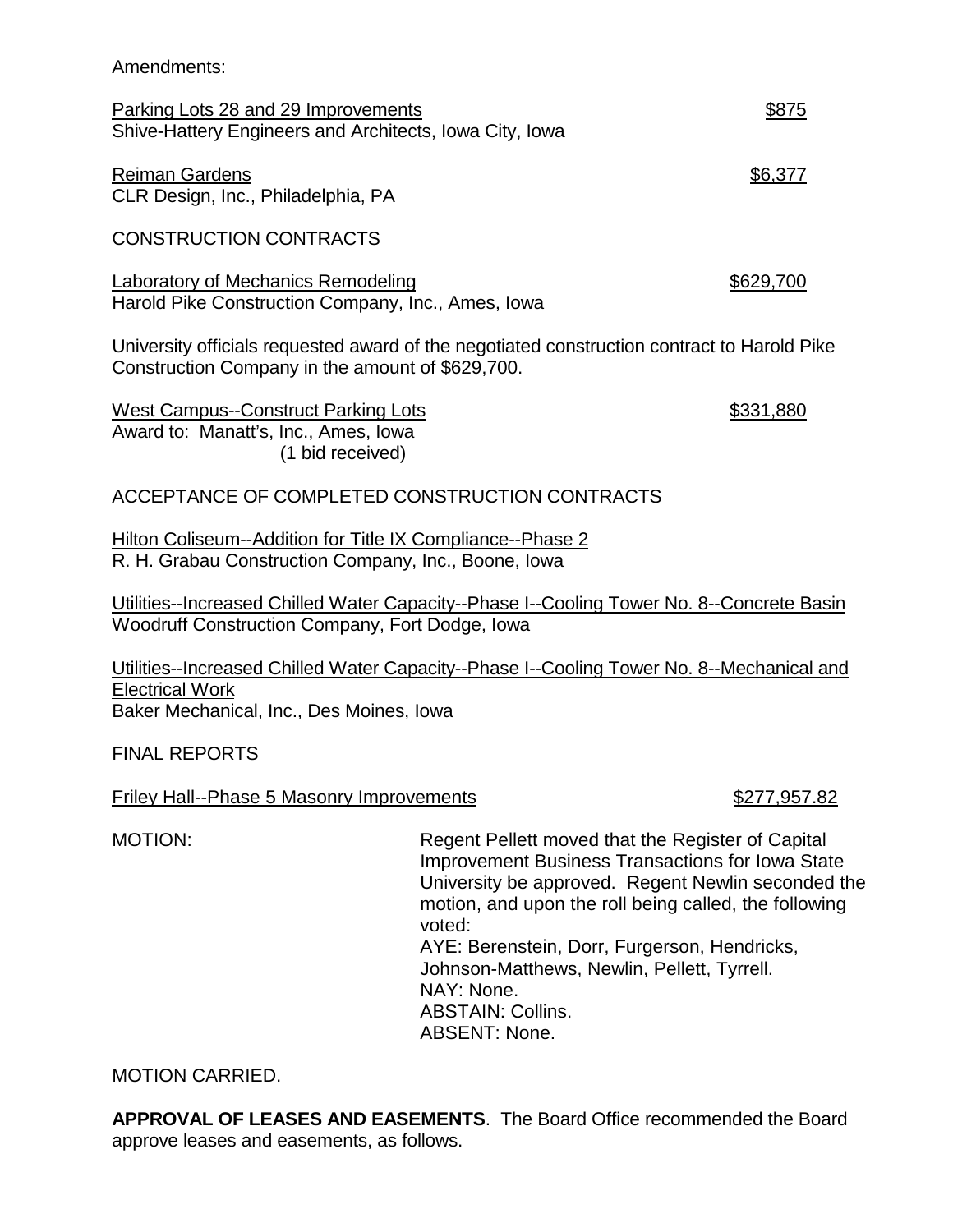University officials requested approval to enter into a lease as sublessee with Cimtechnologies Corporation for the university's use of 100 square feet of business incubator space at the ISU Research Park for the ISU Center for Industrial Research and Service (CIRAS) at the rate of \$225 per month (\$27 per square foot, \$2,700 per year), for a one-year period.

University officials requested approval of an easement agreement with the City of Ankeny for the extension of a sanitary sewer line on the north end of the research farm.

University officials requested approval to enter into a lease as lessor with HY-VAC Laboratory Eggs Company for its use of 232 square feet of business incubator space at the Iowa State Research Park at the rate of \$225 per month (\$11.64 per square foot, \$2,700 per year) on a month-to-month basis.

University officials requested approval to enter into a lease as lessor with 8VA Corporation for its use of 540 square feet of business Incubator space at the Iowa State Research Park at the rate of \$300 per month for the first three months (\$6.67 per square foot, \$3,600 per year), increasing to \$500 per month for the following three months (\$11.11 per square foot, \$6,000 per year), for a six-month period.

MOTION: Regent Newlin moved to approve leases and easements, as presented. Regent Tyrrell seconded the motion, and upon the roll being called, the following voted:

AYE: Berenstein, Collins, Dorr, Furgerson, Hendricks, Johnson-Matthews, Newlin, Pellett, Tyrrell.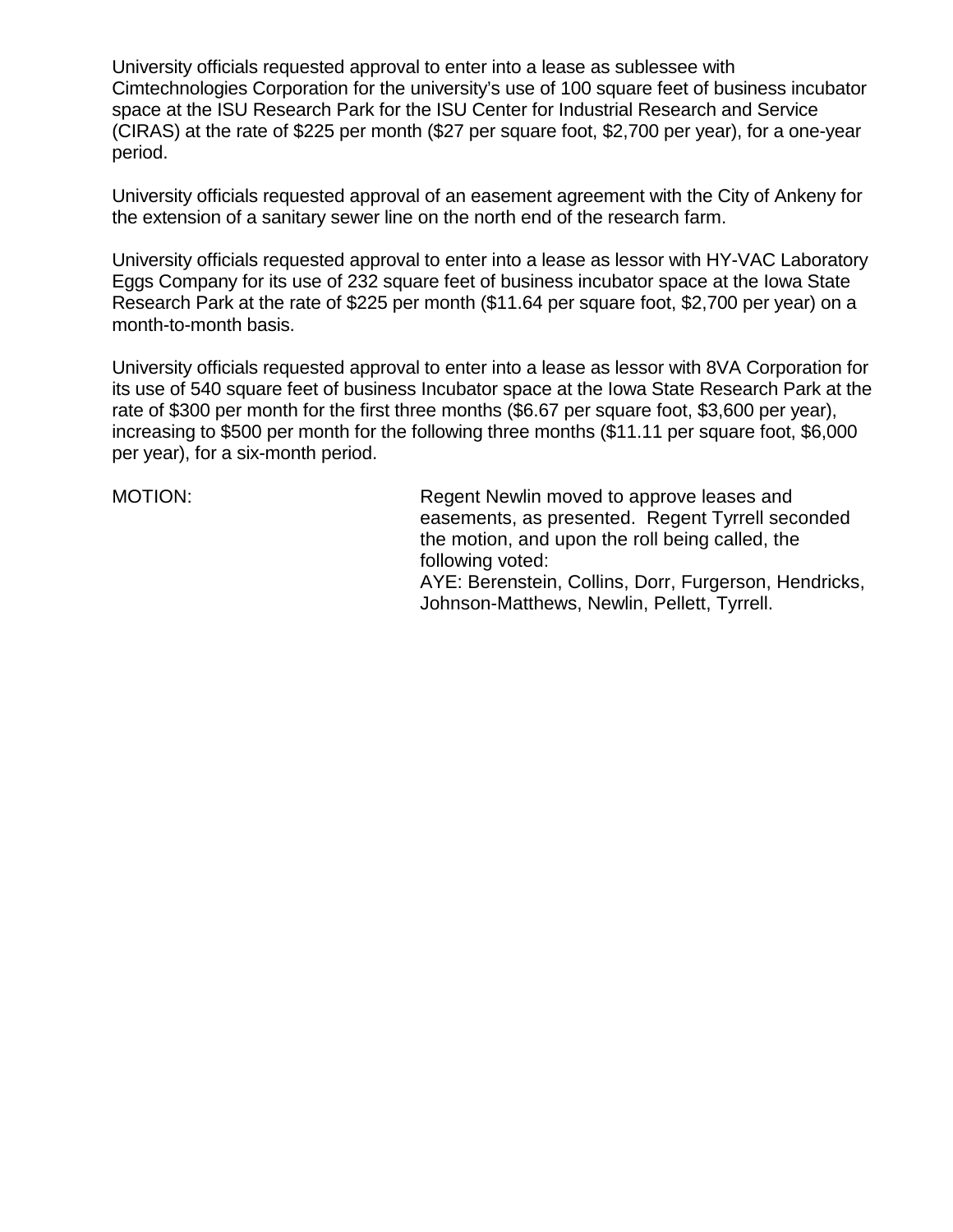## NAY: None. ABSENT: None.

## MOTION CARRIED UNANIMOUSLY.

**TRAFFIC AND PARKING REGULATIONS FOR 1995-96**. The Board Office recommended that the Board give preliminary approval to parking permit fee increases in traffic and parking regulations for 1995-96 at Iowa State University (final action to be taken at the May Board meeting).

Iowa State University officials requested Board approval of changes in its traffic and parking regulations for 1995-96, as required by section 10.07 (C) of the Board of Regents Procedural Guide.

Per the Procedural Guide, written notification of the amount of these proposed increases and a copy of the docket memorandum were mailed to the student government president of Iowa State University at the student government office as listed in the university directory.

To allow for the required 30-day notification period, final action on the changes in fines cannot take place until the May Board meeting.

The increased revenue associated with the proposed rate increases will specifically support the cost of expanded shuttle bus service and the construction of a gravel parking lot.

The proposed rate changes reflect inflationary increases in an effort to bring the reserved parking rates in line with the central Iowa marketplace. The proposed rate changes will encourage multiple use of spaces by increasing the cost of reserved areas and assist in the management and regulation of parking on the campus to more effectively utilize existing parking areas and mass transit services.

Proposed changes in fees were: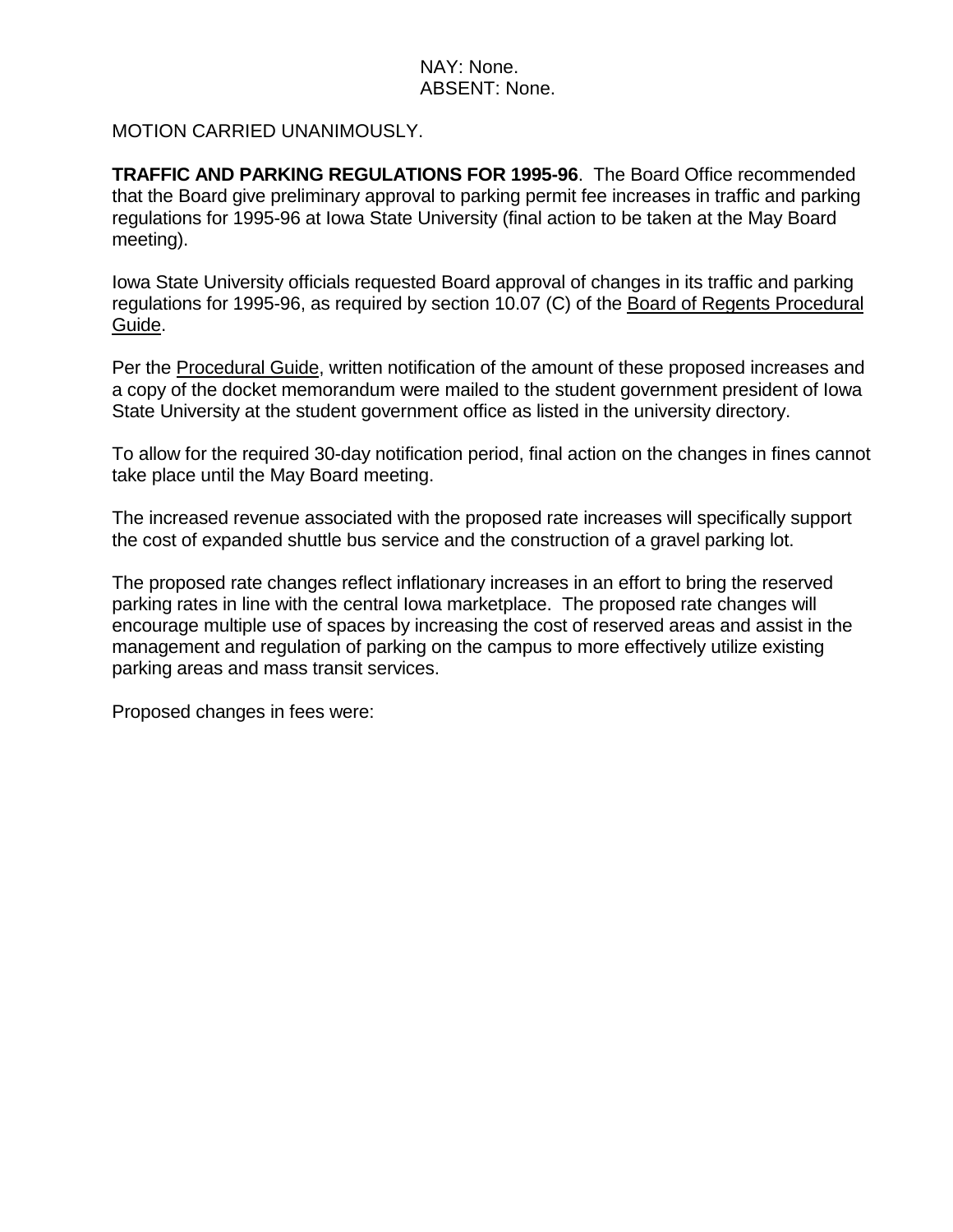| Permit                  | Current  | Proposed |
|-------------------------|----------|----------|
| 24 Hour Reserved        | \$275.00 | \$330.00 |
| Reserved                | 220.00   | 240.00   |
| Vendor                  | 55.00    | 63.00    |
| <b>General Staff</b>    | 36.96    | 45.00    |
| Departmental            | 27.50    | 63.00    |
| <b>Student Commuter</b> | 26.40    | 30.00    |
| Stadium                 | 26.50    | 30.00    |
| Motorcycle              | 11.00    | 12.00    |

Regent Pellett asked for an explanation of the departmental permit, noting that it was recommended for a huge increase in fee. Vice President Madden responded that university officials were trying to manage a number of university vehicles that are parked on the campus over night. They would like for those cars to be stored in the evenings because there is a substantial shortage of nighttime parking. University officials were attempting to price the permit in such a way that people will react appropriately.

MOTION: Regent Hendricks moved to give preliminary approval to parking permit fee increases in traffic and parking regulations for 1995-96 at Iowa State University. Regent Tyrrell seconded the motion, and upon the roll being called, the following voted: AYE: Berenstein, Collins, Dorr, Furgerson, Hendricks, Johnson-Matthews, Newlin, Pellett, Tyrrell. NAY: None. ABSENT: None.

MOTION CARRIED UNANIMOUSLY.

**RIGHT-OF-WAY PURCHASE**. The Board Office recommended the Board authorize Iowa State University to sell an easement of 3.04 acres of the Coles farm at \$2,300 per acre to Hamilton County subject to approval of the Executive Council of Iowa.

Hamilton County desires to purchase an easement of approximately 3.04 acres of land located on Iowa State University's Coles farm to widen a public highway. Widening the roadway will improve road safety and aesthetics.

University officials determined that a price of \$2,300 per acre was a reasonable value for farmland in this area. The standard quality measurement of farmland in Iowa is the Corn Suitability Rating (CSR). This method establishes a value for each soil type and the combination of various soils determines the aggregate CSR.

The value was reviewed by an Iowa Certified General Real Estate Appraiser, who agreed that the selling price was reasonable.

Vice President Madden stated that the proposed action was viewed as an enhancement to the farm.

MOTION: Regent Newlin moved to authorize Iowa State University to sell an easement of 3.04 acres of the Coles farm at \$2,300 per acre to Hamilton County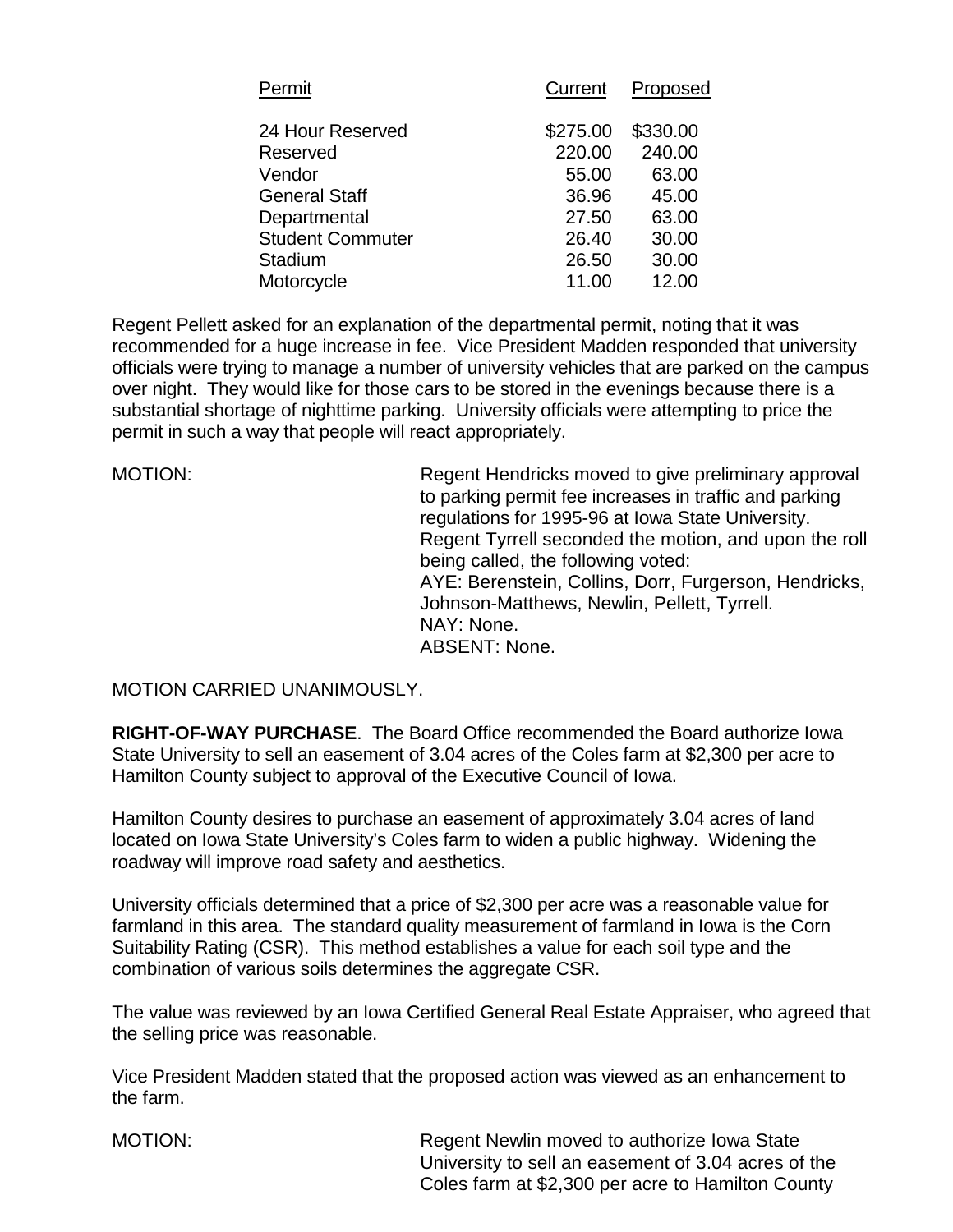subject to approval of the Executive Council of Iowa. Regent Hendricks seconded the motion, and upon the roll being called, the following voted: AYE: Berenstein, Collins, Dorr, Furgerson, Hendricks, Johnson-Matthews, Newlin, Pellett, Tyrrell. NAY: None. ABSENT: None.

MOTION CARRIED UNANIMOUSLY.

President Berenstein then asked Board members and institutional officials if there were additional items for discussion pertaining to Iowa State University. There were none.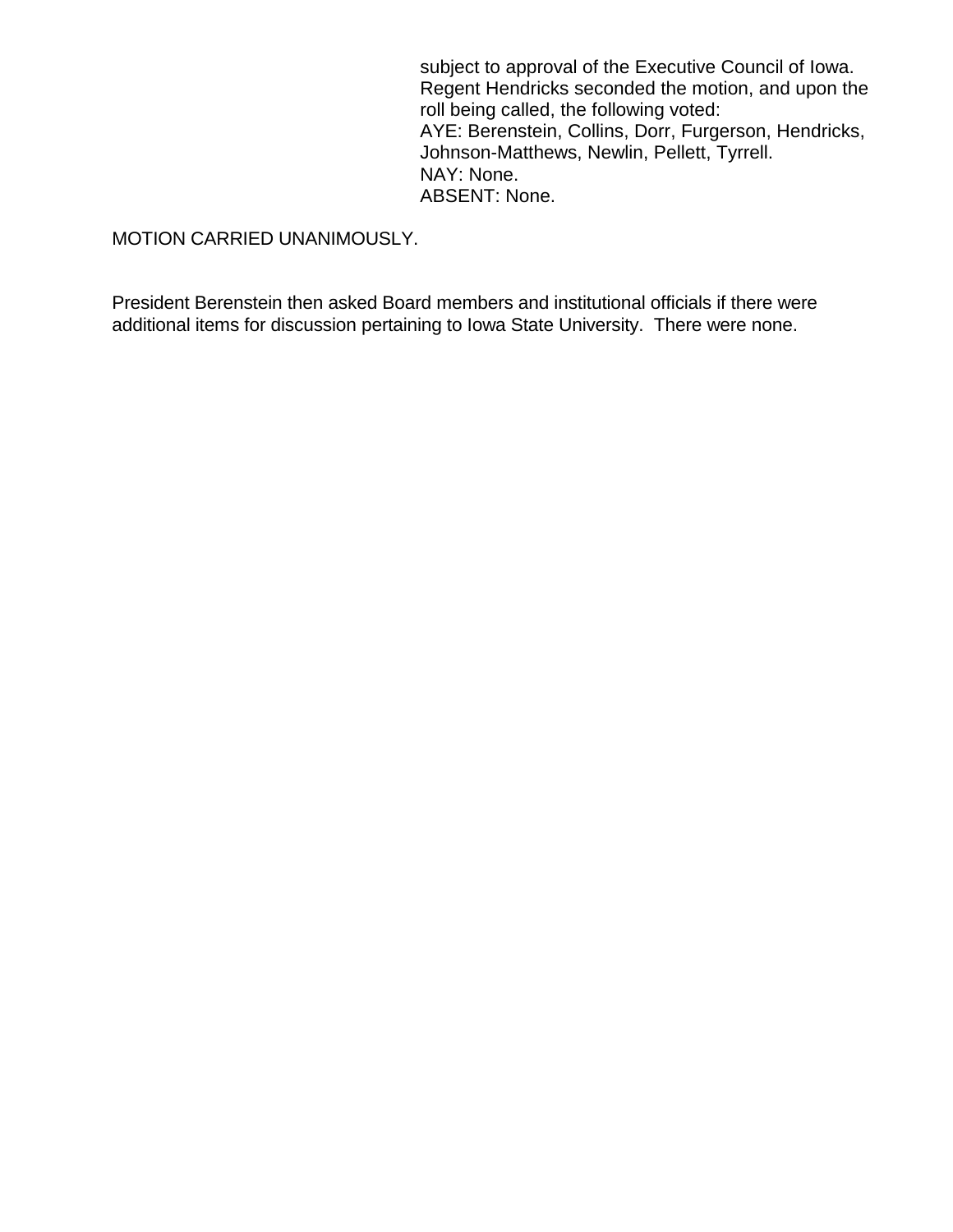## UNIVERSITY OF NORTHERN IOWA

The following business pertaining to the University of Northern Iowa was transacted on Wednesday, April 19, 1995.

**RATIFICATION OF PERSONNEL TRANSACTIONS**. The Board Office recommended the Board approve the university's personnel transactions, as follows:

Register of Personnel Changes for February and March 1995 which included promotion and tenure actions.

MOTION: Regent Furgerson moved to ratify the university's personnel transactions, as presented. Regent Tyrrell seconded the motion. MOTION CARRIED UNANIMOUSLY.

**REGISTER OF CAPITAL IMPROVEMENT BUSINESS TRANSACTIONS**. The Board Office recommended the Board approve the Register of Capital Improvement Business Transactions, as presented.

PROJECT DESCRIPTIONS AND BUDGETS

McCollum Science Hall--Renovation of Chemistry and \$666,000 Environmental Science Research Facilities

### Preliminary Budget

| Contracts/Purchase Orders\$ 577,600 |           |
|-------------------------------------|-----------|
| <b>Consultant/Design Services</b>   | 54,000    |
| Art Work                            | 3,400     |
| Contingencies                       | 31,000    |
| <b>TOTAL</b>                        | \$666,000 |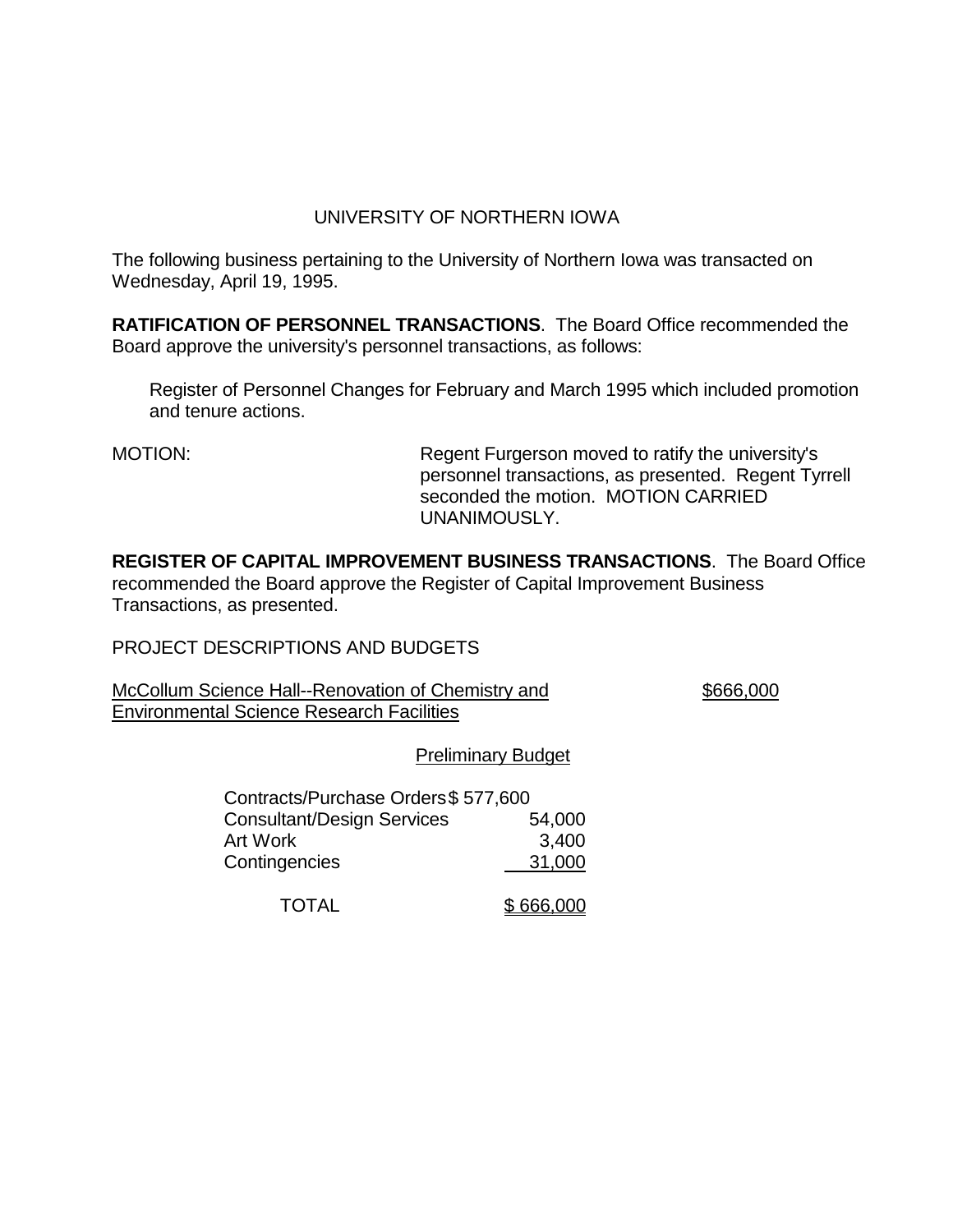| Source of Funds:        |           |
|-------------------------|-----------|
| <b>Federal Grant</b>    | \$333,000 |
| <b>Building Repairs</b> | 333,000   |
| <b>TOTAL</b>            | \$666,000 |
|                         |           |

University officials requested approval of a project description and budget for the renovation of approximately ten laboratory rooms in McCollum Science Hall. The area will be remodeled to provide modern undergraduate teaching and research space. The remodeling project will include general, electrical and mechanical work for approximately 7,058 gross square feet of this space.

The project will be partially funded by a grant from the National Science Foundation in the amount of \$333,000. The grant was awarded to the university in March 1995 in support of the university's proposal for the Academic Research Infrastructure Program: Facilities Modernization Solicitation. The grant will be matched by the university with Building Repair funds.

| School of Music Classroom Building/Performing Arts Center              | \$17,800,000 |
|------------------------------------------------------------------------|--------------|
| Source of Funds: Private Funds and Anticipated State<br>Appropriations |              |
|                                                                        |              |

### Preliminary Budget

| Contracts/Purchase Orders \$14,461,000 |                      |
|----------------------------------------|----------------------|
| <b>Consultant/Design Services</b>      | 1,640,000            |
| <b>Furnishings and Equipment</b>       | 1,000,000            |
| <b>Art Work</b>                        | 89,000               |
| Financing                              | 120,000              |
| Contingencies                          | 490,000              |
|                                        |                      |
| <b>TOTAL</b>                           | <u>\$ 17,800,000</u> |

University officials requested approval of a project description and budget for construction of a new building to serve the needs of the School of Music. The facility will provide space for student instruction, as well as vocal, instrumental, dance and theatre productions.

The building will contain approximately 115,000 gross square feet of space which will include performance space with seating for up to 1,800. This area will incorporate advanced acoustical design and state-of-the-art lighting technology.

\* \* \* \* \* \* \*

University officials reported seven new projects with budgets of less than \$250,000. The titles, source of funds and estimated budgets for the projects were listed in the register prepared by the university.

\* \* \* \* \* \* \*

ARCHITECT/ENGINEER AGREEMENTS

School of Music Classroom Building/Performing Arts Center \$1,528,750 Hammel Green Abrahamson, Inc., Minneapolis, MN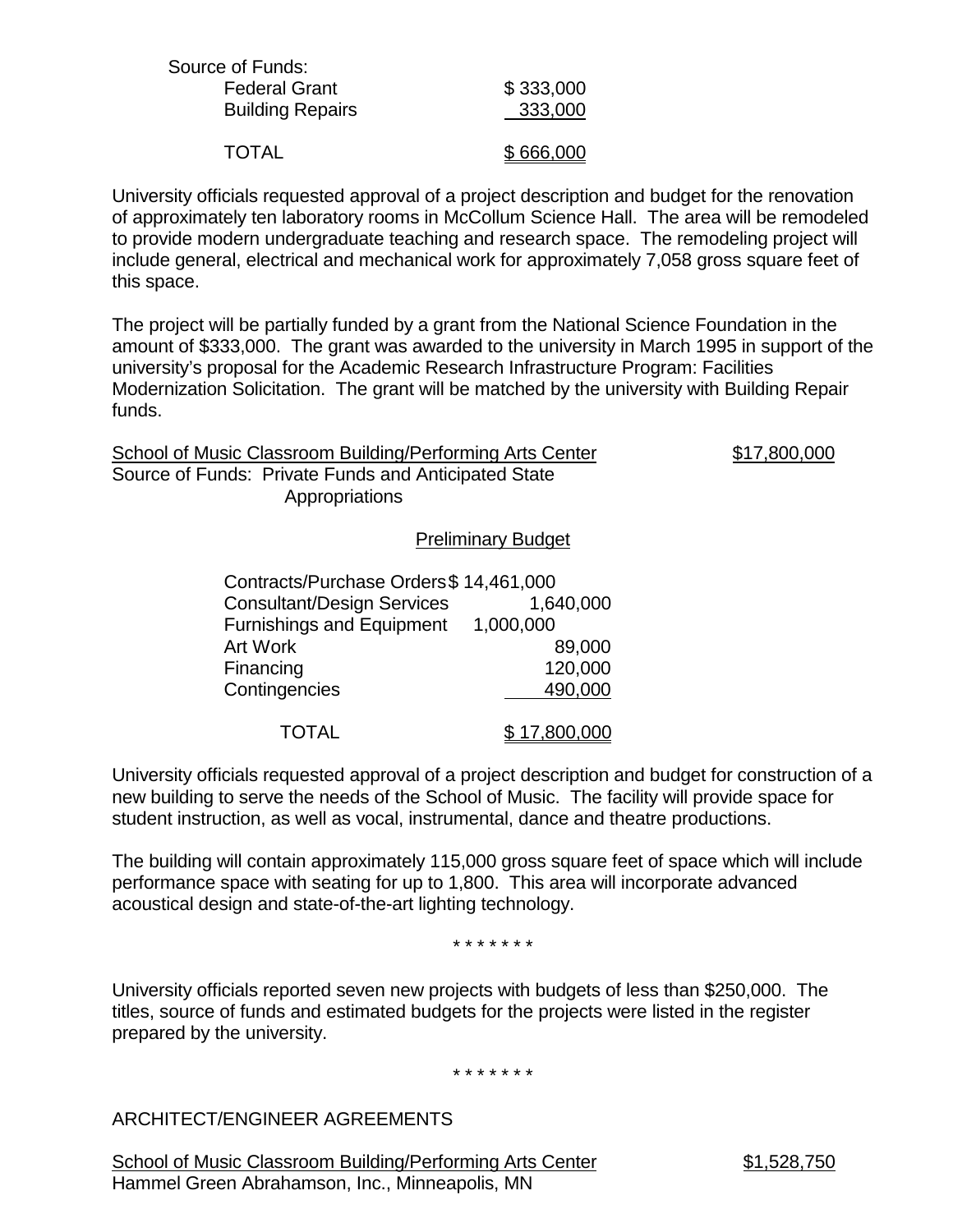University officials requested approval to enter into an agreement with Hammel Green Abrahamson to provide design services for the project. The university Architectural Selection Committee interviewed six design teams interested in providing design services for this project. Regent Betty Jean Furgerson also participated in the interviews. The university recommends selection of the design team of Hammel Green and Abrahamson of Minneapolis, Minnesota and Flinn Saito Andersen of Waterloo, Iowa based on the team's extensive experience in the building type, design ability, and knowledge of Board of Regents procedures. The two firms will be working as a design team; the contract will be entered into with Hammel Green Abrahamson, Inc.

The agreement provides for a fee of \$1,528,750, including reimbursables.

## CONSTRUCTION CONTRACTS

Lawther Hall Windows

Reject Bid

One bid was received for this project which exceeded the engineering estimate by approximately 11.6 percent. On March 6, 1995, the Executive Director authorized the university to reject the bid and reevaluate and re-bid the project at a future date.

Commons Renovation--Art Work  $$4,900$ Award to: Jeff Easley, Oxford, Iowa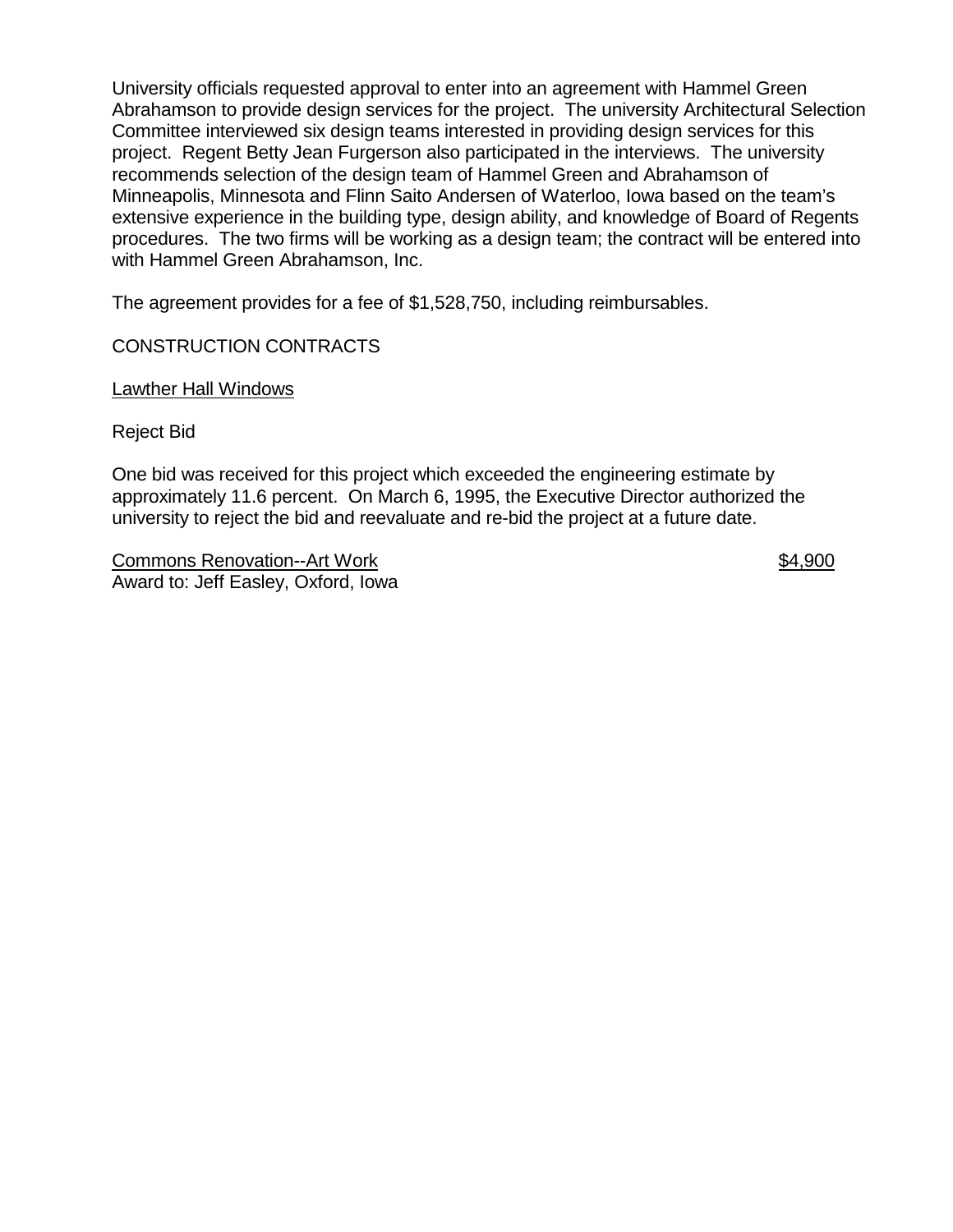# ACCEPTANCE OF COMPLETED CONSTRUCTION CONTRACTS

Electrical and Communication Distribution System Youngblut Contracting, Inc., Washburn, Iowa

| <b>Russell Hall/West Gym/Schindler Education Center</b>                              | \$157,984.16 |
|--------------------------------------------------------------------------------------|--------------|
| <b>Electrical Distribution System--Nebraska and 27th Street Loops</b>                | \$358,578.07 |
| <b>Library Addition--Bookstacks</b><br>J. S. Latta Company, Cedar Falls, Iowa        | \$157,990.00 |
| <b>Library Addition--Carrel and Table Seating</b><br>Koch Brothers, Des Moines, Iowa | \$103,146.60 |

MOTION: Regent Collins moved to approve the university's capital register, as presented. Regent Dorr seconded the motion. MOTION CARRIED UNANIMOUSLY.

**PROPERTY PURCHASE AND PROPERTY EXCHANGE**. The Board Office recommended the Board authorize the University of Northern Iowa, subject to approval of the Executive Council of Iowa, to enter into an agreement for the exchange and purchase of real estate which will result in the university owning 65 acres of land located at the corner of Greenhill and Hudson Road at a cost of \$418,613.

University of Northern Iowa officials desire to acquire three parcels of land (known collectively as Parcel A) from Robert L. Christensen and Mercantile Bank of Northern Iowa, Trustee of the Robert L. Christensen Trust. Parcel A is bare farmland, located at the corner of Greenhill and Hudson Road.

University officials desire to acquire the property because approximately one half of the property is within the Board-approved campus plan and the balance is adjacent to other university property. The property will be held by the university for future expansion of the campus.

The price for the property, based on two appraisals, was established at \$418,613, which was within Board policy. Funds for the purchase are available from Treasurer's Temporary Investments.

Christensen and Trust are unwilling to sell Parcel A; they are, however, willing to exchange Parcel A for Parcel B in order to qualify the exchange as a tax-free exchange (or partially taxfree exchange) as to Christensen and Trust under Section 1031 of the Internal Revenue Code. Parcel B, which is bare farmland, is located adjacent to 26813 255th Street; Shell Rock, Iowa and is owned by James L. and Shirley Miller. The purchase price for Parcel B is \$440,625.

The university will transfer cash of \$418,613 (value of 65 acres the university is purchasing) to Miller; and Christensen and Trust will transfer additional cash in the amount of \$22,012 to account for the difference in value of the two properties. The university will not take possession of the Miller property.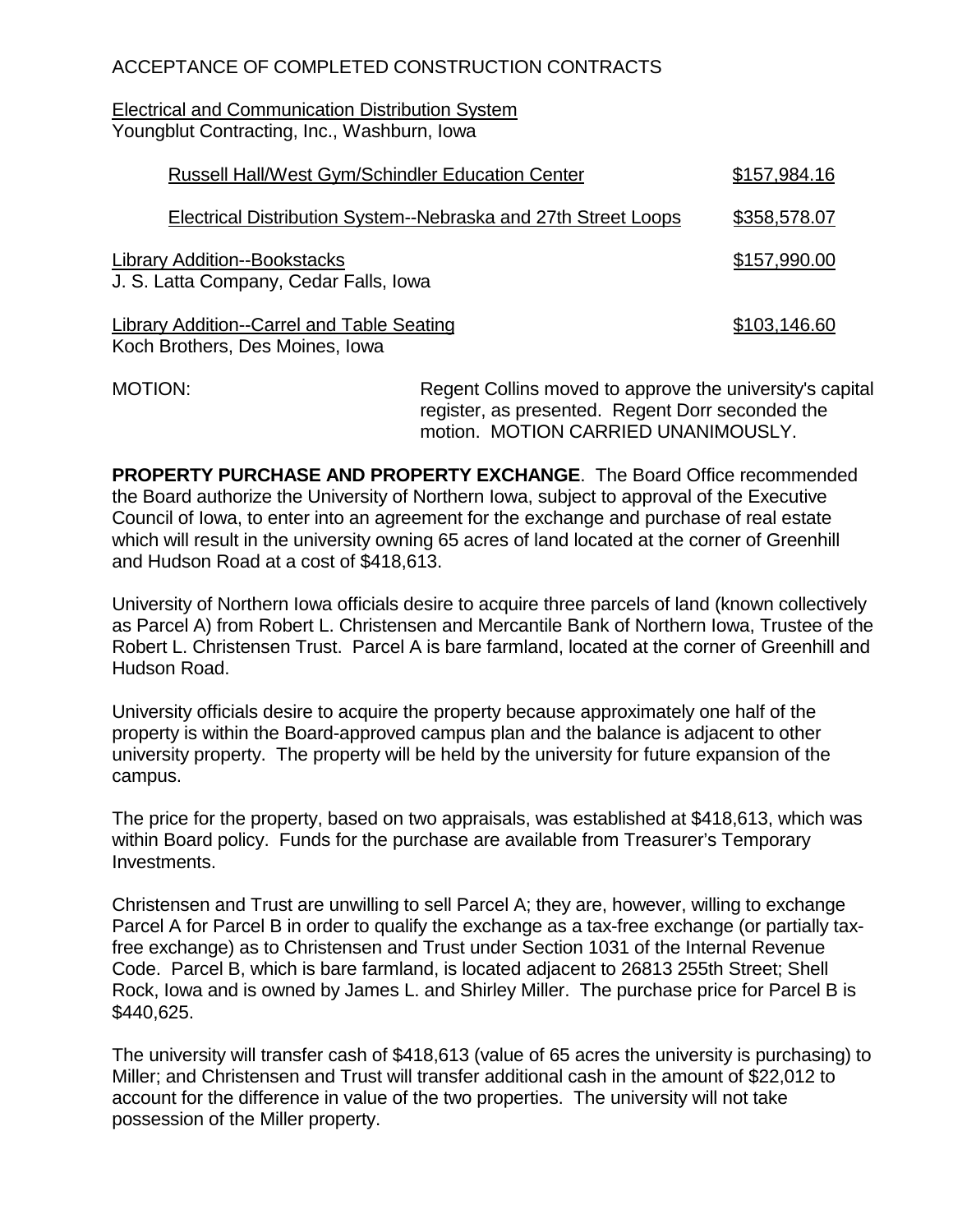The exchange and purchase agreement was reviewed by the Attorney General's Office and was recommended for approval. Approval of the Executive Council is required for the exchange and purchase of the real estate.

MOTION: Regent Collins moved to authorize the University of Northern Iowa, subject to approval of the Executive Council of Iowa, to enter into an agreement for the exchange and purchase of real estate which will result in the university owning 65 acres of land located at the corner of Greenhill and Hudson Road at a cost of \$418,613. Regent Hendricks seconded the motion.

President Curris stated that it was the southwest corner of the campus that would be impacted by this transaction. He said the significance of the exchange is long range in nature. The space needs of the University of Northern Iowa 20 years from now are unknown. These properties will connect to the south side of the campus near the Industrial Technology Building and would be the primary area for any long-term expansion of the university. It would also protect the university's existing property. There are no plans at this time to do anything with the property; it will probably be leased out.

VOTE ON THE MOTION: Upon the roll being called, the following voted: AYE: Berenstein, Collins, Dorr, Furgerson, Hendricks, Johnson-Matthews, Newlin, Pellett, Tyrrell. NAY: None. ABSENT: None.

## MOTION CARRIED UNANIMOUSLY.

President Berenstein then asked Board members and institutional officials if there were additional items for discussion pertaining to the University of Northern Iowa.

President Curris brought forth the following supplemental docket item:

### **APPROVAL AND AWARD OF HONORARY DEGREE**.

University officials requested approval to award the Honorary Degree, Doctor of Humane Letters, to Gary Kelley at the Spring 1995 Commencement.

Since receiving a Bachelor of Arts degree in Art from the University of Northern Iowa in 1968, Mr. Kelley has become internationally known as one of the finest illustrators of our time. His work has been unreservedly praised by colleagues and critics, and the list of his regular clients has grown to include The New Yorker, The Washington Post, Newsweek, Time, The Franklin Library, Atlantic Monthly, Rolling Stone, Texas Monthly, Sports Illustrated, Time-Life Books, RCA Records, CBS Records, the National Football League, and many others.

President Curris explained the necessity for the lateness of the presentation of the supplemental docket item. He stated that Gary Kelley is one of the outstanding illustrators in the country.

MOTION: MOTION: Regent Furgerson moved to award the Honorary Degree, Doctor of Humane Letters, to Gary Kelley at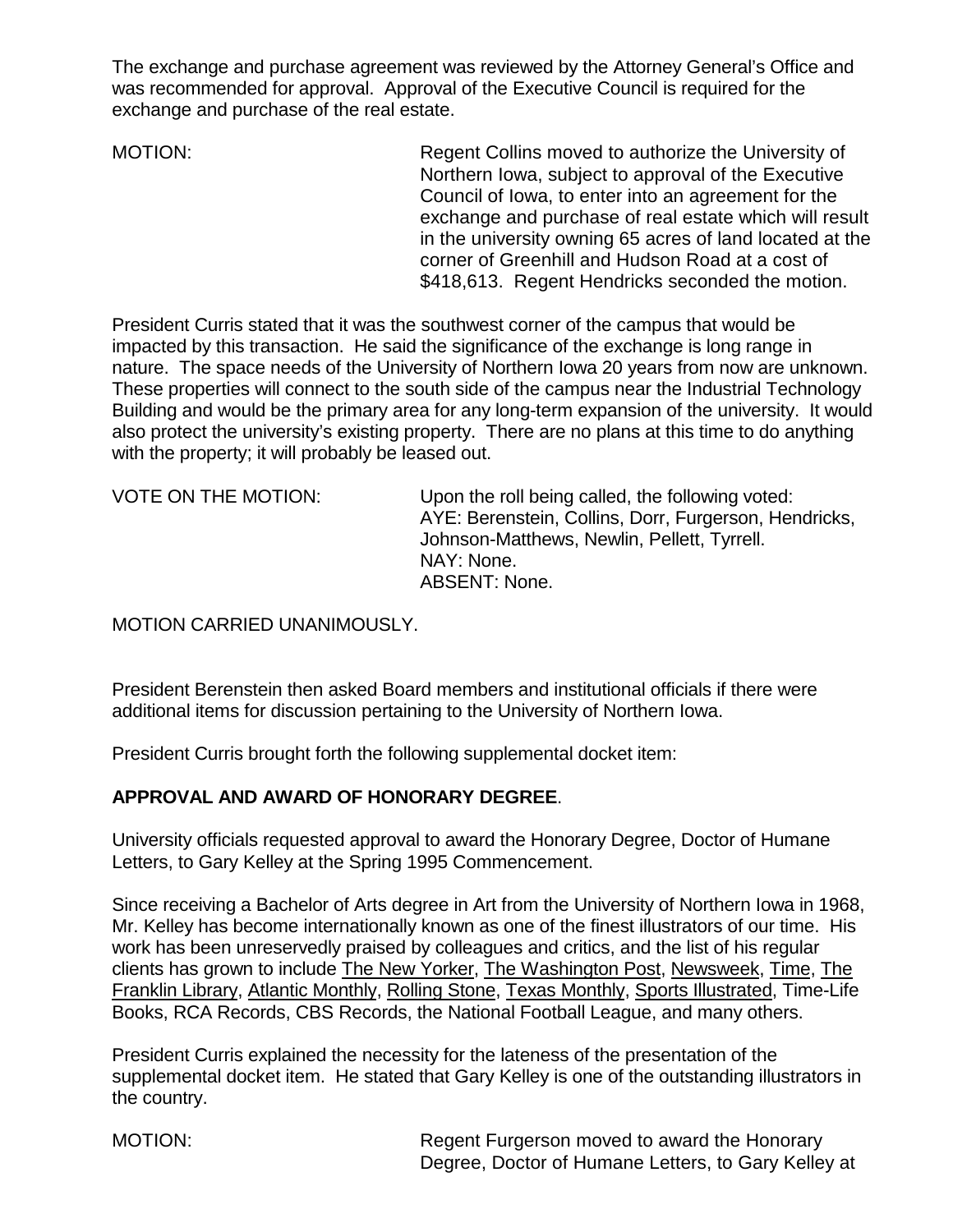the Spring 1995 Commencement. Regent Johnson-Matthews seconded the motion.

Regent Furgerson stated that she knows Mr. Kelly and agreed that he is very deserving of this award. When she first got to know him he was working for an advertising firm in Waterloo. Mr. Kelley has chosen to stay in the Waterloo-Cedar Falls area although he does much work nationally. He also does a lot of work for non-profit agencies in the community and for the University of Northern Iowa and the University of Iowa. She said Mr. Kelley is very highly regarded in his field and is a marvelous artist.

VOTE ON THE MOTION: Motion carried unanimously.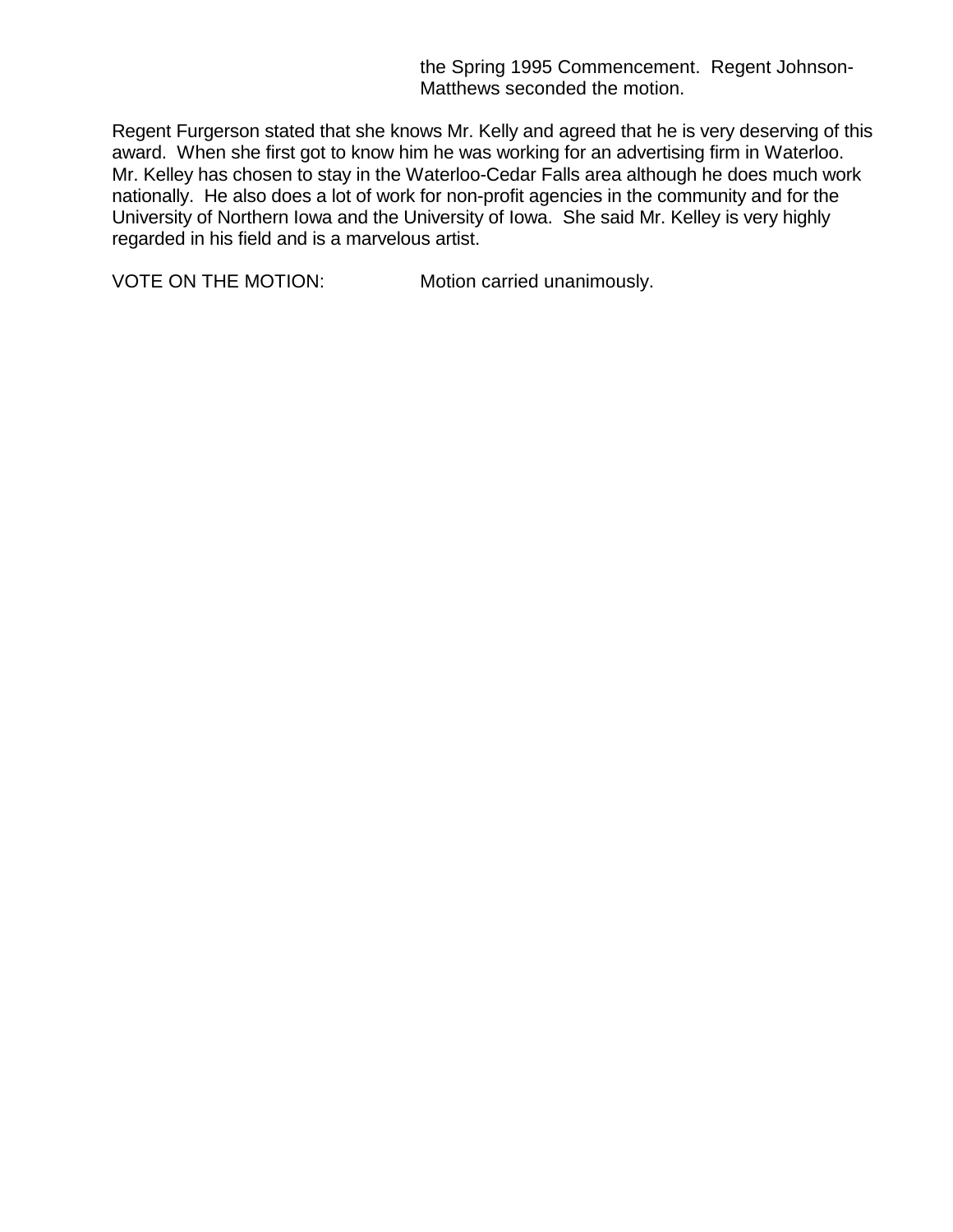# IOWA SCHOOL FOR THE DEAF

The following business pertaining to Iowa School for the Deaf was transacted on Wednesday, April 19, 1995.

**RATIFICATION OF PERSONNEL TRANSACTIONS**. The Board Office recommended the Board approve personnel transactions, as follows:

Register of Personnel Changes for February 1995 including one request for early retirement.

MOTION: Regent Furgerson moved to approve the personnel transactions, as presented. Regent Tyrrell seconded the motion. MOTION CARRIED UNANIMOUSLY.

**REQUEST FOR APPROVAL OF 1995/96 SCHOOL YEAR CALENDAR AND CALENDAR FOR HOLIDAYS FOR 1995/96**. The Board Office recommended the Board approve the proposed 1995-96 School Year Calendar and Calendar for Holidays for 1995-96 at the Iowa School for the Deaf.

The calendar proposed 180 teaching days and 9 in-service days for faculty, and was consistent with past practice and Board policy. The calendar is aligned with the calendar of Lewis Central Community Schools to facilitate ISD's mainstreaming program with Lewis Central.

ACTION: This matter was approved, by consent.

**REGISTER OF CAPITAL IMPROVEMENT BUSINESS TRANSACTIONS**. The Board Office recommended the Board approve the Iowa School for the Deaf capital register.

Iowa School for the Deaf officials presented the following project description and budget for Board approval.

Exterior Masonry Restoration  $$57,500$ Source of Funds: FY 1995 Building Repair Funds

Preliminary Budget

| Construction                   | \$50,000 |
|--------------------------------|----------|
| Architectural/Engineering Fees | 7,500    |

TOTAL \$ 57,500

This project will provide masonry repair to restore the facade of the gymnasium and Long Hall.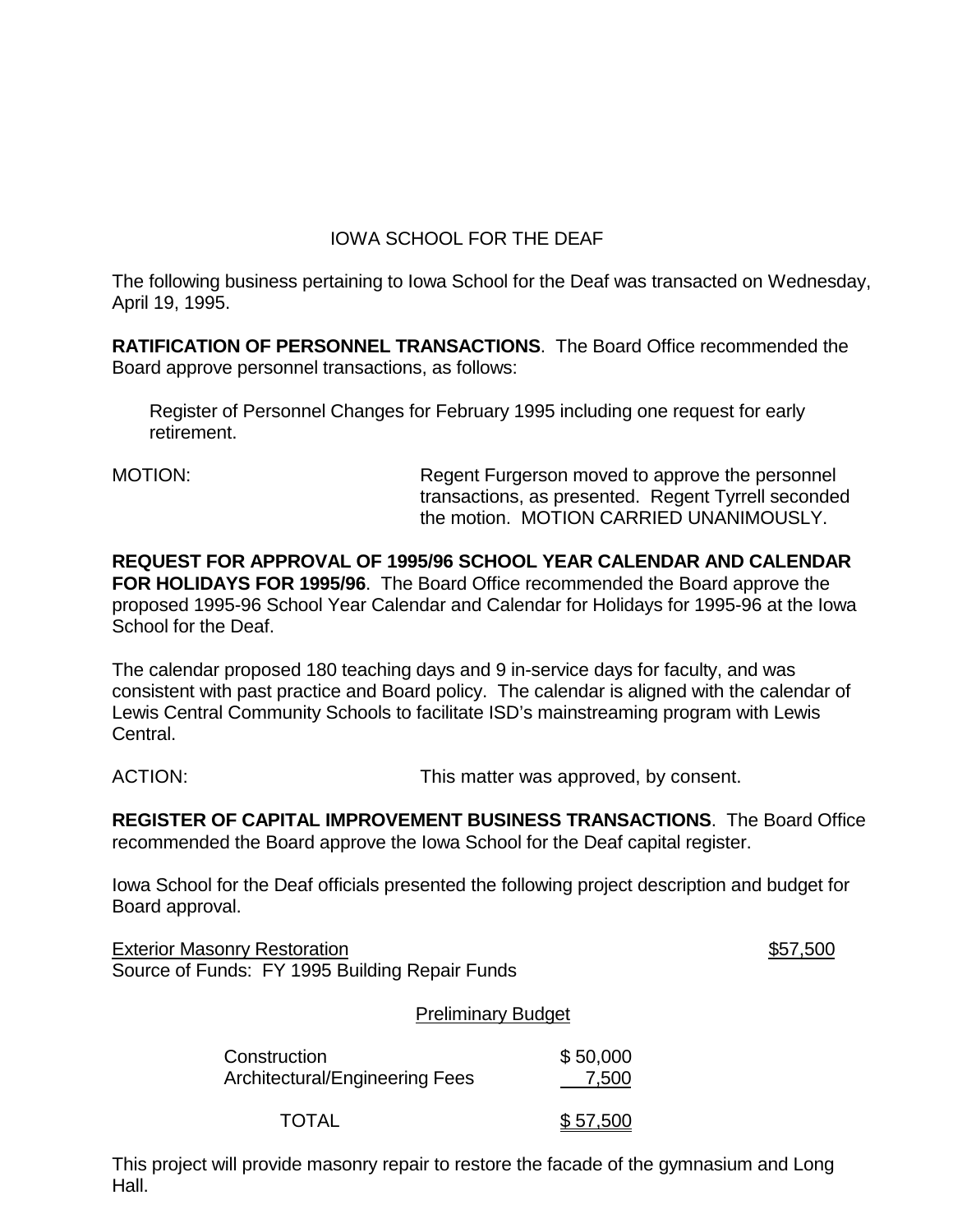MOTION: Regent Furgerson moved to approve the Iowa School for the Deaf Register of Capital Improvement Business Transactions, as presented. Regent Pellett seconded the motion. MOTION CARRIED UNANIMOUSLY.

**APPROVAL OF LEASE**. The Board Office recommended the Board approve the lease, as presented.

Iowa School for the Deaf officials requested approval to enter into a lease as lessor with the West Pottawattamie County Extension District for its use of 3,000 square feet of space on the Iowa School for the Deaf campus, for a three-year term commencing July 1, 1995, through June 30, 1998, at the rate of \$750 per month (\$3 per square foot, \$9,000 per year) for the first year of the lease, and increasing to \$1,000 per month (\$4 per square foot, \$12,000 per year) for the remaining two years.

MOTION: MOTION: Regent Newlin moved to approve the lease, as presented. Regent Tyrrell seconded the motion, and upon the roll being called, the following voted: AYE: Berenstein, Collins, Dorr, Furgerson, Hendricks, Johnson-Matthews, Newlin, Pellett, Tyrrell. NAY: None. ABSENT: None.

MOTION CARRIED UNANIMOUSLY.

President Berenstein then asked Board members and institutional officials if there were additional items for discussion pertaining to the Iowa School for the Deaf. There were none.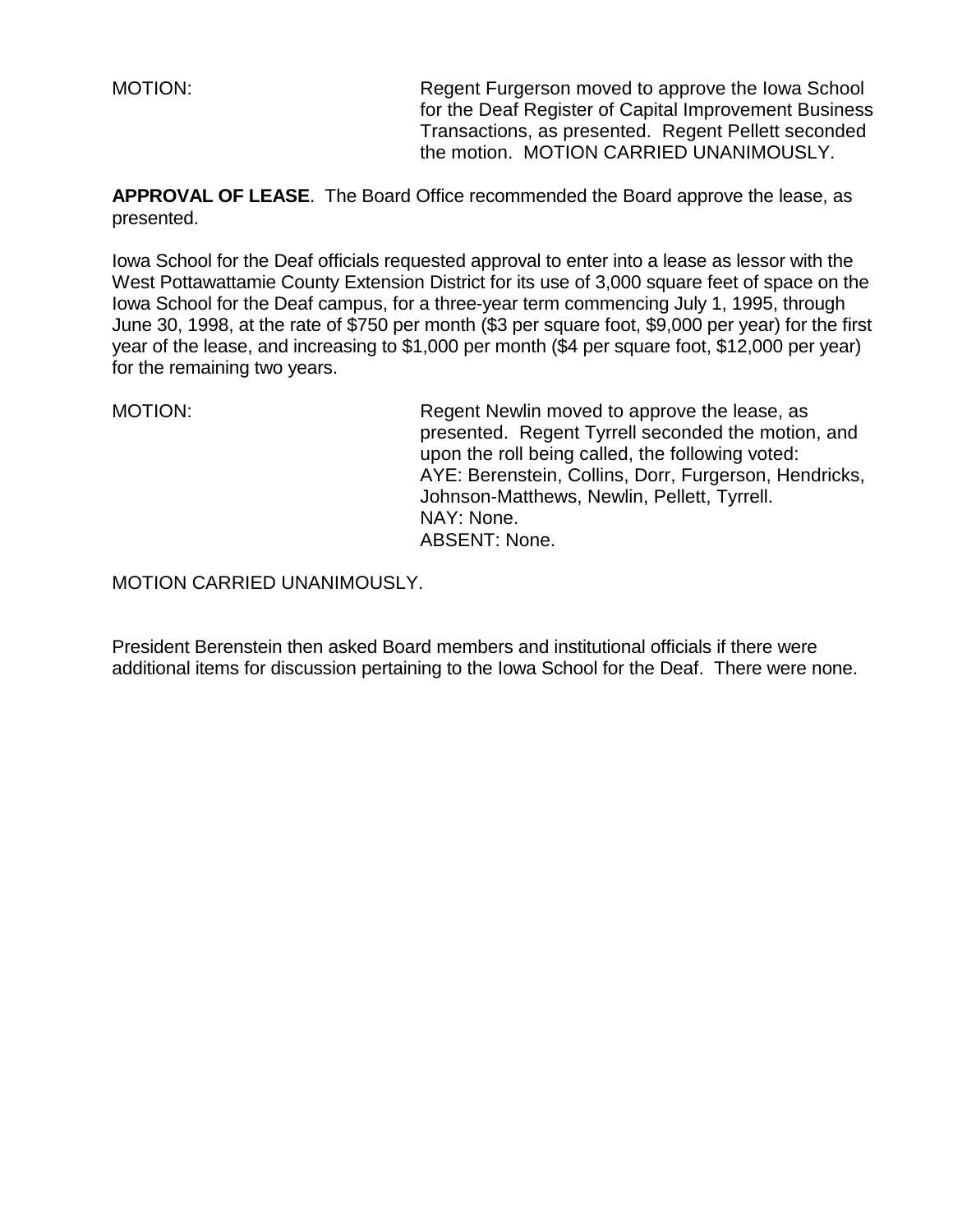## IOWA BRAILLE AND SIGHT SAVING SCHOOL

The following business pertaining to Iowa Braille and Sight Saving School was transacted on Wednesday, April 19, 1995.

**RATIFICATION OF PERSONNEL TRANSACTIONS**. The Board Office recommended the Board approve personnel transactions, as follows:

Register of Personnel Changes for the period January 29 to March 25, 1995.

MOTION: Regent Furgerson moved to approve personnel transactions, as presented. Regent Tyrrell seconded the motion. MOTION CARRIED UNANIMOUSLY.

**REGISTER OF CAPITAL IMPROVEMENT BUSINESS TRANSACTIONS**. The Board Office stated there were no transactions this month on the school's capital register.

President Berenstein then asked Board members and institutional officials if there were additional items for discussion pertaining to Iowa Braille and Sight Saving School.

Superintendent Thurman stated that Ivan Terzieff, assistant superintendent, had been selected as the new superintendent for the Arkansas School for the Blind. Mr. Terzieff has been with Iowa Braille and Sight Saving School since November 1987 and has given considerably to the faculty, staff and students. Superintendent Thurman stated that he was very proud that Mr. Terzieff had been selected.

With regard to the search process, Superintendent Thurman said it was underway. Faculty, staff and parents are involved in the process. School officials have notified 45 other residential schools of the opening. The expectation is to begin interviews in June and to make a selection by August 1. He noted that on May 21 he will become principal as well as Superintendent of Iowa Braille and Sight Saving School.

President Berenstein, on behalf of the Board of Regents, thanked Mr. Terzieff for his years of service to Iowa.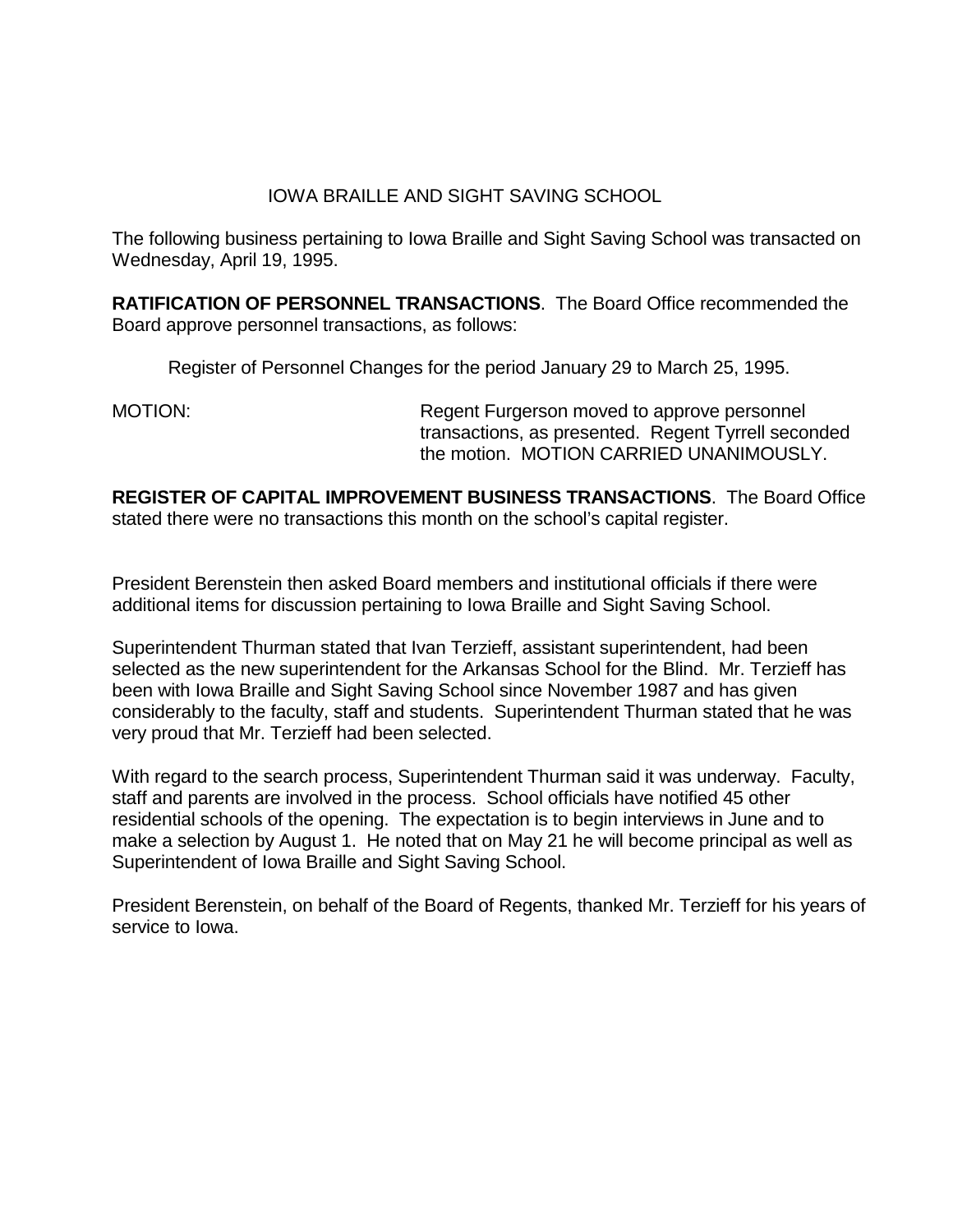### **ADJOURNMENT**.

Regent Furgerson asked to elaborate on her comments of last month as a departing member of the Board of Regents. The kindness of many people had helped to make this job much easier and more pleasant, which she appreciated. She said she had learned a lot. She will miss everyone but will probably miss Presidents Curris and Rawlings most because she will not get to see them. She wished everyone good luck and said they were in her prayers.

Regent Hendricks said she echoed everything said by Regent Furgerson. In the spirit of communications, she said the message needed to go out to the people in the state that two of the best kept secrets of the state is the fine work being done at the special schools. They need to find ways to develop a deep appreciation for what is being done at those two institutions as well as at the three universities.

President Berenstein thanked everyone for their kindness. He enjoyed his term on the Board of Regents immeasurably and said it was absolutely the highlight of his life. He will miss the people, the process and the communication. He said he believes the function of this body is so important that it should not be kept a secret. They need to tell the people of the state about the five "jewels" in their "crown".

Regent Collins stated that the Board would be losing 18 years of experience with the three departing Regents. They had each brought special expertise to the deliberations. Elizabeth Hendricks brought her legal background as well as her educational background. He said Betty Jean Furgerson has been involved in many worthwhile activities in the community and in the state. She brought a depth of feeling, understanding and empathy that will be very hard to replace. Marvin Berenstein brought his legal perspective as well as much experience in the Bar Association and other administrative positions. The Board will lose a lot when it loses those three Regents.

Regent Collins said the remaining six Regents are excited about the two individuals newly confirmed as Regents (Ellengray Kennedy and Beverly Smith). He said Regents Berenstein, Furgerson and Hendricks will be missed. On behalf of the institutions he expressed appreciation for what those Regents had done.